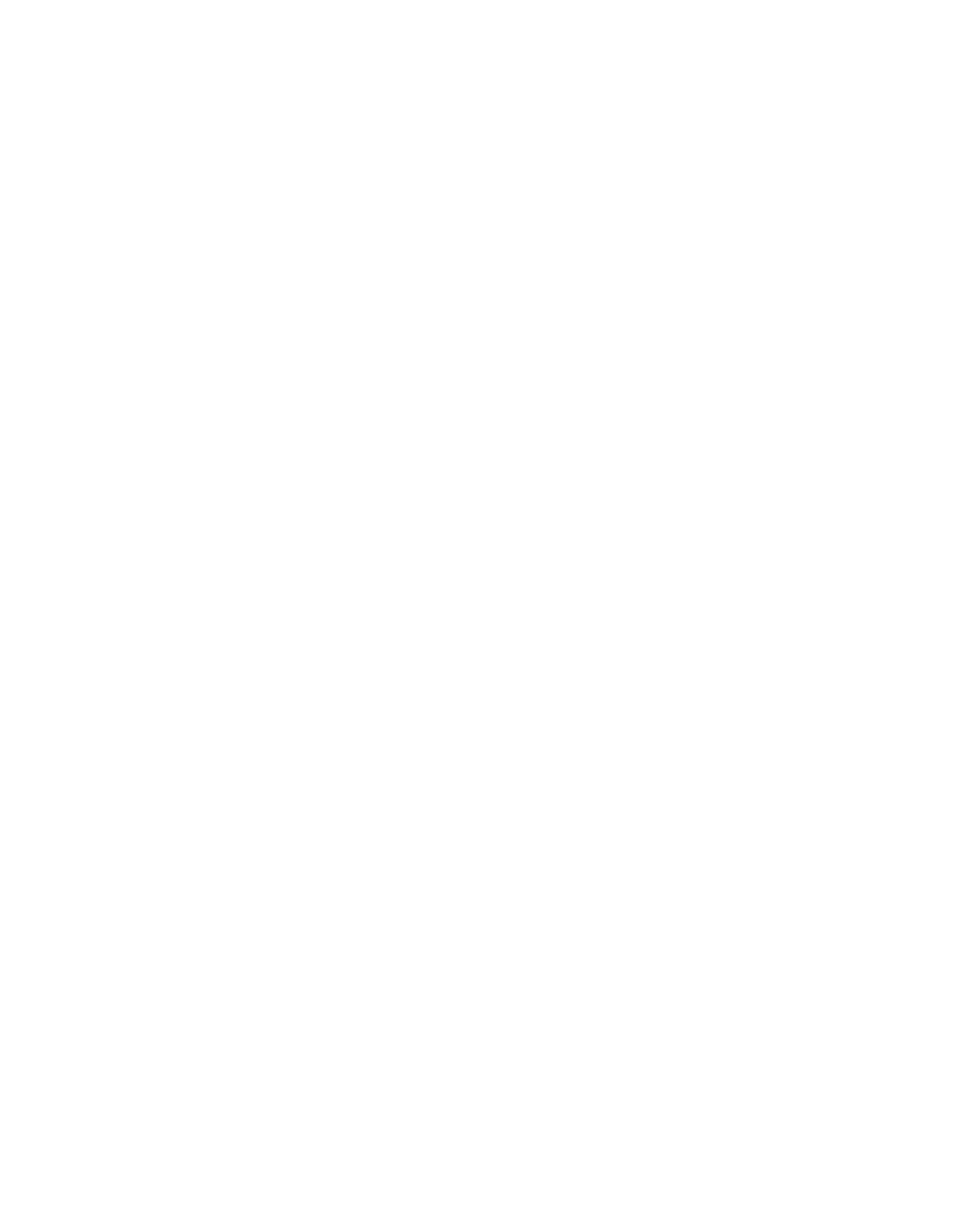**POLICE DEPARTMENT** 2009 ANNUAL REPORT

# **TABLE OF CONTENTS**

| <b>Title</b>                                                         | Page No. |
|----------------------------------------------------------------------|----------|
|                                                                      |          |
|                                                                      |          |
|                                                                      |          |
|                                                                      |          |
|                                                                      |          |
|                                                                      |          |
|                                                                      |          |
|                                                                      |          |
|                                                                      |          |
| Madison Police Department Uniform Crime Reporting Totals by District |          |
|                                                                      |          |
|                                                                      |          |
|                                                                      |          |
|                                                                      |          |
|                                                                      |          |
|                                                                      |          |
|                                                                      |          |
|                                                                      |          |
|                                                                      |          |
|                                                                      |          |
|                                                                      |          |

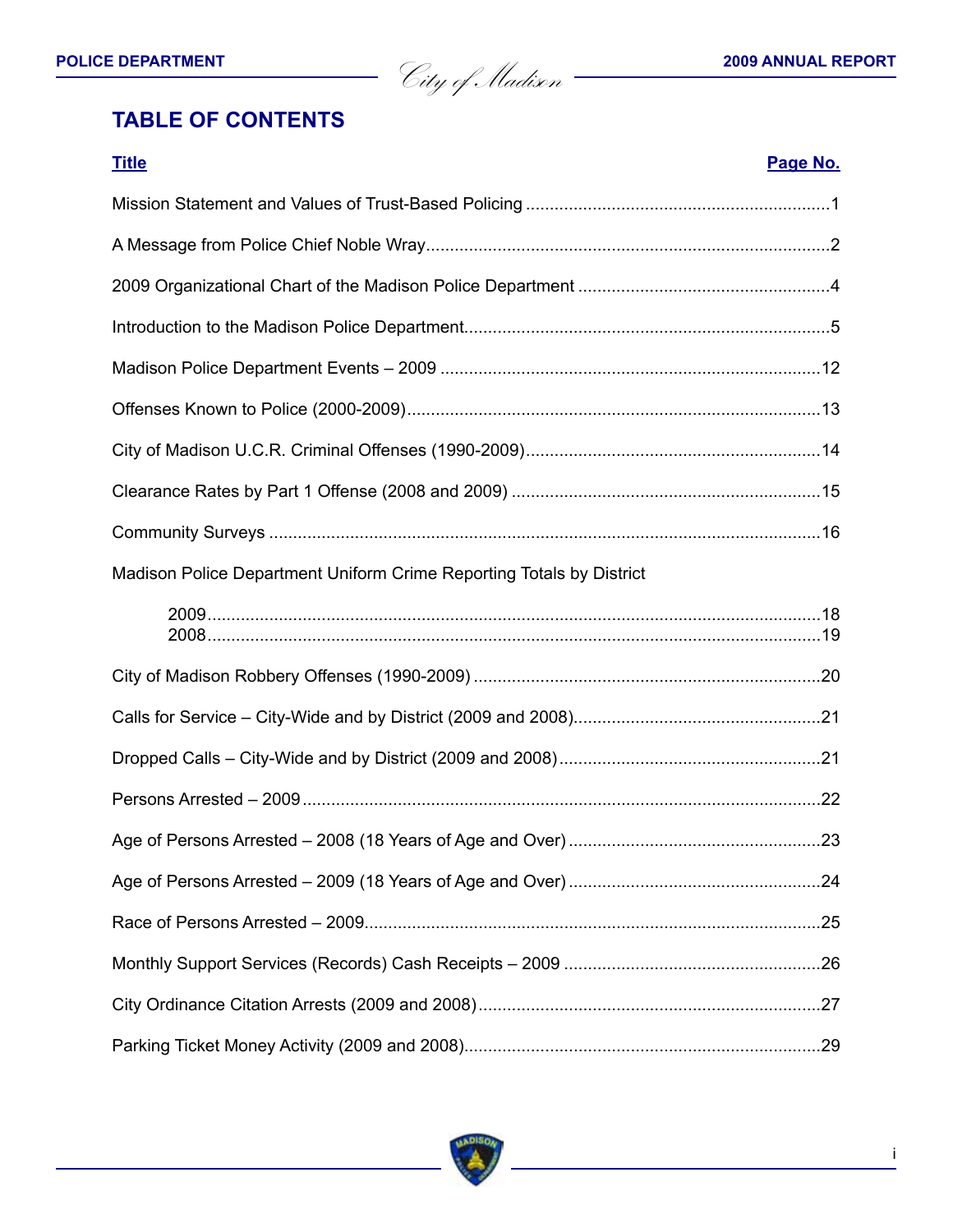| Personnel Changes - 2009                                                   |  |
|----------------------------------------------------------------------------|--|
| Departures - Commissioned and Non-Commissioned Personnel 34                |  |
|                                                                            |  |
| Community Policing Team Officers and Their Assigned Neighborhoods (2009)36 |  |

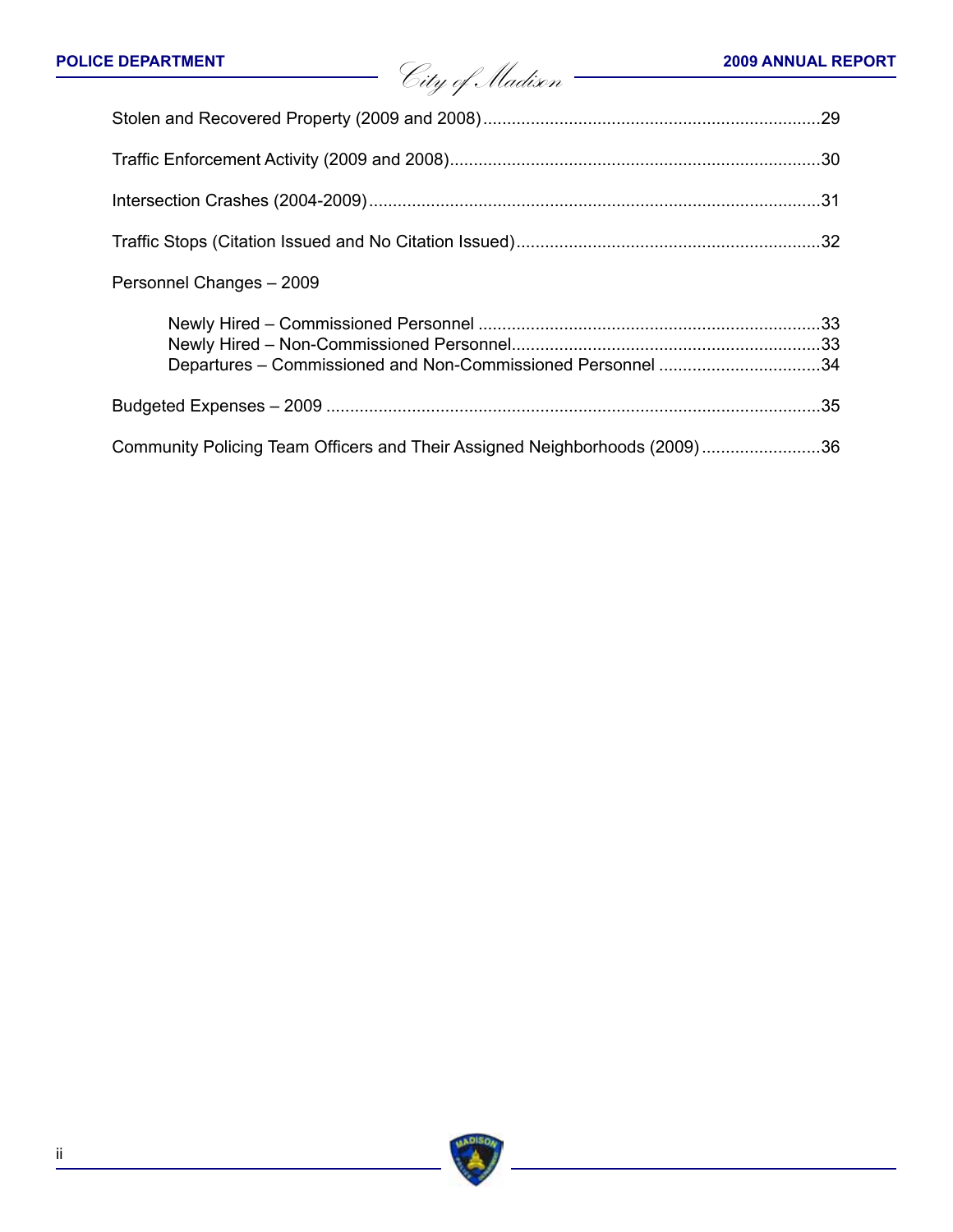**POLICE DEPARTMENT 2009 ANNUAL REPORT** City of Madison **POLICE DEPARTMENT <sup>2009</sup> ANNUAL REPORT** City of Madison

# **MISSION STATEMENT**

*We, the members of the Madison Police Department, are committed to providing high quality police services that are accessible to all members of the community. We believe in the dignity of all people and respect individual and constitutional rights in fulfilling this mission.*

# **VALUES OF TRUST-BASED POLICING**

#### **Trust Challenges**

We must recognize that trust-gaps exist within some of the communities we serve. It is our responsibility to participate in a dialog that promotes collaborative relationship building to close those trust-gaps.

#### **Ethical Behavior**

We understand that public trust is the foundation of our profession. We further recognize that it is our responsibility to uphold the laws and ensure that justice is served. We are committed to being consistently fair in the execution of these duties, while maintaining the highest standards of integrity and honesty.

#### **Problem Solving and Quality Focus**

We must assure that our commitment to quality and continuous improvement shows through the service that we provide to the community. This will be accomplished through collaborative problem-solving models, and continuous evaluation of internal work systems.

#### **Citizen Involvement**

We believe all members of our community are responsible for public safety. We strive to educate our community about our capabilities and limitations, while empowering them to have a voice in public safety solutions. **It is a community expectation that we hold people accountable for their criminal behavior.**

#### **Leadership**

We believe in a situational leadership model that is flexible and responsive. The focus is on employee engagement, balancing task and relationship needs, that provides structured leadership behaviors that are supportive to employees. We view all our employees as leaders.

#### **Employee**

We believe that each employee offers a valuable contribution to our department. We also recognize that it is the diversity of our workforce that provides the foundation for success. It is the goal of the department to empower all employees to carry out the mission of the Madison Police Department.

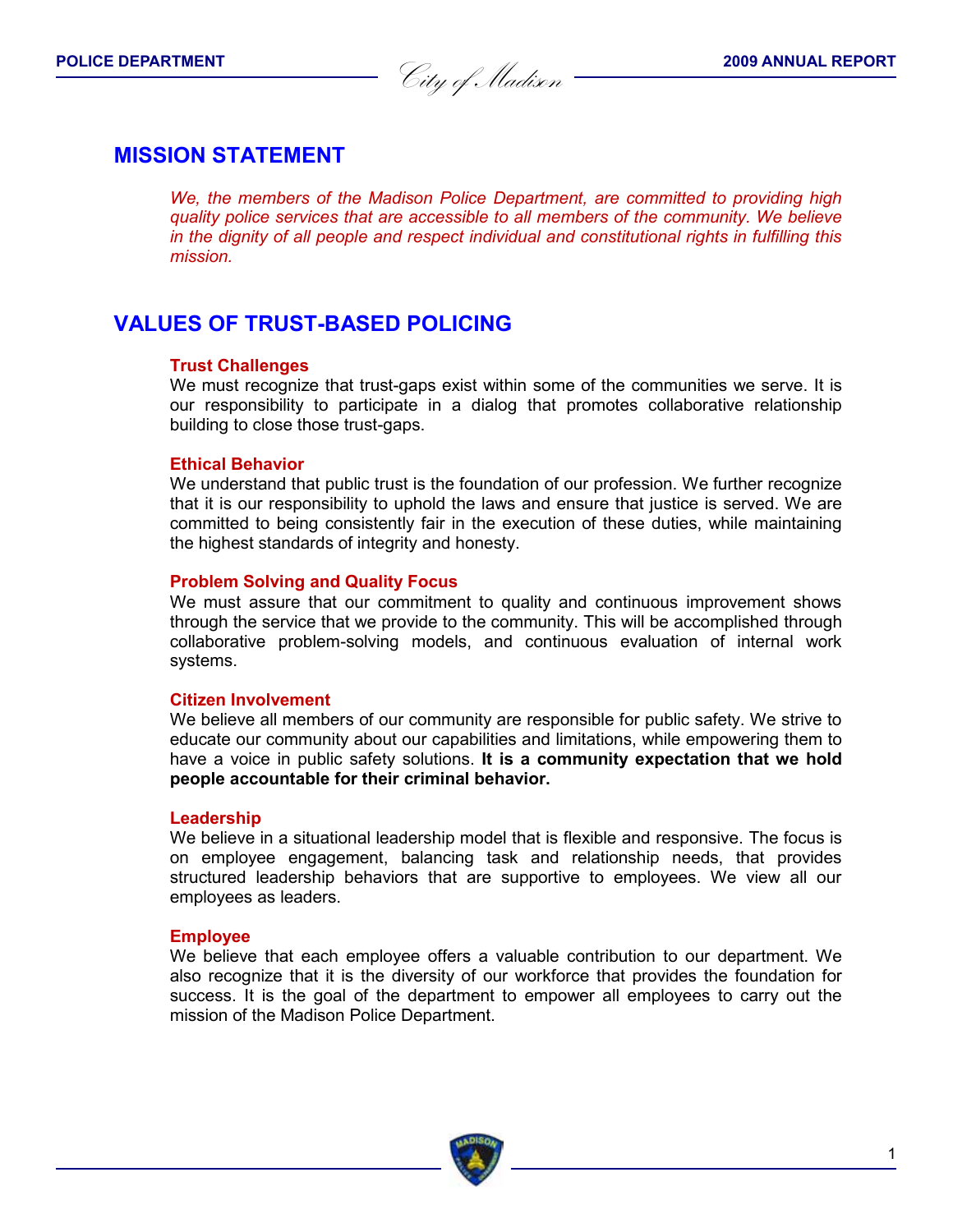**POLICE DEPARTMENT 2009 ANNUAL REPORT** City of Madison **POLICE DEPARTMENT <sup>2009</sup> ANNUAL REPORT** City of Madison



# **A MESSAGE FROM POLICE CHIEF NOBLE WRAY**

The 2009 annual report is submitted for your reading pleasure. It entails a great deal of statistical Information reflecting the productivity of the Madison Police Department during the year. Of statistical note, we experienced a decrease in overall violent crime by 3.9% and a 4.4% decrease in property crime.

We started the year 2009 experiencing an increase in gun violence on the streets of Madison which culminated in a tragic homicide of a teenager on the City's southwest side. The Madison Police Department, along with other City officials, implemented a comprehensive response that involved other service providers, community members and the faith community. The multifaceted response targeted

gun violence directly, which included law enforcement suppression efforts focused on offenders, a grass roots southwest neighborhood response, and a number of community meetings on gun violence. We did see a reduction of gun violence on the streets the second half of 2009 due in large part to the City's response.

In 2009 we continued to improve on how our major events like Mifflin, Rhythm and Booms and Freakfeast were handled. We observed reductions in cost, staffing and arrests at these major events as a result of extensive planning and stellar execution of these events. The Madison Police Department was at the center of organizing a historic visit by President Obama at Wright Middle School on Madison's south side. The presidential visit took place without incident and put the City of Madison in the national spotlight.

2009 ended with the planning for two major initiatives for 2010, The Crime Prevention Gang Unit and the acquisition of a Madison Police Department training facility. It is our hope in 2010 to develop a unit that will be able to respond citywide to gangs and crime in a comprehensive manner utilizing prevention, intervention, suppression and reentry strategies.

We are also planning to dramatically enhance our overall training capabilities by acquiring a training facility in 2010. Two of the Madison Police Department's historic and unique brands have been the quality of the people that we hire and our ability to provide state-of-the-art training. Our future faculty will allow us to stabilize our training cost, tailor make our training to community priorities and values, and continue to be on the cutting edge by our training staff constantly improving training methods and approaches at the new facility.

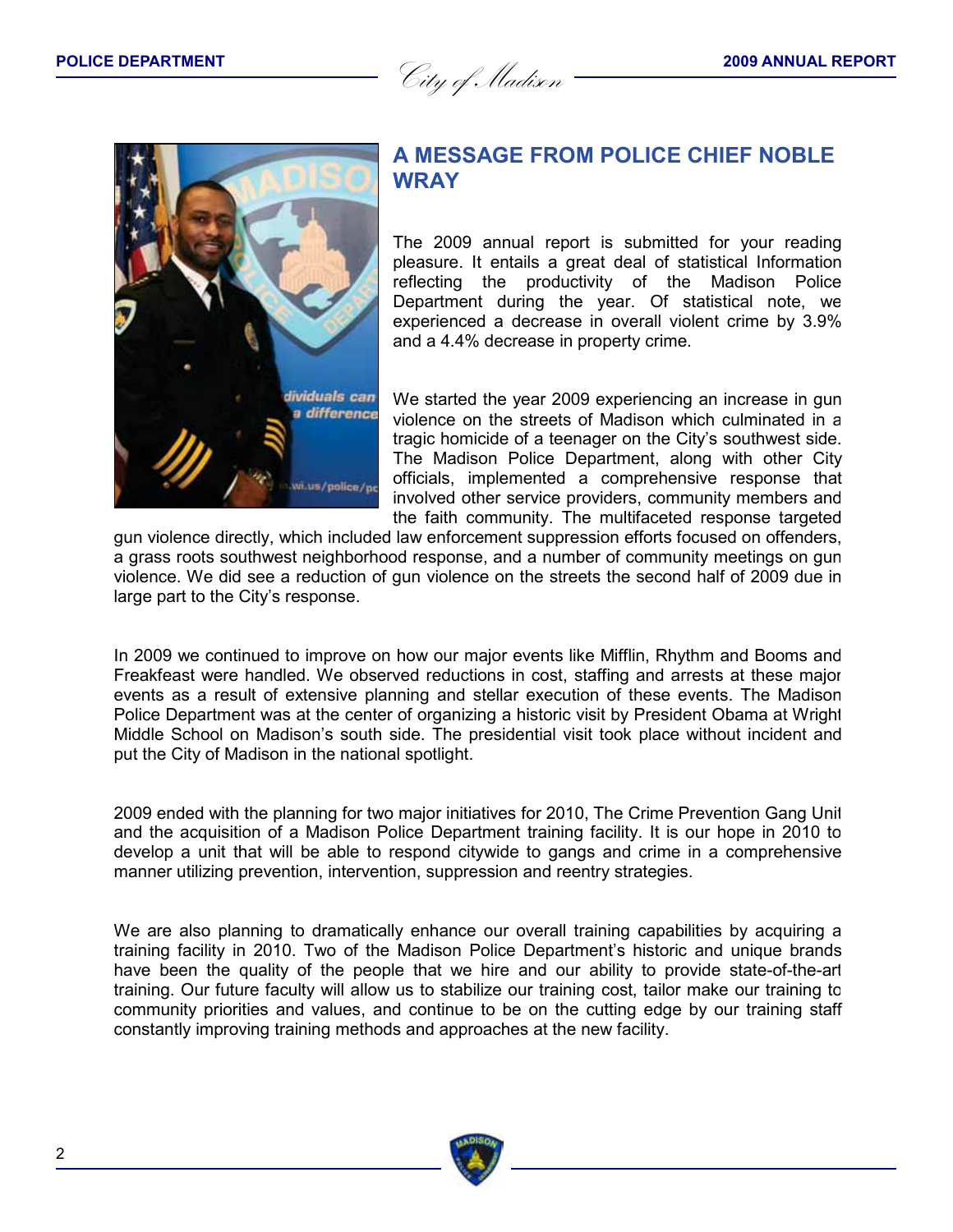**POLICE DEPARTMENT 2009 ANNUAL REPORT** City of Madison **POLICE DEPARTMENT <sup>2009</sup> ANNUAL REPORT** City of Madison

Finally, the Madison Police Department continued to make tremendous progress toward the journey of Trust Based Policing. As a result of an employee-driven internal core values survey, we started to develop a set of organizational strategies created to improve internal trust. This endeavor started in the fall of 2009, and early indications show a great deal of promise at developing a supportive culture for organizational change. It is my plan to update you in the annual report of 2010 on the progress we have made after a year of implementing a number of strategies.

I hope you enjoy the 2009 Annual Report.

Volte Whay

Chief of Police

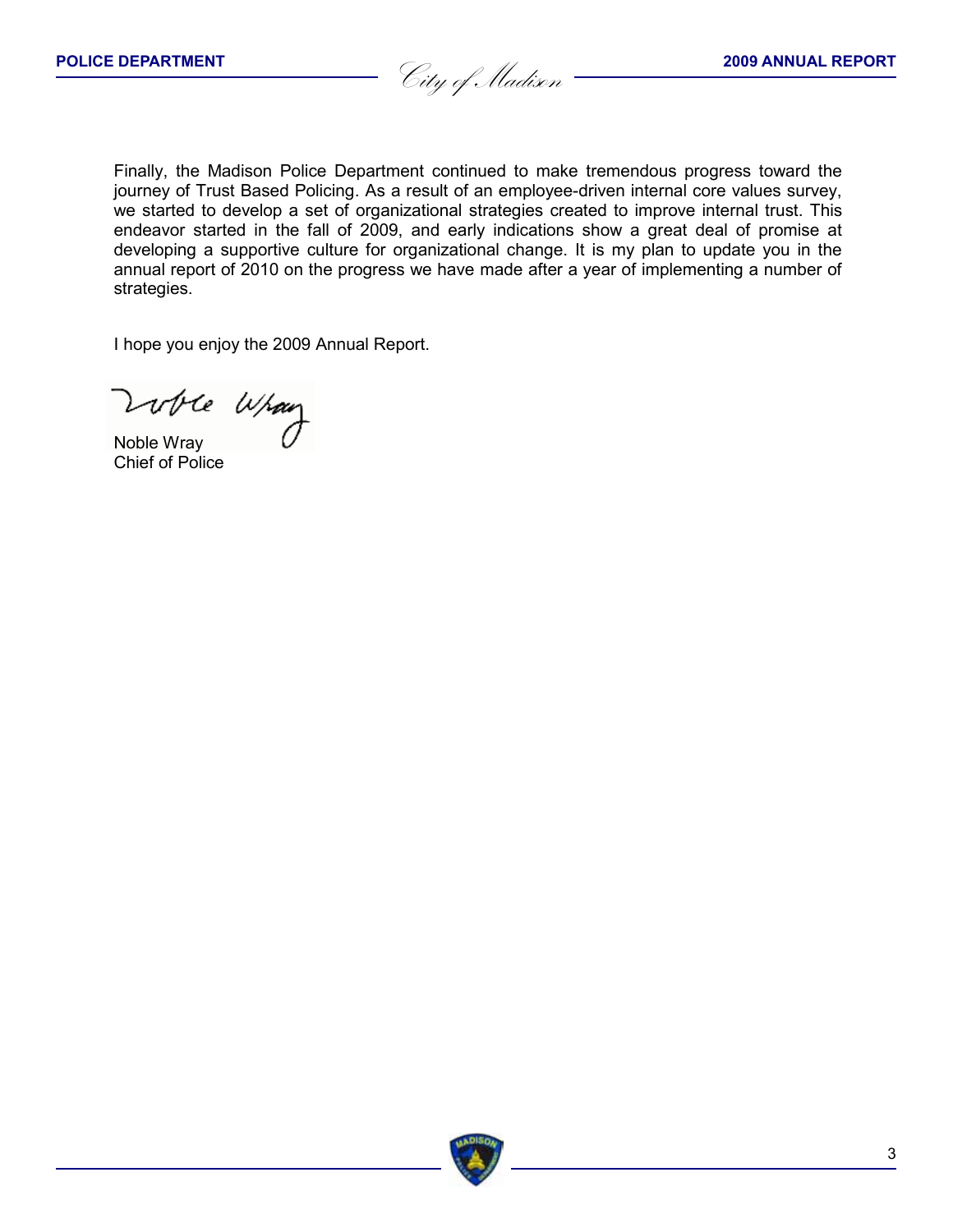| ASSISTANT CHIEF<br>OF SUPPORT (1)    | Professional Std<br>Lieutenant (1) | Information Sys Coor (1)<br>Police Records Super (1)<br>Court Services Super (1)<br>Mgmt Info Specs (2.5)<br>Police Rpt Typists (20.5)<br>Police Rec Svc Clks (4)<br><b>Support Exec. Capt.</b><br>Police Rec Svc Clks (2)<br>Property Room Sup (1)<br><b>Automated Reporting</b><br>Public Info Spec (1)<br><b>Public Info Office</b><br>PRT Supervisor (1)<br>Property Clerks (5)<br>Management &<br>Police Officers (6)<br>Clerk Typists (11)<br>Self-Report Unit<br><b>Property Room</b><br>Admin Clerk (1)<br><b>Court Services</b><br>Admin Clerk (1)<br><u>Technology</u><br>Sergeant (1)<br>Information<br>Captain (1)<br><b>RECORDS</b><br><b>Records</b><br><b>System</b>                                                          |
|--------------------------------------|------------------------------------|----------------------------------------------------------------------------------------------------------------------------------------------------------------------------------------------------------------------------------------------------------------------------------------------------------------------------------------------------------------------------------------------------------------------------------------------------------------------------------------------------------------------------------------------------------------------------------------------------------------------------------------------------------------------------------------------------------------------------------------------|
|                                      | Info Clerk (.5)                    | <b>INVESTIGATIVE SUPPORT</b><br>Det. - Gang Specialist (1)<br>(+7 Officers from Outside<br>Forensic Services Unit<br>Emerg. Preparedness<br>Dane Co. Task Force<br>Finance Manager (1)<br>Police Lab Tech (1)<br>Account Tech II (1)<br>Crime Analysts (2)<br>Crime Prevention<br>Police Officers (5)<br>Police Officers (4)<br>Police Officer (1)<br>Investigators (12)<br>Admin Clerks (4)<br><b>Crime Stoppers</b><br>Police Officer (1)<br>Detectives (4)<br>Lieutenant (1)<br>Detectives (4)<br>Lieutenant (1)<br>Lieutenant (1)<br>Detective (1)<br>Sergeant (1)<br>Sergeant (1)<br>Captain (1)<br><b>FINANCE</b><br>Agencies)<br>Authorized Civilian: 104.6<br>ຣ                                                                      |
| <b>OF POLICE</b>                     | Administrative Asst (1)            | 2009 ORGANIZATIONAL CHART - MADISON POLICE DEPT<br>Effective February 8, 2009<br>Parking Enf Lead Wkr (1)<br><b>PERSONNEL/TRAINING</b><br><b>TRAFFIC/SPECIALIZED</b><br>Auto Services Worker (1)<br>Parking Enf Officers (24)<br>Crossing Grd Supr (1.6)<br>Vehicle Impound Fac.<br><b>Parking Enforcement</b><br>Police Rec Svc Clk (1)<br>Parking Enf Super (1)<br>Civilian Vacancies<br><b>Safety Education</b><br>Police Officers (3)<br>Police Officers (4)<br>Police Officers (8)<br>Police Officers (5)<br>Admin Clerk (1)<br><b>Traffic Section</b><br>PO Vacancies<br>Lieutenant (1)<br>Lieutenant (1)<br>Sergeant (1)<br>Sergeants (2)<br>Sergeant (1)<br>Captain (1)<br><b>SERVICES</b><br>Captain (1)<br><b>TEST Unit</b><br>438 |
| <b>UHIEF</b>                         |                                    | Authorized Commissioned:<br>Patrol Officers (36)<br>Patrol Officers (31)<br>Neighborhd Off (1)<br>Neighborhd Off (1)<br>Police Officers (5)<br>Police Officers (5)<br><b>NORTH DISTRICT</b><br>EAST DISTRICT<br>Lieutenants (2)<br>Lieutenants (2)<br>Detectives (9)<br>Detectives (9)<br>Sergeants (4)<br>Sergeants (5)<br>Sergeant (1)<br>Sergeant (1)<br>Captain (1)<br>CPT Team<br>Captain (1)<br><b>CPT Team</b><br>ERO(1)<br>ERO(1)                                                                                                                                                                                                                                                                                                    |
| OF OPERATIONS (1)<br>ASSISTANT CHIEI | Info Clerk (.5)                    | Neighborhd Offs (2)<br>Neighborhd Offs (4)<br>Neighborhd Offs (3)<br>Patrol Officers (33)<br>Patrol Officers (45)<br>Patrol Officers (45)<br>Police Officers (5)<br>Police Officers (7)<br>Police Officers (6)<br><b>WEST DISTRIC</b><br>Lieutenants (3)<br>Detectives (13)<br>Lieutenants (3)<br>Detectives (14)<br>ieutenants (2)<br><b>CENTRAL DIS'</b><br>Detectives (9)<br>Sergeants (6)<br>Sergeants (4)<br>Sergeants (7)<br>Sergeant (1)<br>Sergeant (1)<br>SOUTH DIST<br>Sergeant (1)<br>Captain (1)<br>Captain (1)<br>CPT Team<br><b>CPT Team</b><br>CPT Team<br>Captain (1)<br>ERO(1)<br>ERO (1)                                                                                                                                   |
|                                      |                                    | Canine / Mounted<br>Police Officers (6)<br>OPS Exec. Capt<br>Lieutenants (3)<br><b>Shift Officers</b><br>Sergeant (1)<br>Captain (1)<br>in Charge                                                                                                                                                                                                                                                                                                                                                                                                                                                                                                                                                                                            |
|                                      |                                    |                                                                                                                                                                                                                                                                                                                                                                                                                                                                                                                                                                                                                                                                                                                                              |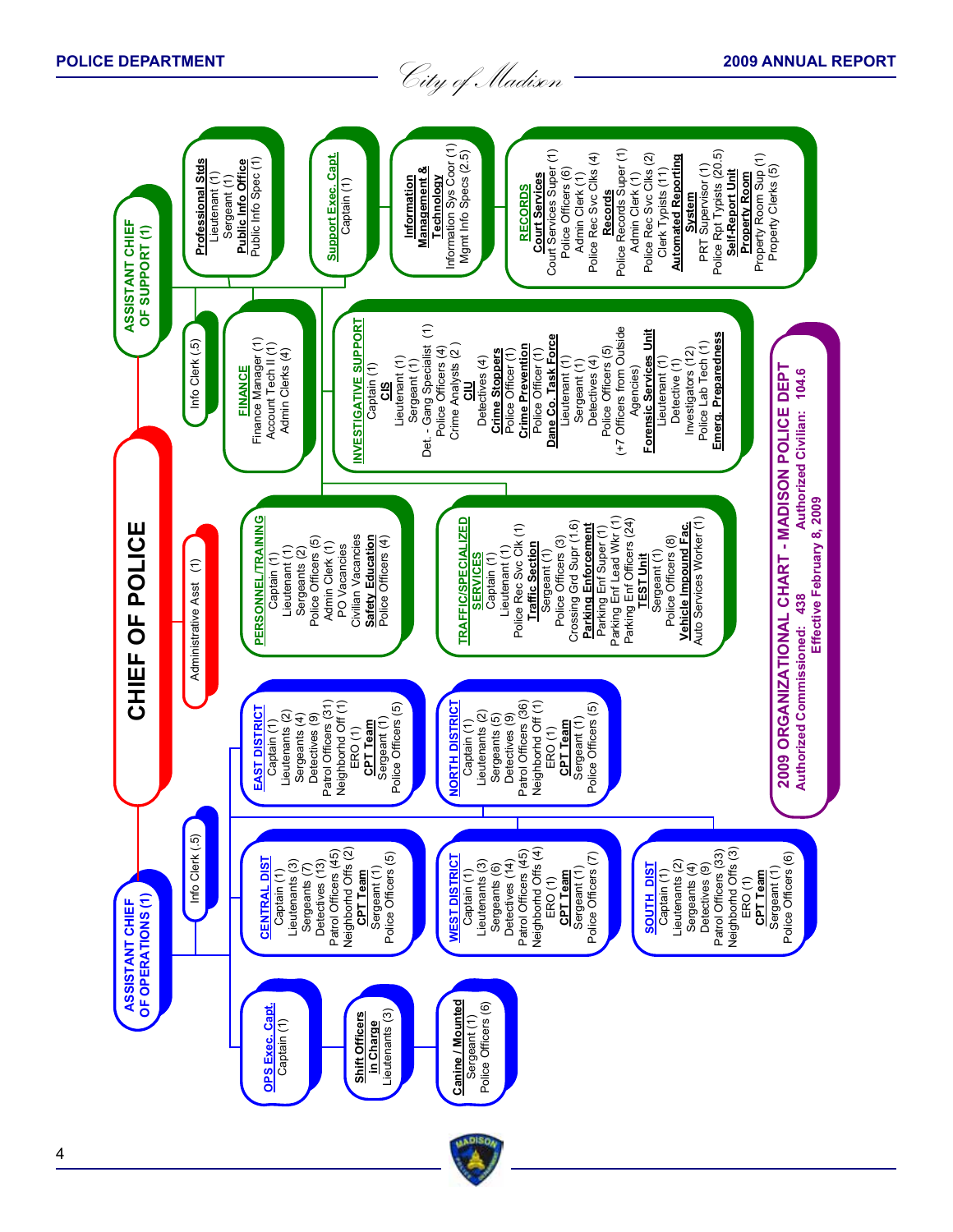**POLICE DEPARTMENT 2009 ANNUAL REPORT** City of Madison **POLICE DEPARTMENT 2009 ANNUAL REPORT** City of Madison

# **INTRODUCTION TO THE MADISON POLICE DEPARTMENT**

The Department, in 2009, was authorized: 438 commissioned personnel, 104.6 F.T.E. civilian personnel, and 19.8 F.T.E. Crossing Guards. In order to accomplish its mission, the Department was organized into functional work units as depicted in the organizational chart. The staffing and responsibilities of each organizational unit were as follows:

CHIEF OF POLICE: The Chief of Police was responsible for the overall direction and operation of the Department.

Chief Noble Wray

Assistant Chiefs of Police: Reporting directly to the Chief of Police, the two Assistant Chiefs were responsible for administrative and functional matters of operations and support roles, respectively, within the Department on a twenty-four hour basis. Assistant Chiefs, while each having a primary area of responsibility, provided support and backup to one another during excessively busy periods and/or the absence of the other.

Assistant Chief John T. Davenport, Support Assistant Chief Randall J. Gaber, Operations

#### **OPERATIONS**

#### **Assistant Chief of Police of Operations**

Reporting directly to the Chief of Police, the Assistant Chief of Operations was responsible for administrative and functional matters of operations within the Department on a twenty-four hour basis.

Assistant Chief Randall J. Gaber, Operations

#### **EXECUTIVE CAPTAIN OF OPERATIONS**

This position reported directly to the Assistant Chief of Operations. The primary responsibilities for this position included, but were not limited to: Citywide oversight and continuity of patrol operations; patrol resources allocation planning; monitoring daily patrol staffing, overtime, and staffing trends; overseeing staffing contingency plan; staffing the City's neighborhood guidance team; emergency preparedness of patrol operations; supervising the Officer in Charge and master scheduler; overseeing the K-9 unit, mounted unit, ROAR, and Amigos en Azul; and acting as community resource contact and mental health/hospital liaison.

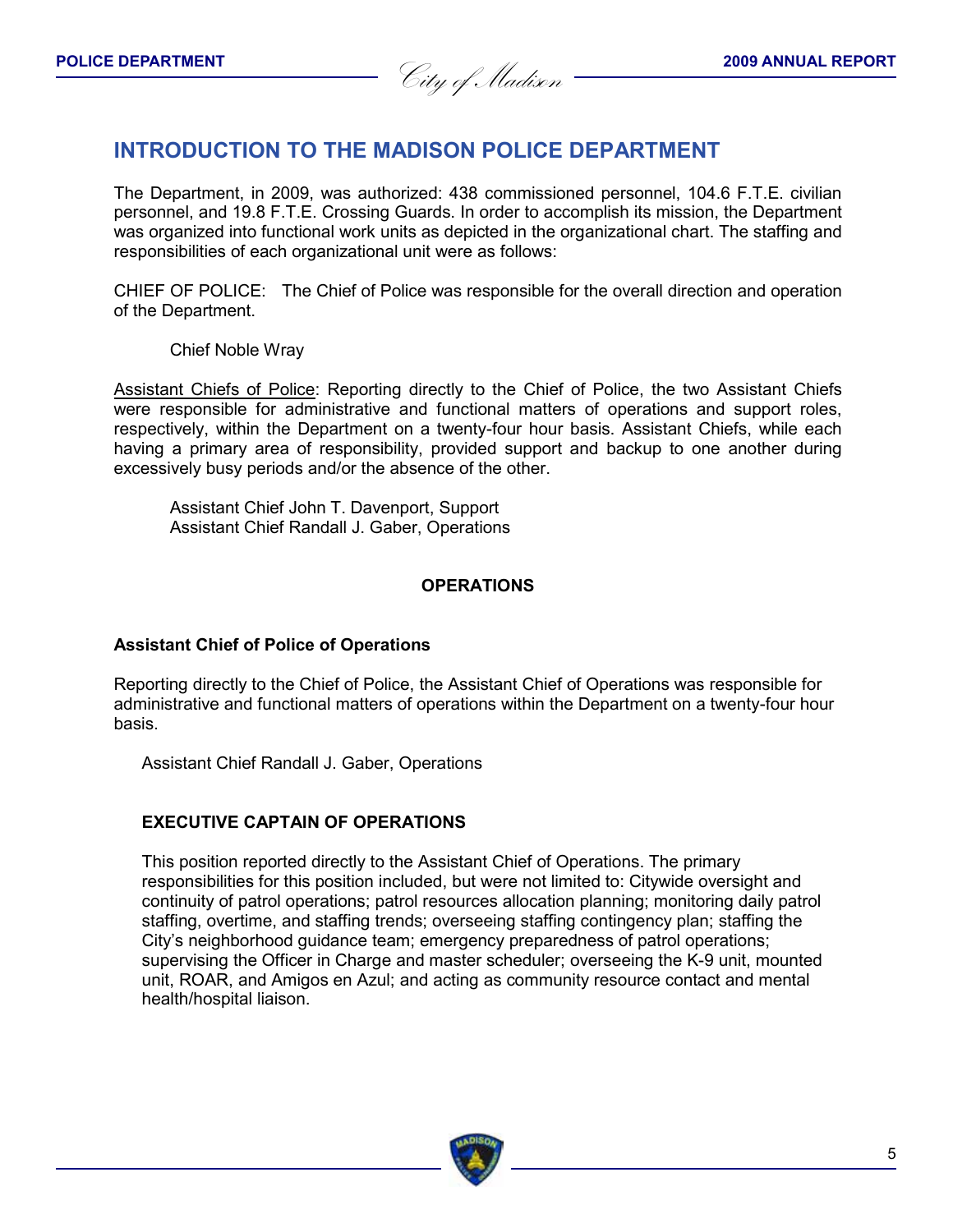**POLICE DEPARTMENT 2009 ANNUAL REPORT** City of Madison **POLICE DEPARTMENT 2009 ANNUAL REPORT** City of Madison

#### **DISTRICT SERVICES**

Reporting to the Assistant Chief of Operations, District Services was divided into five Police Districts - East, West, North, South, and Central. Each District was led by a Captain and two primary services (patrol, Detective) Lieutenants. The Central and West Districts had an additional field Lieutenant assigned to their districts. In addition to the command staff, Sergeants and Police Officers (including Neighborhood Officers and Educational Resource Officers) were responsible for initial police responses on a twenty-four-hour/seven-day-per-week basis. Each District also had District-assigned Detectives, who were responsible for follow-up investigations. The total resource allocation to the five Districts in 2009 was: 5 Captains, 10 primary services Lieutenants, 2 Field Lieutenants, 26 Sergeants, 11 Neighborhood Officers, 4 Educational Resource Officers, and approximately 190 Patrol Officers (dependent on existing vacancies resulting from turnover). District allocations for follow-up responsibilities included 54 Detectives. Resource allocations were determined by proportions of documented service demands, adjusted annually, assessing needs by time of day and between individual Districts. District Services was also allocated 3 Lieutenants who served as Officer in Charge, or shift commander, responsible for the coordination of operations on a time-of-day basis during the time frames of: 7:00 a.m.-3:00 p.m., 3:00 p.m.-11:00 p.m., and 11:00 p.m.-7:00 a.m.

Also working in District Services were five Community Policing Teams (CPTs). These five teams were composed of a Sergeant and five Police Officers on each team, working out of each district station. The overall function of these teams was very dynamic in nature as they served to support and enhance district police services delivered to the community. The primary emphasis for these teams was proactive traffic enforcement, collaborative problem solving, community policing initiatives and response to significant or emerging issues in the districts.

- The East District included aldermanic districts 3, 15, 16. East District Station, 809 South Thompson Drive
- The West District included aldermanic districts 1, 7, 9, 11, 19, 20. West District Station, 1710 McKenna Boulevard
- The North District included aldermanic districts 12, 17, 18. North District Station, 2033 Londonderry Drive
- The South District included aldermanic districts 10, 13, 14. South District Station, 825 Hughes Place
- The Central District included aldermanic districts 2, 4, 5, 6, 8. Central District Station, 211 South Carroll Street

\* \* \* \* \* \* \*

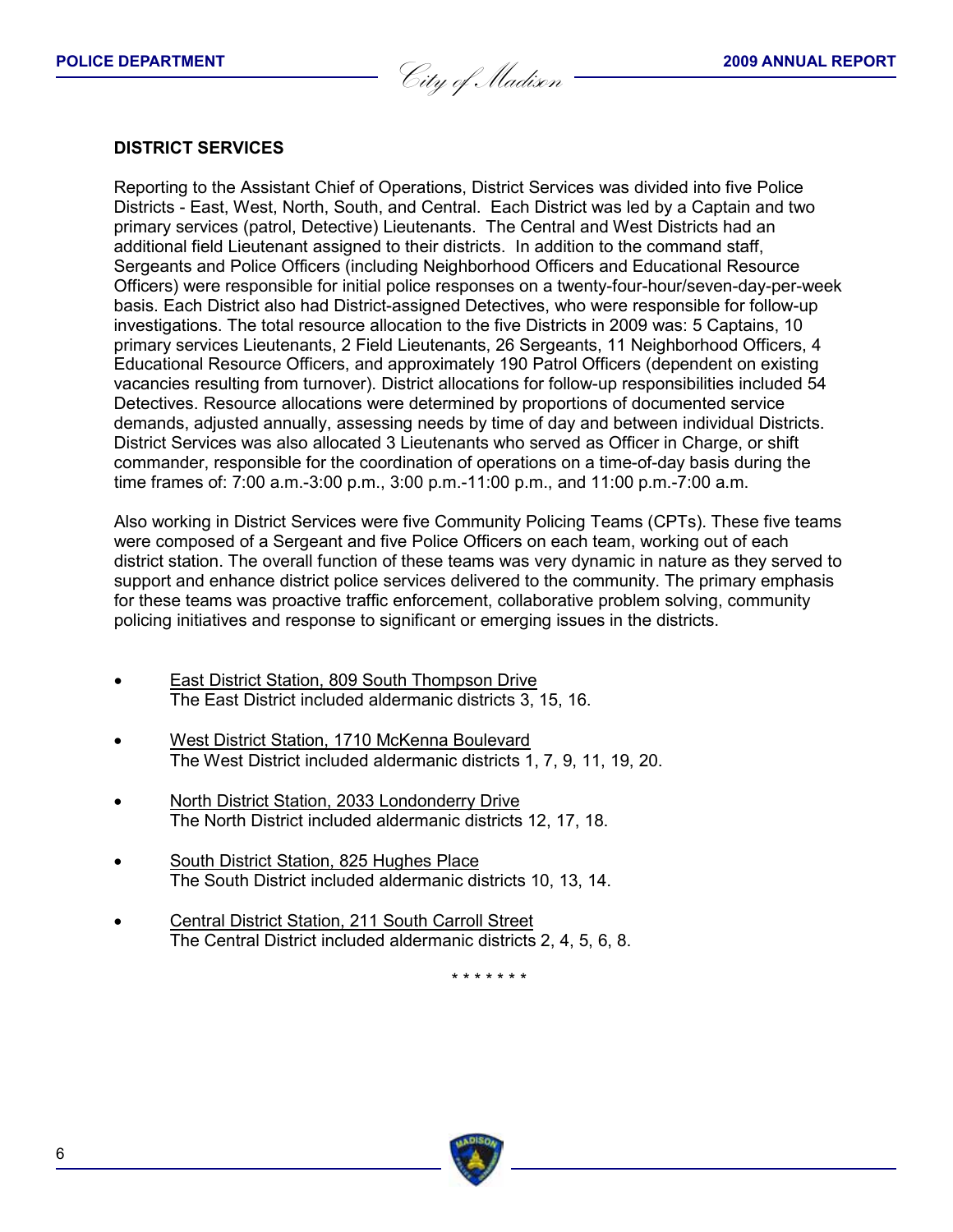**POLICE DEPARTMENT 2009 ANNUAL REPORT** City of Madison **POLICE DEPARTMENT 2009 ANNUAL REPORT** City of Madison



Central District Station/Administrative Offices

#### **ADMINISTRATIVE OFFICES/ CENTRAL DISTRICT STATION**

The Administrative Offices for the Madison Police Department are located in the City County Building, 211 South Carroll Street. The Executive Section, Investigative Support, Information Management and Technology, and Traffic/Specialized Services are located in this building.

The Central District Station is also housed in the City County Building. The Central District encompasses the central area of the city and is bounded to the west and south by U.W. Hospitals, Campus Dr., Old University Ave., Breese Terrace, and Regent Street. The east boundaries are Fordem Ave., First St., East Washington Ave., Winnebago St., and Atwood Ave.



East District Station

#### **EAST DISTRICT STATION**

The East District coverage area extends from Lien Road (south of East Towne Mall) on the north to the McFarland Village limits on the south. The west boundary is Lake Monona including the Division Street and Olbrich Park area all the way east to the City limits east of Sprecher Road.



North District Station



#### **NORTH DISTRICT STATION**

There are 25 neighborhood associations and 3 business associations represented in the North District. The North District is bounded by Lake Mendota and Maple Bluff to the west, East Washington Avenue and Highway 30 to the south, and I-90/94 to the east. It also includes the area east of I-90/94 and north of Highway 151 to the Sun Prairie border.

#### **SOUTH DISTRICT STATION**

The South Police District encompasses the areas of the City of Madison which are south of the shoreline of Lake Mendota, and the areas south of Regent Street and Speedway. The South District is bounded to the east by Monona Avenue, and on the west by Seminole Highway.



South District Station



West District Station

#### **WEST DISTRICT STATION**

The area covered by the West District includes at least 60 parks, including Garner, Owen, Hoyt, Marshall and Elver. Also located in the West District are 10 public elementary schools, 6 public middle schools, and Memorial High School. West Towne, Prairie Town Center, Westgate, Hilldale, and numerous smaller retail centers reside within its boundaries. The West Police District has grown to over 25.2 square miles, or over 1/3 of the total size of the City. The population in the district has increased to 77,000, which makes the district equivalent to the sixth largest city in the State of Wisconsin.

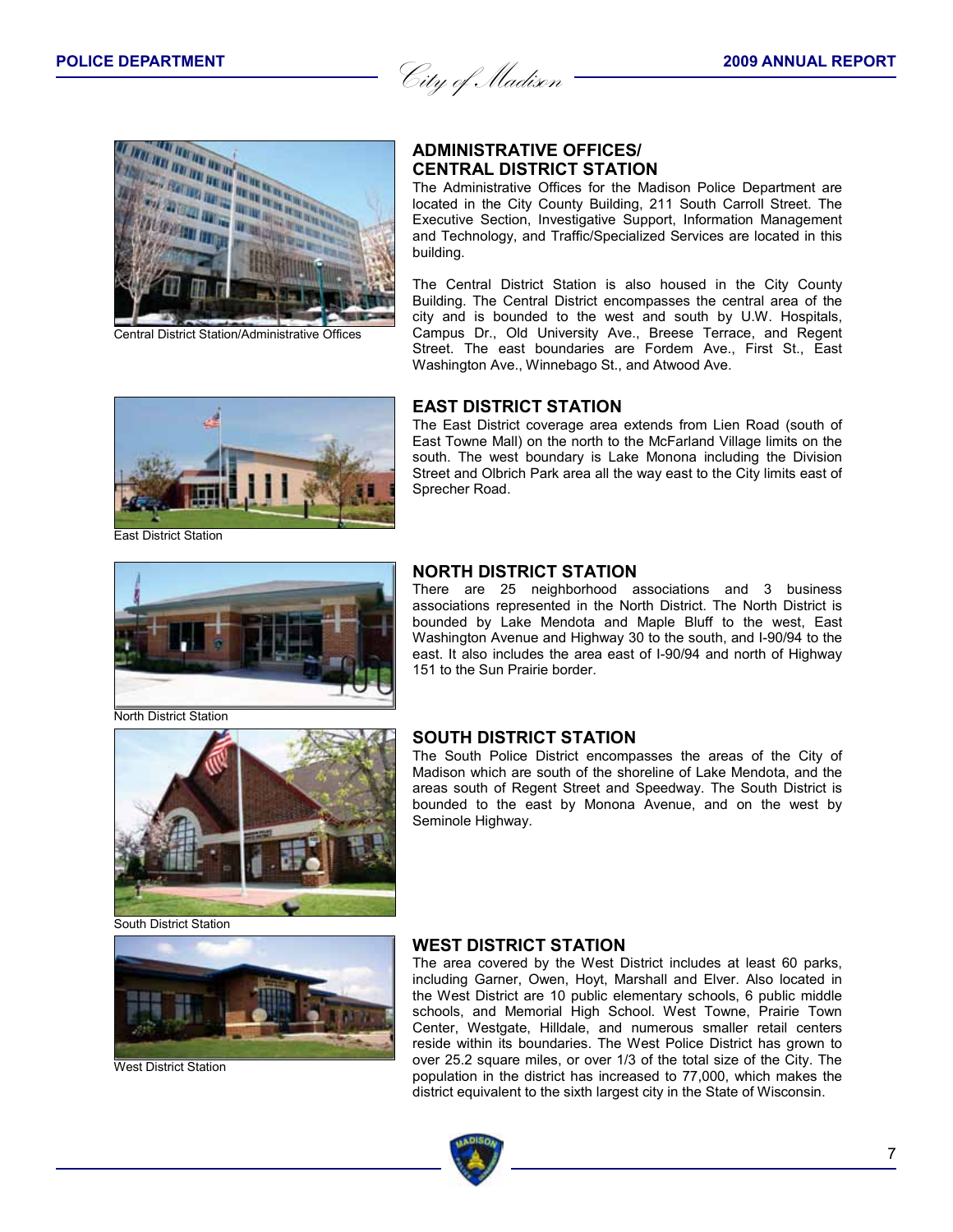**POLICE DEPARTMENT 2009 ANNUAL REPORT** City of Madison **POLICE DEPARTMENT 2009 ANNUAL REPORT** City of Madison

#### Canine/Mounted Unit

The Executive Captain of Operations oversaw the Canine/Mounted Unit. This unit was directly supervised by a Sergeant. The Canine Unit consisted of six Police Officers and their canine partners. Four officers were assigned to patrol services, one officer was assigned to the West District community Policing Team, and one officer was assigned to the Dane County Narcotics and Gang Task Force. The unit provided canine capabilities (narcotics detection, building searches, tracking, suspect apprehensions, evidence searches, etc.) to the entire department.

The Mounted Unit consisted of two full-time police officers and two part-time officers. The Mounted Patrol Unit regularly worked in the downtown area to help manage bar crowds and other issues. Mounted officers also worked special events, assisted in search and rescue efforts, and made community/public appearances.

#### \* \* \* \* \* \* \* \* \* \* \* \* \* \* \*

#### **SUPPORT**

#### **ASSISTANT CHIEF OF POLICE OF SUPPORT**

Reporting directly to the Chief of Police, the Assistant Chief of Support was responsible for administrative and functional matters of support within the Department on a twenty-four hour basis.

Assistant Chief John Davenport

#### Professional Standards

Professional Standards reported directly to the Chief of Police. This section was staffed by one Lieutenant and one Sergeant. Professional Standards was responsible for the investigation of alleged misconduct and/or non-minor violations of Departmental policies by employees. Professional Standards also delegated minor complaints to district command staff for investigation.

#### Public Information Office (PIO)

Reporting directly to the Chief of Police, the Public Information Officer was responsible for releasing public information to the news media, providing requested information to individuals and/or citizen groups, and coordinating various public education efforts initiated by the Department and/or collaboratively with other governmental agencies. The Public Information Officer also had overall coordination responsibilities for the Department's citizen ride-along and internship programs.

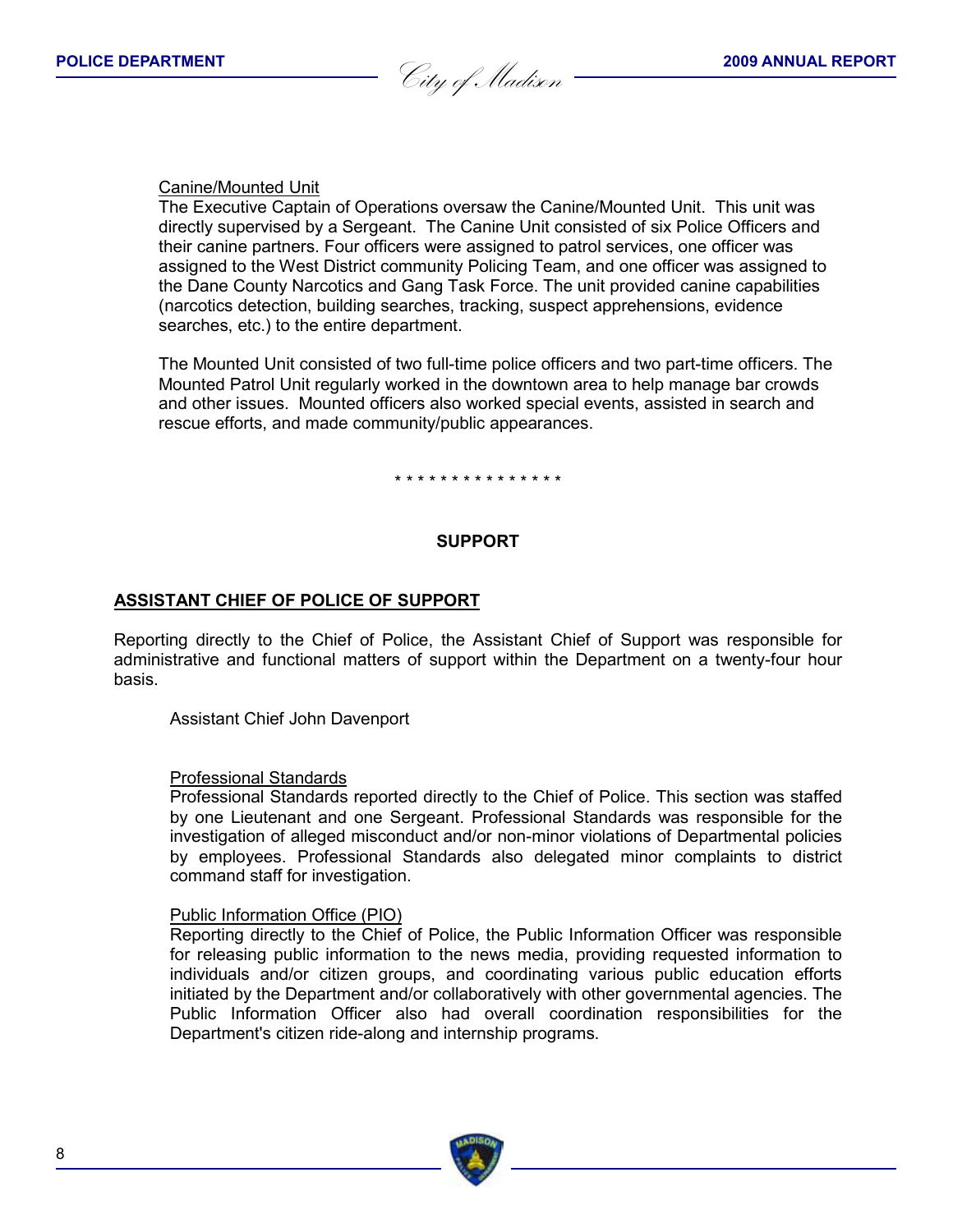**POLICE DEPARTMENT 2009 ANNUAL REPORT** City of Madison **POLICE DEPARTMENT 2009 ANNUAL REPORT** City of Madison

#### **EXECUTIVE CAPTAIN OF SUPPORT**

This position reported directly to the Assistant Chief of Support. The primary responsibilities for this position included, but were not limited to: supervision of technology and facilities management; performing staffing analysis; researching trends in policing, technology, etc.; dissemination and tracking of Memorandums of Understanding; and staffing the Alcohol License Review Committee.

#### **FINANCE**

Reporting to the Assistant Chief of Support Services, and staffed by one Finance Manager, one Account Technician, and four Administrative Clerks, this section had the primary responsibility for the fiscal operation of the Department. Planning efforts that affect the budget and grant administration were primary responsibilities of this unit. This unit was also responsible for Departmental payroll and worker's compensation.

#### **INFORMATION MANAGEMENT AND TECHNOLOGY**

Reporting to the Assistant Chief of Support Services, this organizational division was under the command of one Captain. This division had responsibility for: maintenance of official Departmental records and the Department's reporting systems, coordination of Departmental planning efforts, development of strategic planning and technology initiatives, and overseeing the implementation of those planned initiatives.

#### Automated Systems and Reporting (ASU)

ASU was staffed by one Police Report Typist Supervisor and 20.5 Police Report Typists. This section provided twenty-four-hour-per-day, seven-day-per-week stenographic service and was responsible for the transcription of all dictated police reported via the Department's LAN system.

#### Court Services

Court Services was staffed by one Court Services Supervisor, four Police Officers serving as court and warrant officers, two Police Officers serving as bailiffs for Municipal Court, one Administrative Clerk, and four Police Records Service Clerks. Court Services was responsible for all court processing related to traffic citations, municipal citations, misdemeanor citations and parking tickets. This section provided officers to appear in court to represent the City at initial appearances, and provided for staffing bailiffs in Municipal Court. Additionally, this unit worked closely with the City Attorney's Office to ensure that bail schedules were up to date and accurate.

#### **Property**

Staffed by one Property Room Supervisor, five Property Clerks, and one Bicycle Recovery Specialist, the Property section was responsible for cataloging, storing, maintaining, and eventually disposing of all property and evidence collected or turned into the Department.

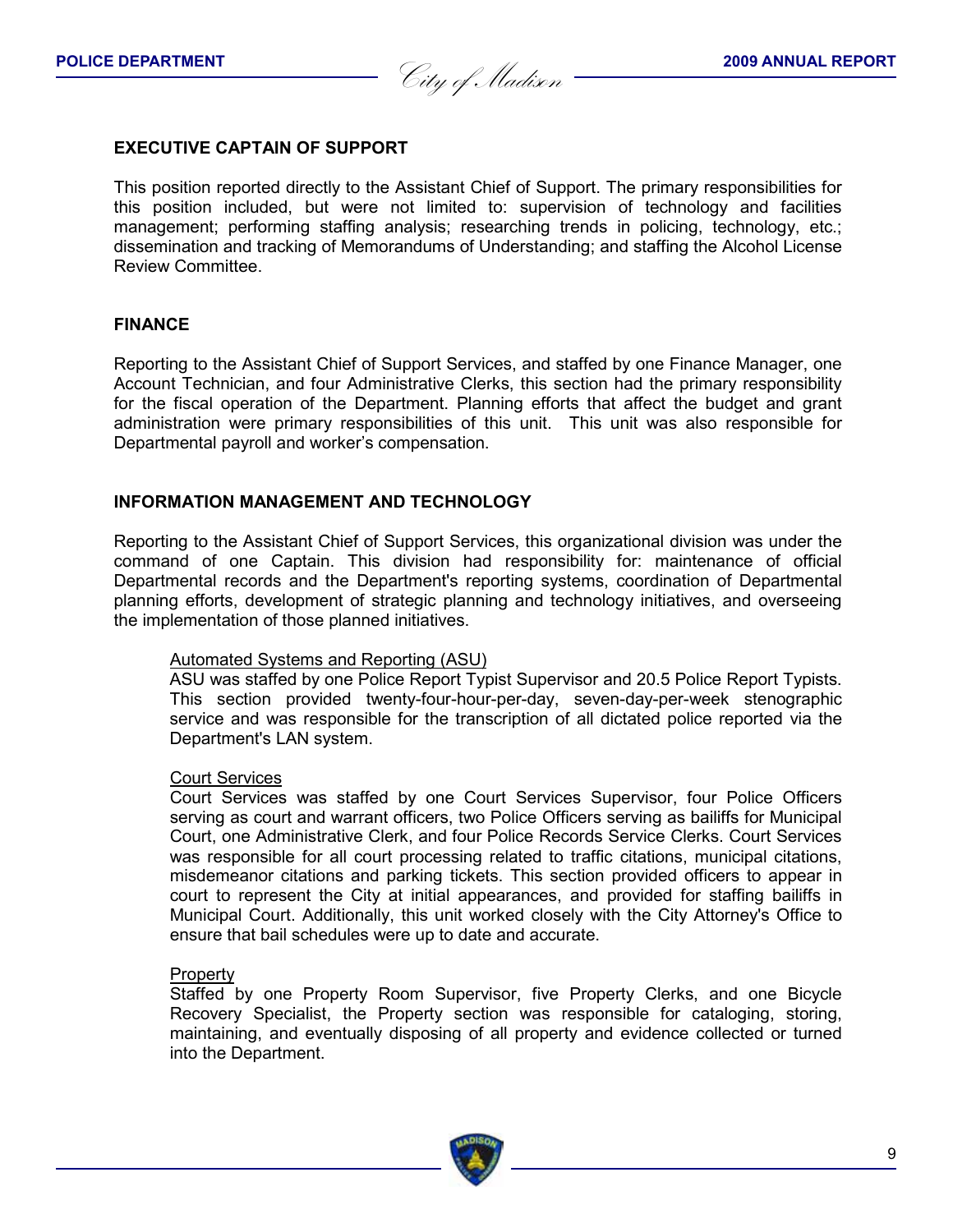**POLICE DEPARTMENT 2009 ANNUAL REPORT** City of Madison **POLICE DEPARTMENT 2009 ANNUAL REPORT** City of Madison

#### Records Section

The Records section was staffed by one Police Records Services Supervisor, one Administrative Clerk, two Police Records Service Clerks, and 11 Clerk Typists. The principal responsibilities of this section included: indexing all police reports so they could later be relocated and retrieved; compiling required statistical reports; processing citizen requests for official police reports; processing landlord-tenant requests; staffing the Alcohol Licensing Review Committee; photographing and fingerprinting all probation, parole, and sex offender registrations; conducting background checks on taxi driver applicants and issuing permits to cab drivers; and providing fingerprinting and police records services for persons seeking Visas and Immigration and Naturalization status.

#### **Technology**

The Information Systems Coordinator was responsible for assisting department personnel with information collection, analysis, and data sharing. This person also served as a liaison to City Information Services on a wide variety of data processing and technology-related projects. This section was also staffed by 2.5 Management Information Specialists.

#### **INVESTIGATIVE SUPPORT – CRIMINAL INTELLIGENCE SECTION (CIS), CRIMINAL INTAKE UNIT, AND THE NARCOTICS AND GANG TASK FORCE**

Reporting to the Assistant Chief of Operations, the combined units were under the command of one Captain. The CIS unit was staffed by one Lieutenant, one Sergeant, one Detective who served as a Gang Specialist, six Police Officers, and two Crime Analysts. The Criminal Intake Unit was staffed by four Detectives. Responsibilities included: collection and dissemination of intelligence information, pawn shop investigations, detective court activities including processing criminal complaints for arrests made by primary services personnel, crime evidence processing, photography lab functions, coordination of the Educational Resource Officer activities between the Madison Metropolitan School District and Departmental District Services, Crime Stoppers, and Crime Prevention.

The Narcotics and Gang Task Force was a multi-agency unit. The Madison Police Department staffed this unit with one Lieutenant, one Sergeant, four Detectives, five Police Officers, and one Police Report Typist. Other agencies supplemented Madison Police resources. Responsibilities of the Task Force included education and enforcement efforts related to narcotics, dangerous drugs, gang activity and vice.

#### Forensic Services Unit (FSU)

The Forensic Services Unit was staffed by one Lieutenant, 12 Investigators, one Computer Detective, and one Police Lab Technician. This section was responsible for providing highly-trained and skilled evidence collection and preservation for serious accident and crime scenes; reconstruction capabilities for those investigations; matching of latent prints; and the provision of professional photography skills including taking photographs, processing film into negatives, and printing final evidentiary-quality photographic prints.

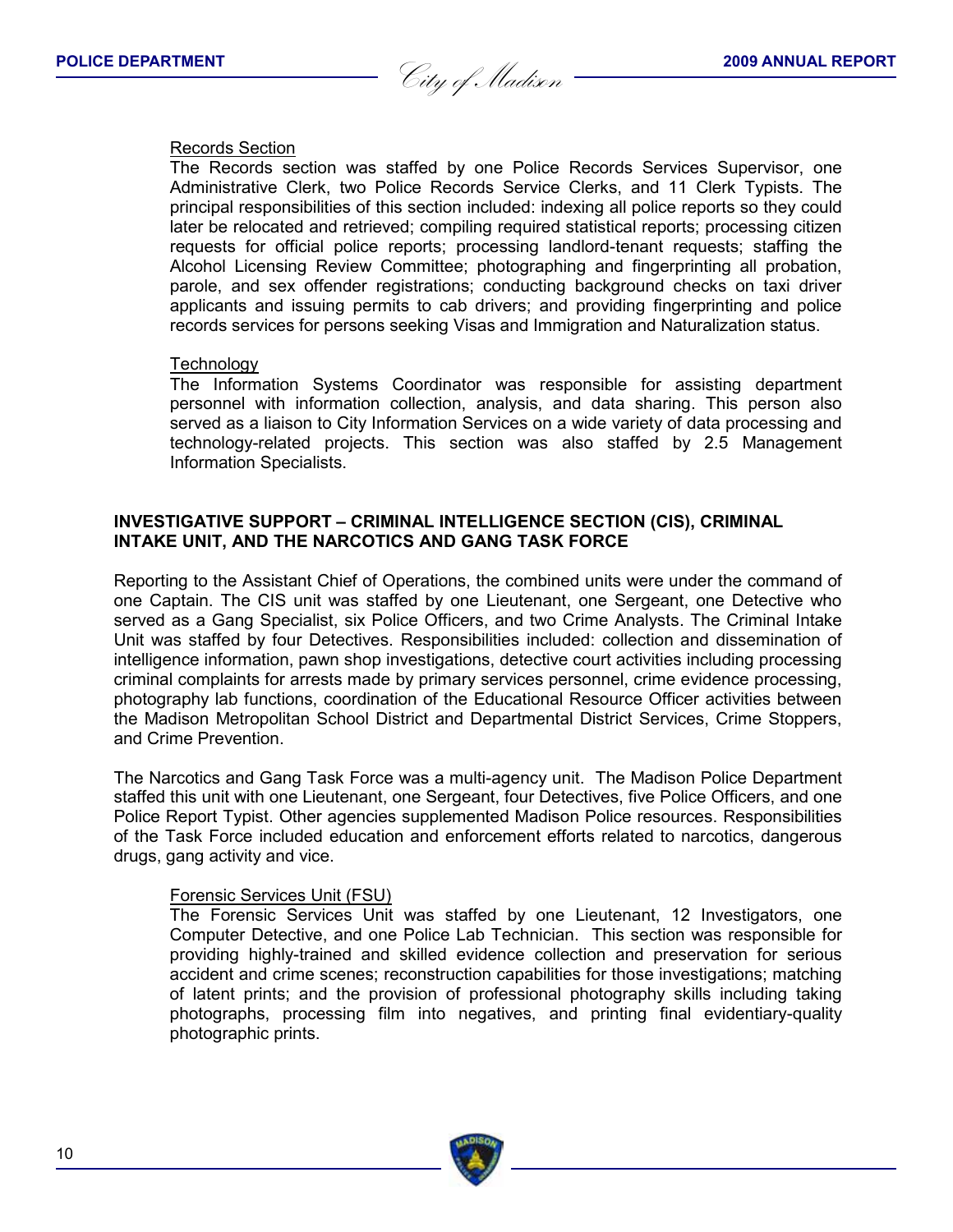**POLICE DEPARTMENT 2009 ANNUAL REPORT** City of Madison **POLICE DEPARTMENT 2009 ANNUAL REPORT** City of Madison

#### **PERSONNEL AND TRAINING**

Reporting to the Assistant Chief of Support Services, Personnel and Training was staffed by one Captain, one Lieutenant, two Sergeants, four Police Officers, four Police Officers that served as Safety Education officers, and one Administrative Clerk. This unit was responsible for the recruiting, hiring, and training of new officers. It was also responsible for the provision of promotional training and for coordinating the Department's promotional processes. Personnel and Training was responsible for the coordination of specialized training for Departmental personnel, and for ensuring that all commissioned personnel met Law Enforcement Training and Standards Board annual in-service training requirements. This section also was responsible for overseeing special duty contracts, worker's compensation, and the coordination of light-duty assignments.

#### **TRAFFIC/SPECIALIZED SERVICES**

Reporting to the Assistant Chief of Support, Traffic/Specialized Services was staffed by one Captain, one Lieutenant, one Sergeant, and one Police Records Service Clerk. Traffic/Specialized Services had responsibility for: centralized traffic and parking enforcement, crossing guard services, emergency contingency planning, storage of evidence and property, providing services related to court processes, and the planning and coordination of special events with other city agencies. This section also was responsible for service maintenance and rotation of the Department's motor vehicle fleet.

#### **Traffic**

The Traffic section was staffed by three Police Officers that served as traffic accident specialists. These officers conducted accident investigation review and follow-up investigation of hit and run and serious injury and fatality accidents.

#### Traffic Enforcement Safety Team (TEST)

TEST was staffed by one Sergeant and six Police Officers. This unit was responsible for coordinating traffic safety awareness and traffic law enforcement initiatives.

#### Traffic/Parking Enforcement

The Traffic/Parking Enforcement section was staffed by one Parking Enforcement Supervisor, one Parking Enforcement Lead Worker, 26 Parking Enforcement Officers, two Crossing Guard Supervisors, and 19.8 FTE Crossing Guards. The responsibilities of the Traffic/Parking Enforcement section included parking enforcement and school crossing services.

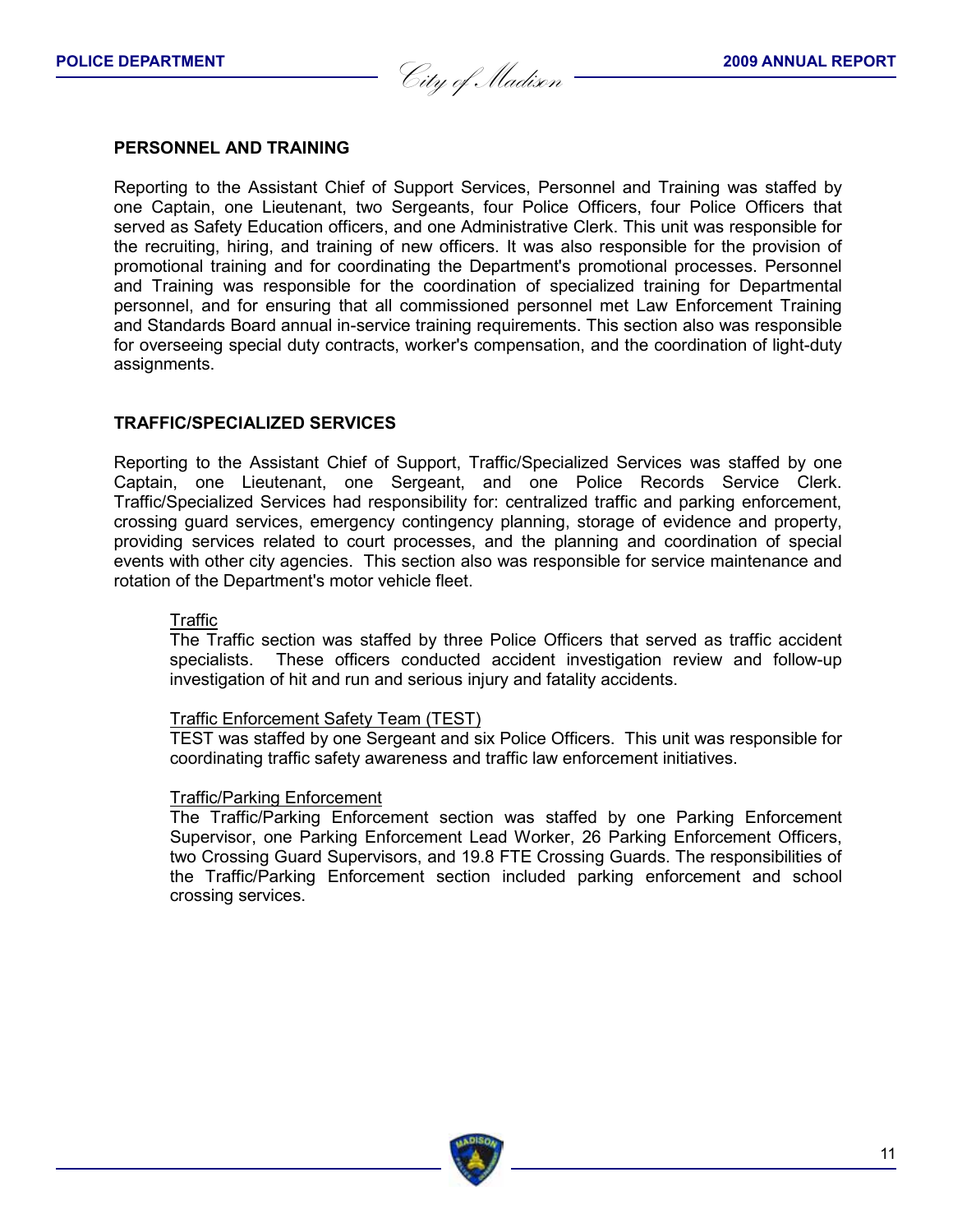**POLICE DEPARTMENT** 2009 ANNUAL REPORT<br> *City of Madison* 



#### **May 8, 2009**

The Madison Police Department Honor Guard is pictured at the May 8, 2009 Law Enforcement Memorial Ceremony at the State Capitol. Law enforcement agencies from all over the state participate in this annual event honoring Wisconsin law enforcement officers killed in the line of duty.



#### **September 7, 2009**

The Goodman Pool went to the dogs on Labor Day during the third annual Capital K-9 Labor Day Dog Paddle. The event is a benefit for the Madison Police Department K-9 unit. The pool itself is closed to humans, and canines were invited to splash and frolic around in the city's public pool.



#### **November 4, 2009**

President Barack Obama paid a visit to Madison, WI on November 4, 2009. Air Force One landed at the Dane County regional airport around 12:30 p.m. The President then traveled by motorcade to Wright Middle School, where the he spoke on education reform. The Madison Police Department provided backup security at the airport, along the motorcade route and at Wright Middle School. Obama's visit to Madison was the first by a sitting U.S. President since 1950.

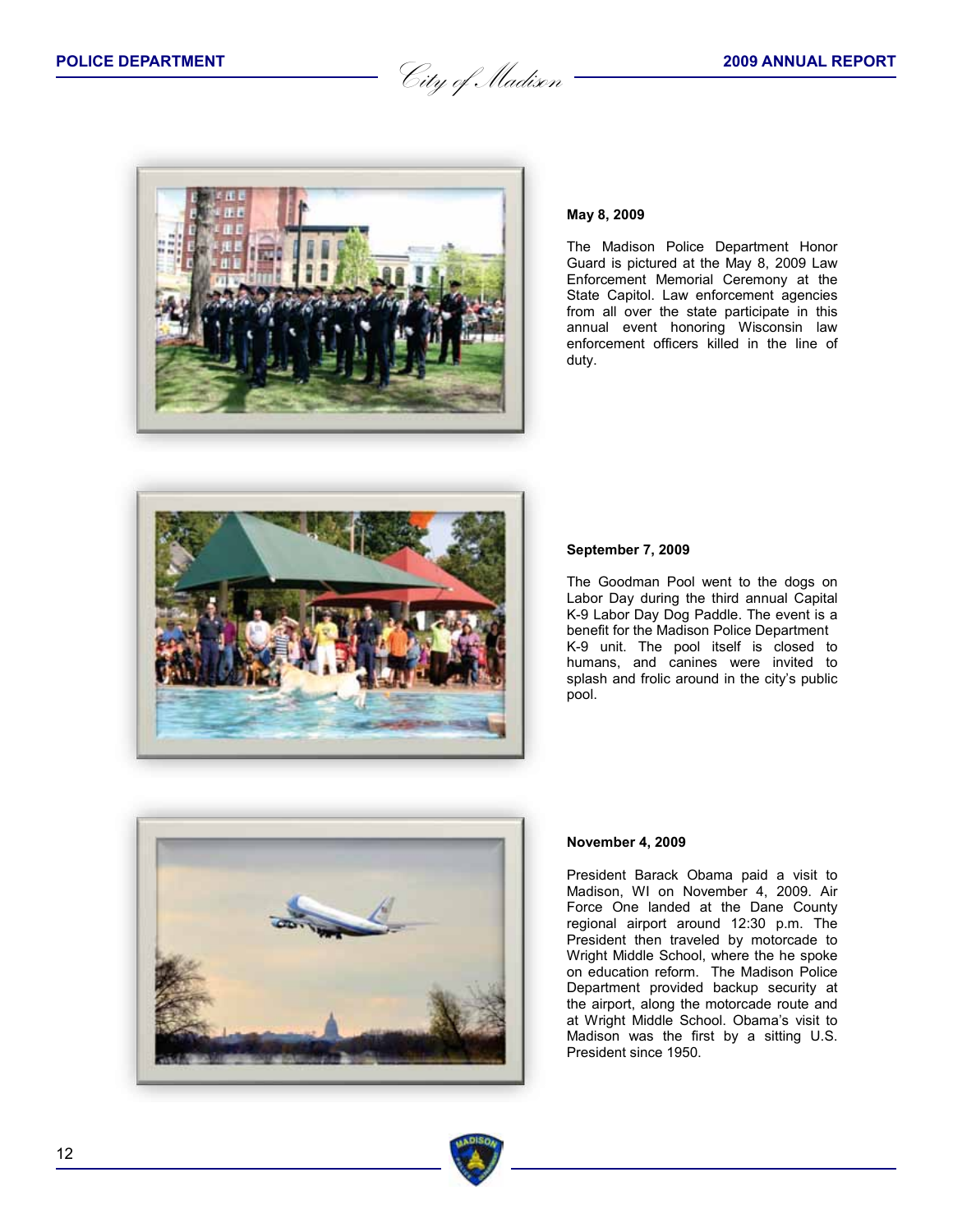|                                      |                        |       |       |       |       |       |       |          |       |       | % Change  |
|--------------------------------------|------------------------|-------|-------|-------|-------|-------|-------|----------|-------|-------|-----------|
|                                      | 2000                   | 2001  | 2002  | 2003  | 2004  | 2005  | 2006  | 2007     | 2008  | 2009  | 2008-2009 |
| Murder/Murder by Negligence          | 4                      | ဖ     | 5     | ဖ     | 3     | ო     |       | $\infty$ | 10    |       | $-60.0\%$ |
| Forcible Rape                        | თ                      | 65    | 89    | 65    | 96    | 80    | 55    | 57       | 50    | 22    | $-38.0%$  |
| Robbery                              | 286                    | 295   | 269   | 282   | 292   | 330   | 435   | 410      | 368   | 364   | $-1.1%$   |
| Aggravated Assault                   | 328                    | 346   | 397   | 427   | 455   | 43'   | 473   | 359      | 463   | 457   | $-1.3%$   |
| Burglary                             | 1,267                  | 1,358 | 1,570 | 1,611 | 1,467 | 1,462 | 1,627 | 2,059    | 2,038 | 1,523 | $-25.3%$  |
| arceny (Theft)                       | 5,366                  | 5.548 | 5,950 | 5,761 | 5,280 | 5,743 | 5.452 | 5,658    | 5.720 | 6.015 | 5.2%      |
| Stolen Autos/Trks/Cycles             | 674                    | 708   | 637   | 640   | 562   | 614   | 485   | 507      | 498   | 346   | $-30.5%$  |
| TOTAL PART ONE CRIME                 | 8,004                  | 8.326 | 8.917 | 8,792 | 8.155 | 8.663 | 8,543 | 9.058    | 9.147 | 8.740 | $-4.4%$   |
|                                      |                        |       |       |       |       |       |       |          |       |       |           |
| <b>Simple Assault (Non Part One)</b> | 1,657                  | 1,539 | 1,576 | 1,529 | 1,589 | 1,498 | 1,531 | 1,569    | 1,360 | 1,278 | $-6.0\%$  |
|                                      |                        |       |       |       |       |       |       |          |       |       |           |
| Back in the "Old Days"               | 1977                   |       |       |       |       |       |       |          |       |       |           |
| Murder/Murder by Negligence          |                        |       |       |       |       |       |       |          |       |       |           |
| Forcible Rape                        | $\overline{4}$ ज<br>ιō |       |       |       |       |       |       |          |       |       |           |
| <b>P</b> - 44                        | ্                      |       |       |       |       |       |       |          |       |       |           |

| Back in the "Old Days"        | 1977   |
|-------------------------------|--------|
| Murder/Murder by Negligence   |        |
| Forcible Rape                 | 89     |
| Robbery                       | 122    |
| Aggravated Assault            | 482    |
| Burglary                      | 2,440  |
| Larceny (Theft)               | 8,961  |
| Stolen Autos/Trks/Cycles      | 510    |
| * Arson Not Available         | ***    |
| <b>TOTAL PART ONE CRIME</b>   | 12,578 |
| Simple Assault (Non Part One) | ⋚      |

|  | ULIVE DEPARTIME |  |  |  |  |  |
|--|-----------------|--|--|--|--|--|
|  |                 |  |  |  |  |  |

**OFFENSES KNOWN TO POLICE Madison Police Department 2000 - 2009**

**OFFENSES KNOWN TO POLICE<br>Madison Police Department<br>2000 - 2009** 

**POLICE DEPARTMENT** 2009 ANNUAL REPORT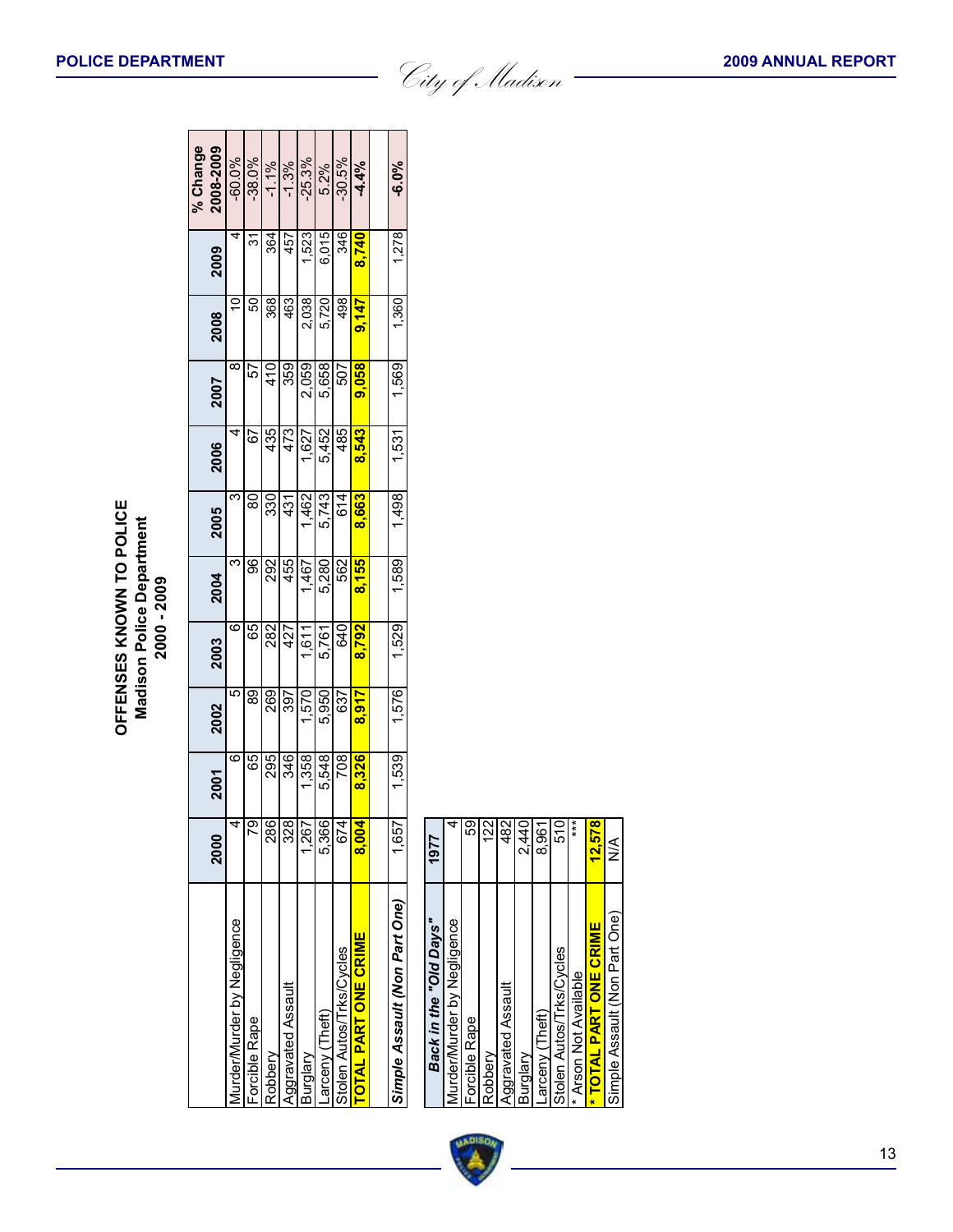**POLICE DEPARTMENT** 2009 ANNUAL REPORT<br> *City of Madison* 2009 ANNUAL REPORT



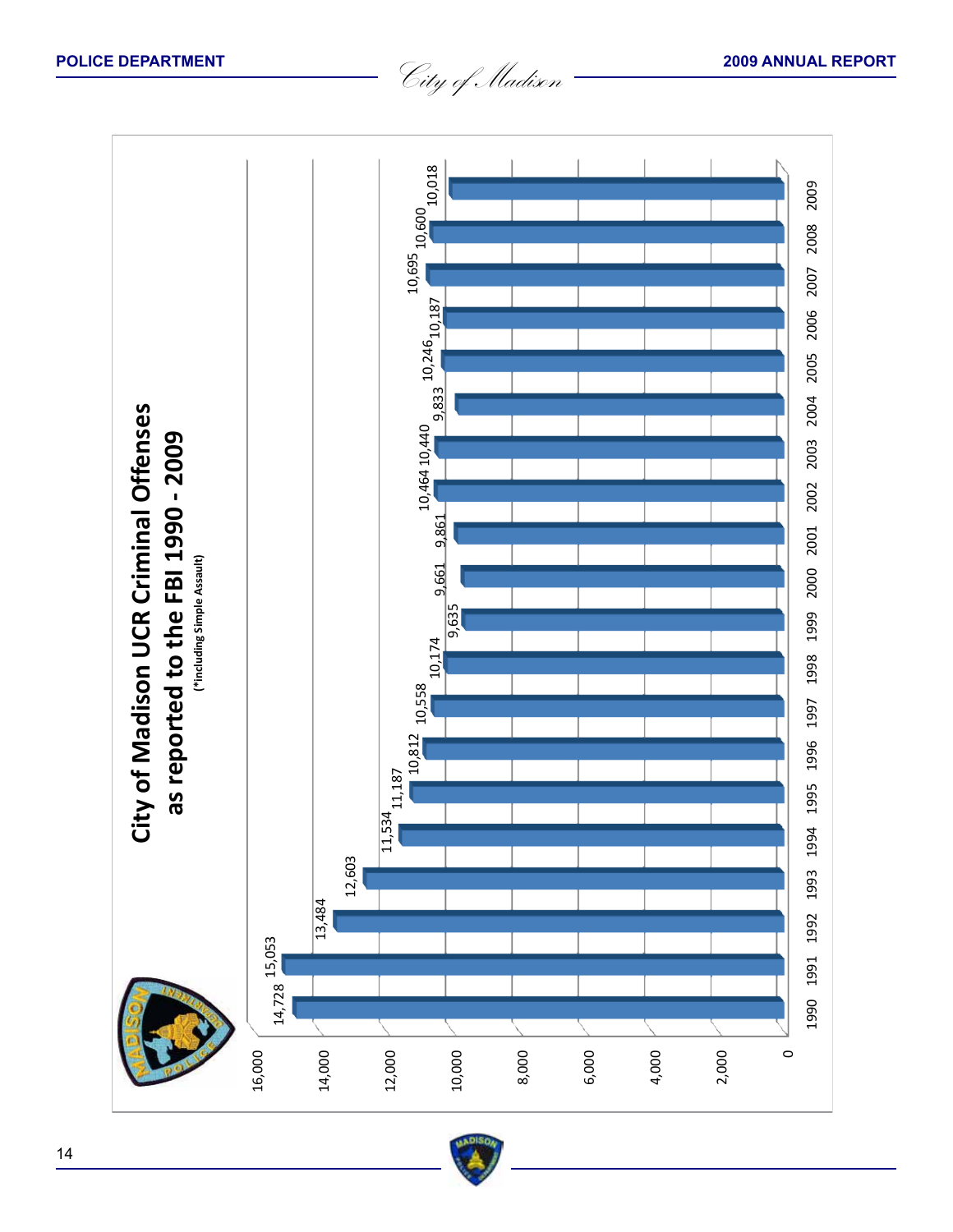**POLICE DEPARTMENT** 2009 ANNUAL REPORT

# **CLEARANCE RATES BY PART 1 OFFENSE**

#### **Property by Type and Value**

| <b>Type of Offense</b>      | 2008  | 2009  | $\%$<br>Change | <b>Cleared</b> | $\frac{9}{6}$<br><b>Cleared</b> |
|-----------------------------|-------|-------|----------------|----------------|---------------------------------|
| <b>Violent Crime</b>        |       |       |                |                |                                 |
| <b>Murder</b>               | 10    | 4     | $-60%$         | $\overline{5}$ | 100%                            |
| <b>Forcible Rape</b>        | 50    | 31    | $-38%$         | 11             | 35%                             |
| <b>Robbery</b>              | 368   | 364   | $-1\%$         | 93             | 26%                             |
| <b>Aggravated Assault</b>   | 463   | 457   | $-1%$          | 358            | 78%                             |
| <b>Total Violent Crime</b>  | 891   | 856   | 4%             | 467            | 55%                             |
| <b>Property Crime</b>       |       |       |                |                |                                 |
| <b>Burglary</b>             | 2,038 | 1,523 | $-25%$         | ** 124         | 8%                              |
| <b>Larceny Theft</b>        | 5,720 | 6,015 | 5%             | 1,915          | 32%                             |
| <b>Motor Vehicle Theft</b>  | 498   | 346   | $-31%$         | 55             | 16%                             |
| Arson                       | 93    | 87    | $-6%$          | 5              | 6%                              |
| <b>Total Property Crime</b> | 8,349 | 7,971 | $-5%$          | 2,099          | 26%                             |
| <b>TOTALS</b>               | 9,240 | 8,827 | 4%             | 2,566          | 29%                             |

<sup>\*\*</sup> The burglary clearance rate is believed to be higher than actually reported above. Burglaries often occur in trends or multiples, and are often committed by small groups or single individuals targeting specific geographic locations, businesses or residences. Once suspects are identified and arrested, we continue to work on our internal systems for clearing burglary cases by arrest, or "exceptionally clearing" these cases when the suspect's identity is known but no formal charges are forthcoming.



One murder for 2008 was cleared in 2009.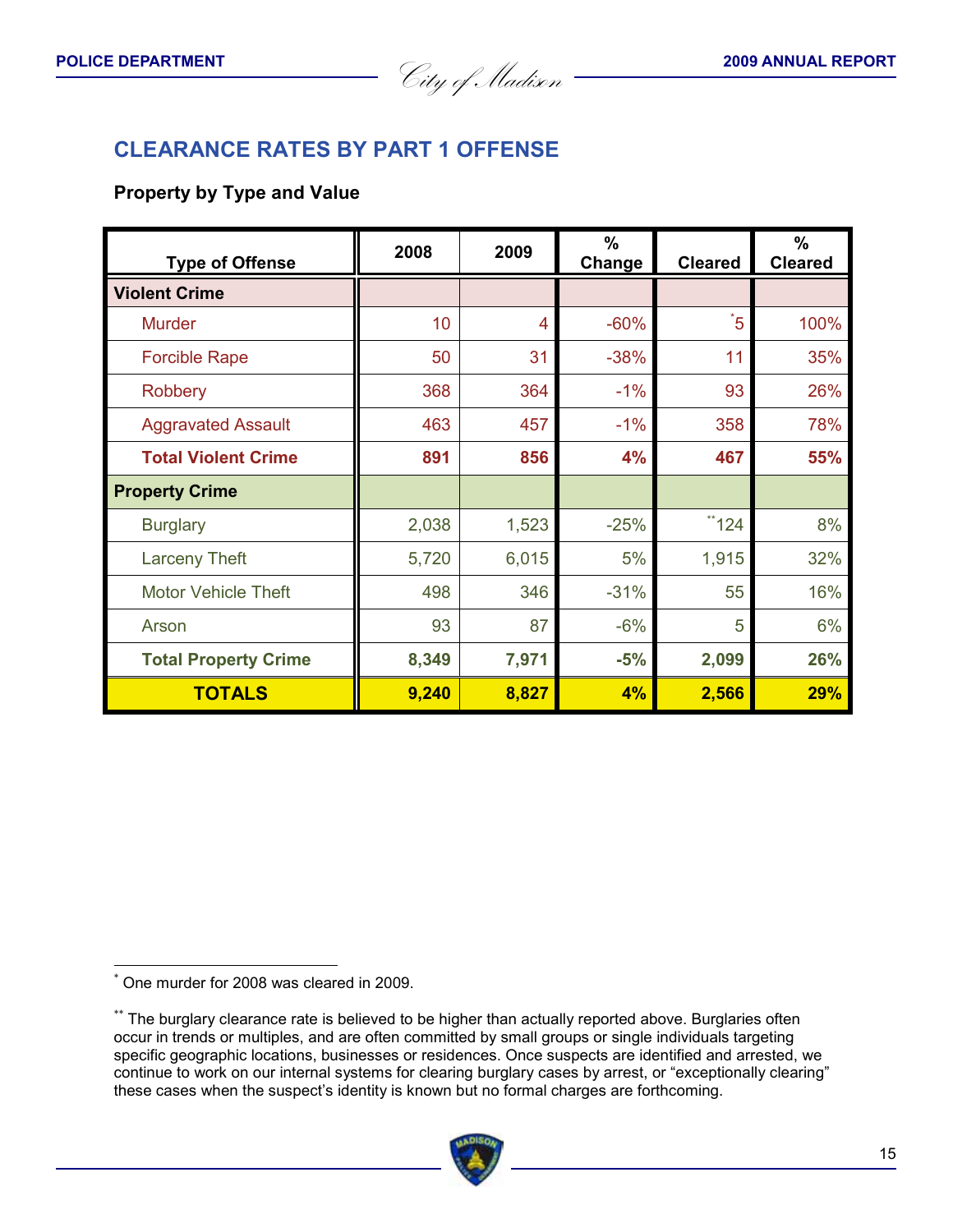**POLICE DEPARTMENT** 2009 ANNUAL REPORT

# **COMMUNITY SURVEYS**

A comprehensive survey of all the police districts is performed every year to assess satisfaction with police services and perceptions of safety. The surveys for each district can be accessed by using the following links:

#### **Central Police District:**

http://www.surveymonkey.com/sr.aspx?sm=vQoBCrwpXRR9Ar0ArLc4rhpy6M8RgXwGZ7yQoS1wVnk\_3d

#### **West Police District:**

http://www.surveymonkey.com/sr.aspx?sm=rt6\_2b1RPzjOzG7jJvPdgshxGpF9ie5rm2YnUX8wYyv7E\_3d

#### **North Police District:**

http://www.surveymonkey.com/sr.aspx?sm=6Gg8YuFKnV\_2fqPsveiP7Ql3b2rmkxCF2s5uy7a\_2bDQsc0\_3d

#### **South Police District:**

http://www.surveymonkey.com/sr.aspx?sm=Q7Oyihdms1iuS0FhGcUWdwmN\_2fv2GUDalgmHh9VdW1\_2b0\_3d

#### **East Police District:**

http://www.surveymonkey.com/sr.aspx?sm=2xL0\_2bCzVK1NX7nfkhcrUHGscWmPAQY0tTnVWPhN\_2bfqQ\_3d

Following are examples of some of the questions included this survey:

#### **Please describe how much of a problem the following activities are in YOUR NEIGHBORHOOD:**

# **CRIMES AGAINST PERSONS TRAFFIC OFFENSES**

Street Robbery **Reckless Driving** Reckless Driving Domestic/Family Violence **Abandoned Cars**<br>
Hate Crimes<br>
Hate Crimes Hate Crimes **Accord Provident Crimes** Drunk Driving Drunk Driving Communication Crimes and Drunk Driving Communication Crimes and Drunk Driving Communication Crimes and Drunk Driving Communication Crimes and Drunk Driving

#### **CRIMES AGAINST PROPERTY Loud Vehicle Music/Equipment**

Burglary/Break-ins<br>Vandalism Vandalism **OTHER AREAS**

Drug Use in Public Drug Sales on Street or in Drug Houses Prostitution Drinking in Public Aggressive Panhandling Loud Music/Parties Garbage/Litter Sexual Assaults Loitering **Truancy** 

Speeding Vehicles Illegally Parked Cars Traffic Sign/Signal Violations

Graffiti **Graffiti** Car Theft Construction Car Theft Construction Car Theft Construction Car Theft Construction Car Theft Construction Car Theft Construction Construction Construction Construction Construction Construction Overgrown Shrubs/Weeds Vacant Lots **CRIMES AGAINST SOCIETY**<br>
Drug Use in Public **Adequate Public Street Lighting**<br>
Gangs
Cangs
Conservation Cangs
Conservation Cangs
Conservation Cangs
Conservation Cangs
Conservation Cangs
Conservation Cangs
Conservation Can

**Please select the problem in which you believe police should place the highest priority, the 2nd-5th highest priority in your neighborhood.**

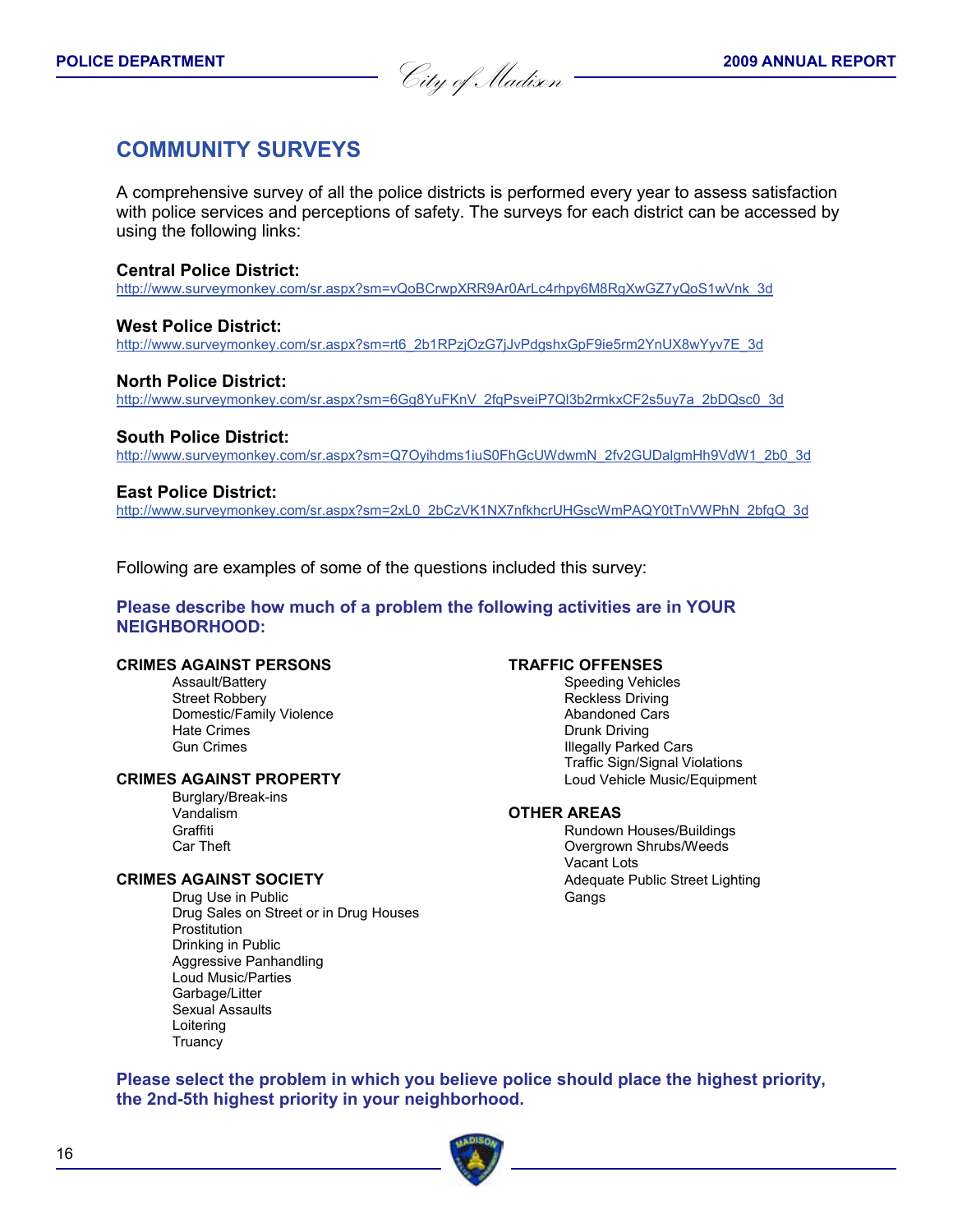**POLICE DEPARTMENT** 2009 ANNUAL REPORT

#### **POLICE/COMMUNITY INTERACTION**

#### **Please indicate how much you agree or disagree with the following statements.**

- It is important for community members to work with the police to solve local problems.
- My neighborhood is a safe place to live.
- It is important for citizens to take an active role in preventing crime.
- If I saw children in my neighborhood causing problems, I would likely first ask them to stop before I called the police to get involved.
- Crime prevention is the responsibility of the police; NOT citizens like me.
- The police solve crimes quickly.
- I believe the police would respond quickly if I were to call them about an emergency.
- I trust the leadership of the Madison Police Department.
- The police provide quality service to the residents of my community.
- I am afraid to work with police for fear of retaliation.

#### **FEELINGS/BELIEFS**

#### **Please indicate your feelings/beliefs of the City of Madison Police Department.**

- The Madison Police treat people with respect.
- The Madison Police treat people fairly.
- The Madison Police enjoy helping people.
- The Madison Police act professionally.
- The Madison Police understand my values.
- The Madison Police use appropriate force.
- The Madison Police have earned my trust.

#### **ADDITIONAL RESOURCES**

#### **If MPD was given additional resources, how important are the following?**

- More Police Officers
- Improved Equipment (cars, radios, computers)
- More Crime Analysts (citizens who analyze crime patterns)
- Youth Development (Safety Education, Educational Resource Officers, Youth Initiatives)
- Crime Prevention Programs (home and business security surveys)
- Crime Scene Investigators
- Police Officer Training
- **Detectives**
- Administrative Support

#### **PERSONAL SAFETY**

#### **The following questions ask you how fearful you are of crime or your personal safety. Indicate how fearful you are of the following:**

- Crime in your neighborhood (in general)
- Being home alone during the day
- Being home alone after dark
- Walking/jogging in your neighborhood during the day
- Walking/jogging in your neighborhood after dark
- Traveling on public transportation during the day
- Traveling on public transportation after dark
- Parking your car overnight on the street
- Visiting a neighborhood park or playground
- Being outside in your neighborhood at night

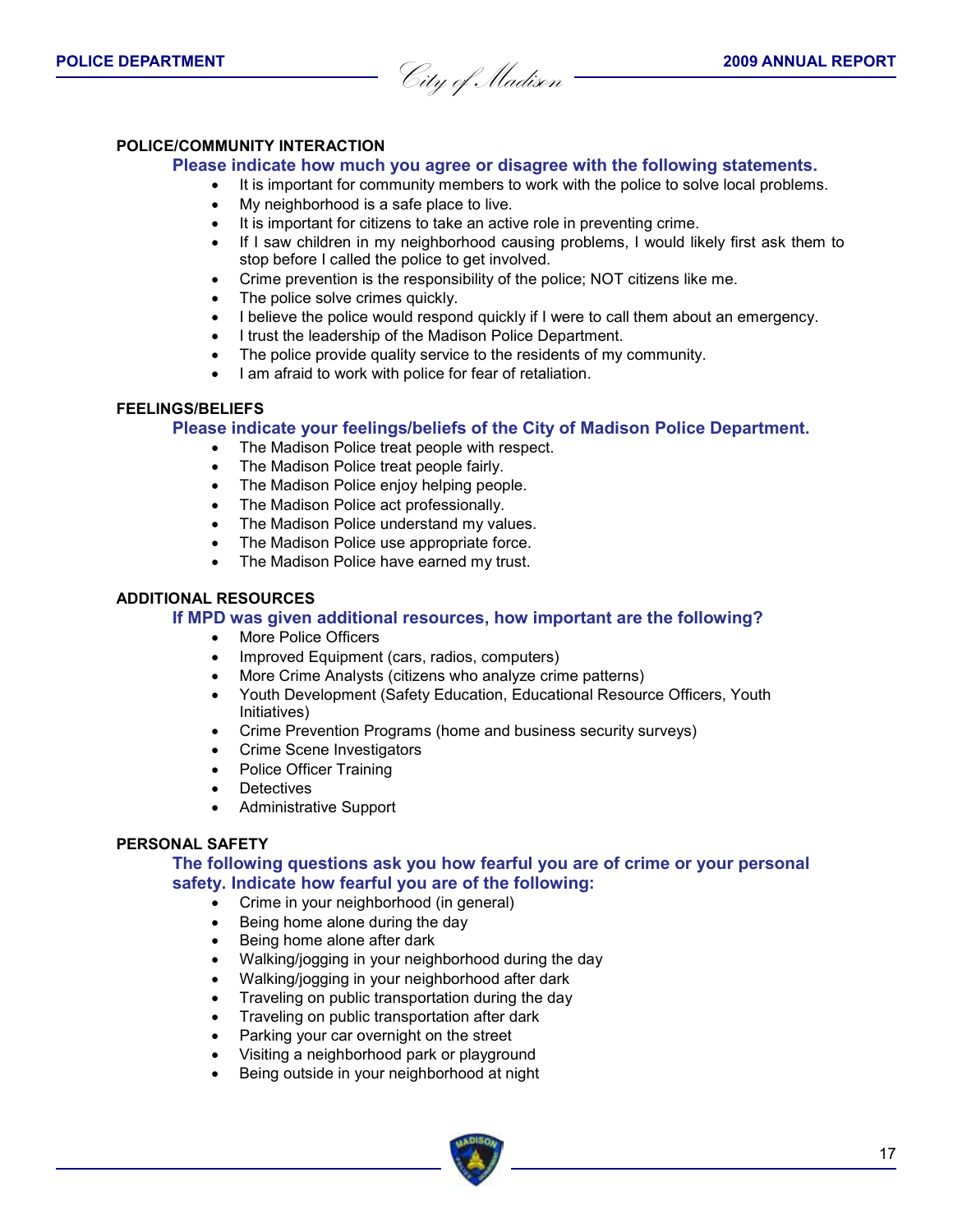| <b>District/Area</b>                           | Murder | Forcible   Aggr<br>Rape | ravated<br>sault<br>ৼ | Robbery | <b>Totals</b><br>Violent<br>Crime | Burglary | Theft          | Vehicle<br>Stolen<br>Theft- | <b>Crime Totals</b><br>Property | <b>Total Part One</b><br><b>JCR Crime by</b><br><b>District</b> | Simple Assult<br>(Non Part One) |
|------------------------------------------------|--------|-------------------------|-----------------------|---------|-----------------------------------|----------|----------------|-----------------------------|---------------------------------|-----------------------------------------------------------------|---------------------------------|
| East District                                  |        |                         | $\overline{z}$        | 64      | 141                               | 253      | 941            | $\frac{8}{3}$               | 1,262                           | 1,403                                                           | 23                              |
| <b>Jorth District</b>                          |        |                         |                       | 78      | 162                               | 261      | 1,511          |                             | 1,849                           | 2,011                                                           | 288                             |
| <b>Central District</b>                        |        |                         | 104                   | 99      | 180                               | 341      | 1,107          | 82                          | 1,530                           | 1,710                                                           | 261                             |
| South District                                 |        |                         | 54                    | 74      | 173                               | 225      | 716            | 55                          | 996                             | 1,169                                                           | 212                             |
| <b>Vest District</b>                           |        |                         | 107                   | 82      | 199                               | 43       | 1,728          | 64                          | 2,235                           | 2,434                                                           | 294                             |
| NK Jurisdiction                                |        |                         |                       |         |                                   |          | $\overline{1}$ |                             | $\overline{c}$                  | $\mathbf{a}$                                                    |                                 |
| <b>let</b> o                                   |        |                         | 457                   | 364     | 856                               | 1,523    | 6,015          | 346                         | 7,884                           | 8,740                                                           | 1,278                           |
| Population 231,916 Department of Adminstration |        |                         |                       |         |                                   |          |                |                             |                                 |                                                                 |                                 |



**HADISO** 





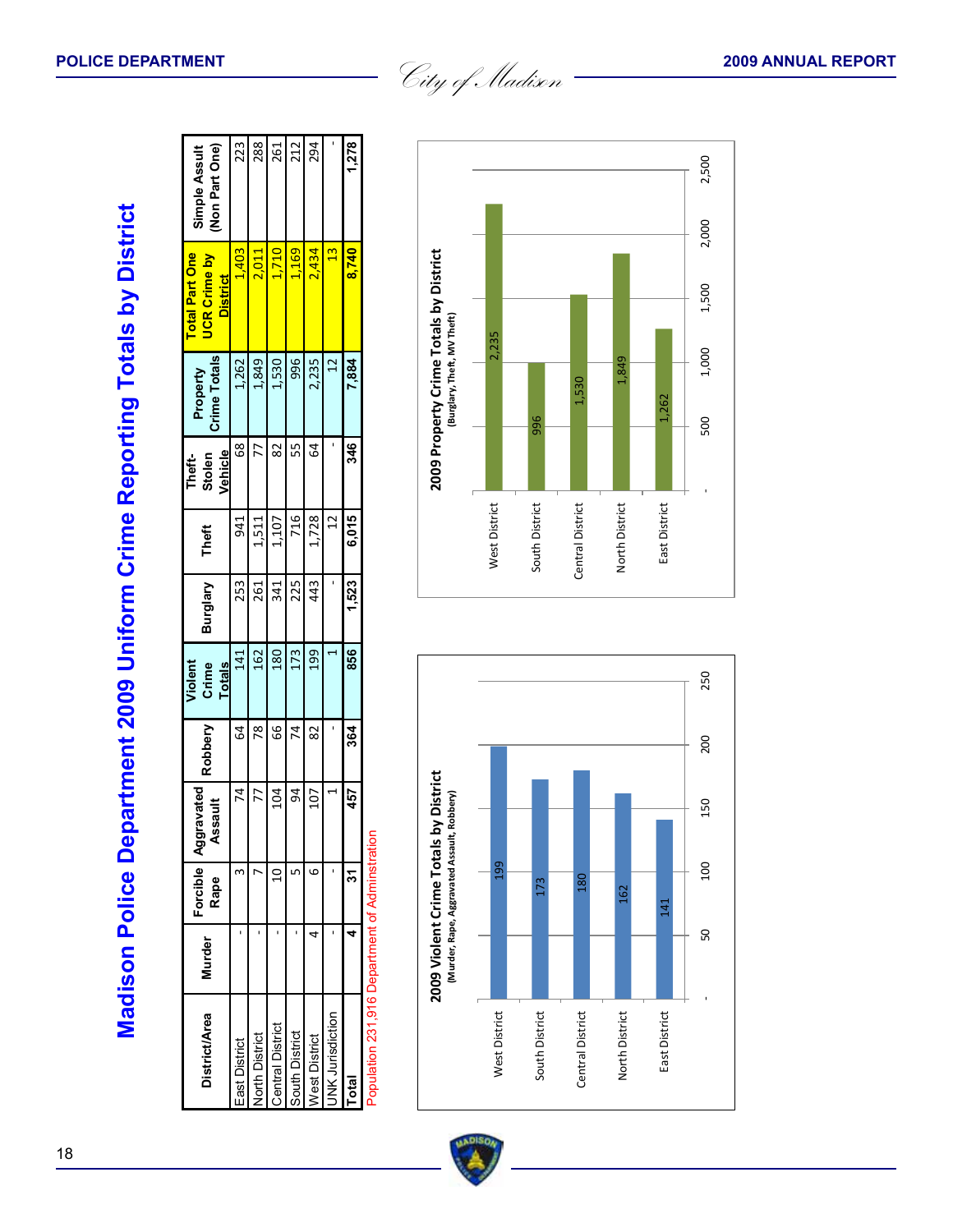| <b>Jistrict/Area</b>                     | Murder | Forcible<br>Rape | Aggravated<br><b>Assault</b> | Robbery           | Violent<br>Crime<br>Totals | <b>Burglary</b> | Theft | Vehicle<br>Theft-<br>Stolen | Property<br>Crime<br><b>Totals</b> | Total Part One<br><b>JCR Crime by</b><br><b>District</b> | Simple Assult<br>(Non Part One) |
|------------------------------------------|--------|------------------|------------------------------|-------------------|----------------------------|-----------------|-------|-----------------------------|------------------------------------|----------------------------------------------------------|---------------------------------|
| East District                            |        |                  | $\overline{78}$              | 67                | 149                        | 399             | 1,003 | $\overline{78}$             | 1,480                              | 1,629                                                    | 264                             |
| <b>Jorth District</b>                    |        |                  | $\frac{100}{2}$              | 89                | 176                        | 299             | 1,418 | 103                         | 1,820                              | 1,996                                                    | 245                             |
| Central District                         |        | 4                | 115                          | 69                | 201                        | 377             | 899   | $\overline{00}$             | 1,376                              | 1.577                                                    | <b>087</b>                      |
| South District                           |        | ю                | 89                           | 77                | 183                        | 298             | 684   | 103                         | 1,085                              | 1,268                                                    | 223                             |
| Vest District                            |        | 5                | PS.                          | 8                 | 178                        | 665             | 1.697 | 13                          | 2,475                              | 2,653                                                    | 346                             |
| <b>VK Jurisdiction</b>                   |        |                  | $\mathbf{\Omega}$            | $\mathbf{\Omega}$ |                            |                 | Q)    |                             | $\overline{c}$                     | $\frac{1}{2}$                                            | $\mathbf{\Omega}$               |
| $\overline{\text{at}}$                   |        | ន                | 463                          | 368               | 891                        | 2,038           | 5,720 | 498                         | 8,256                              | 9,147                                                    | ,360                            |
| ulation 226,650 Department of Adminstrat |        |                  | န                            |                   |                            |                 |       |                             |                                    |                                                          |                                 |



**HADISON** 



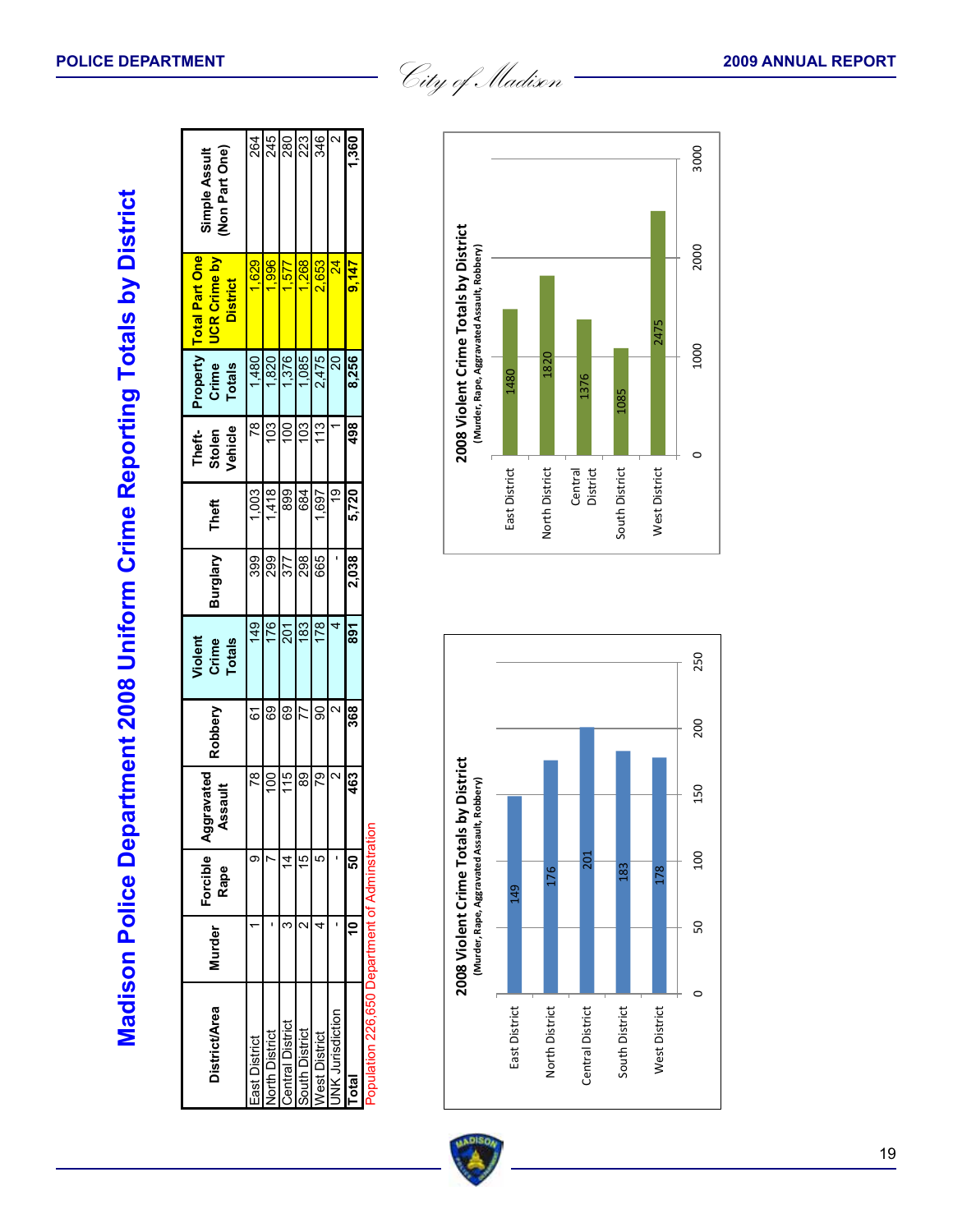

**BADIS**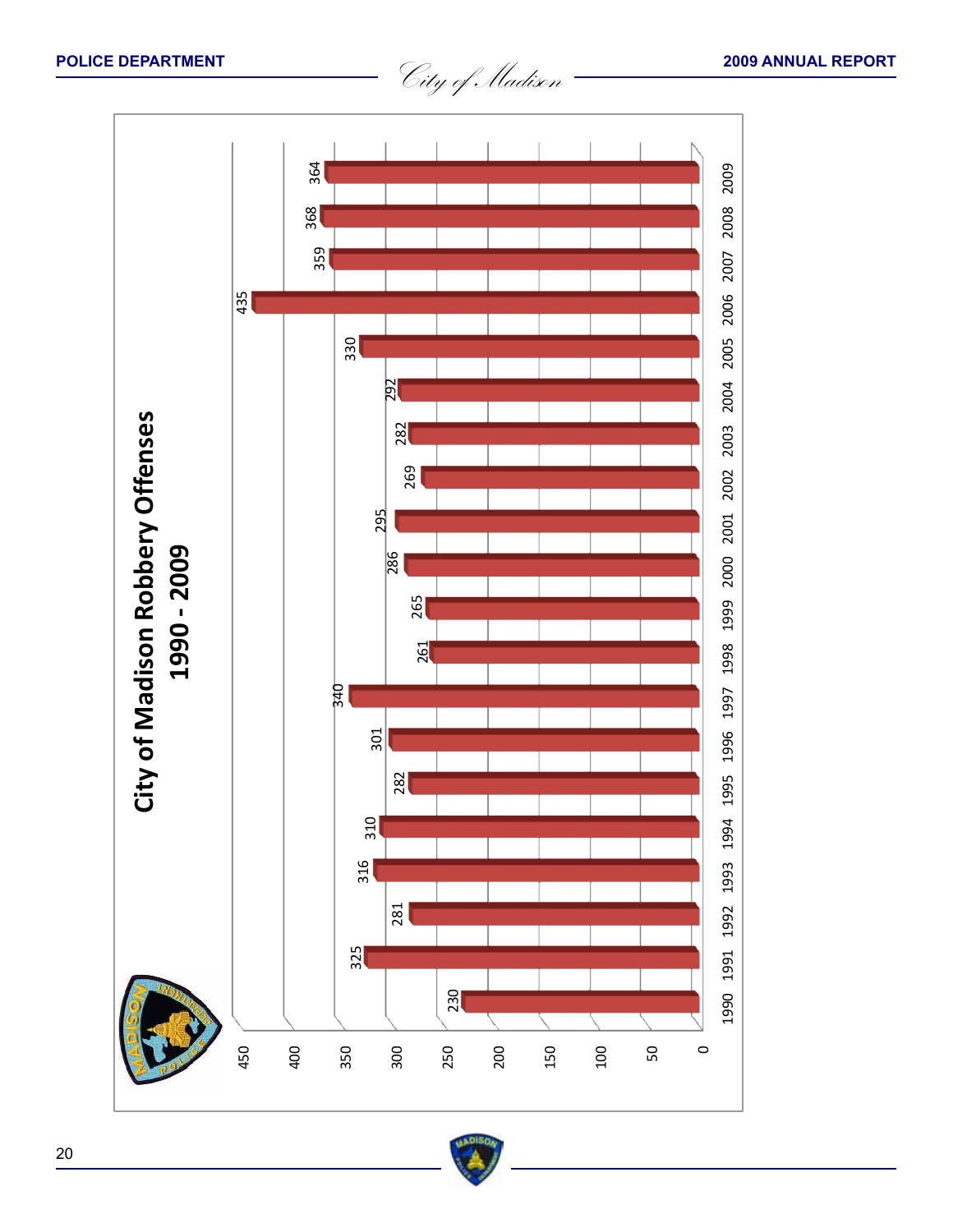**POLICE DEPARTMENT 2009 ANNUAL REPORT** City of Madison **POLICE DEPARTMENT <sup>2009</sup> ANNUAL REPORT** City of Madison

# **CALLS FOR SERVICE CITY-WIDE AND BY DISTRICT**

| <b>District</b>                                                           | 2009    | 2008    |
|---------------------------------------------------------------------------|---------|---------|
| <b>Central Police District</b>                                            | 45,925  | 44,179  |
| <b>East Police District</b>                                               | 29,663  | 28,831  |
| <b>North Police District</b>                                              | 33,209  | 32,255  |
| <b>South Police District</b>                                              | 29,941  | 28,892  |
| <b>West Police District</b>                                               | 44,989  | 43,332  |
| Administration, Calls<br>Outside Jurisdiction and<br><b>Miscellaneous</b> | 19,304  | 6,974   |
| <b>TOTALS</b>                                                             | 203,031 | 184,463 |

# **DROPPED CALLS – CITY-WIDE AND BY DISTRICT\***

| <b>District</b>                | 2009  | 2008  |
|--------------------------------|-------|-------|
| <b>Central Police District</b> | 557   | 768   |
| <b>East Police District</b>    | 432   | 654   |
| <b>North Police District</b>   | 397   | 570   |
| <b>South Police District</b>   | 411   | 544   |
| <b>West Police District</b>    | 701   | 893   |
| Miscellaneous                  | 909   | 1,096 |
| <b>TOTALS</b>                  | 3,407 | 4,525 |

\* The Dane County 911 Public Safety Communications Center has historically attempted to provide MPD with information on "dropped calls (e.g., calls for service not dispatched to an officer due to insufficient resources at the time and disposed in the CAD with a dropped call code). It has come to our attention, however, that 911 Center staff have not consistently applied this "dropped call" definition. Due to these inconsistencies, MPD and the 911 Center are working to improve the reliability of future "dropped call" related dispositions and information.

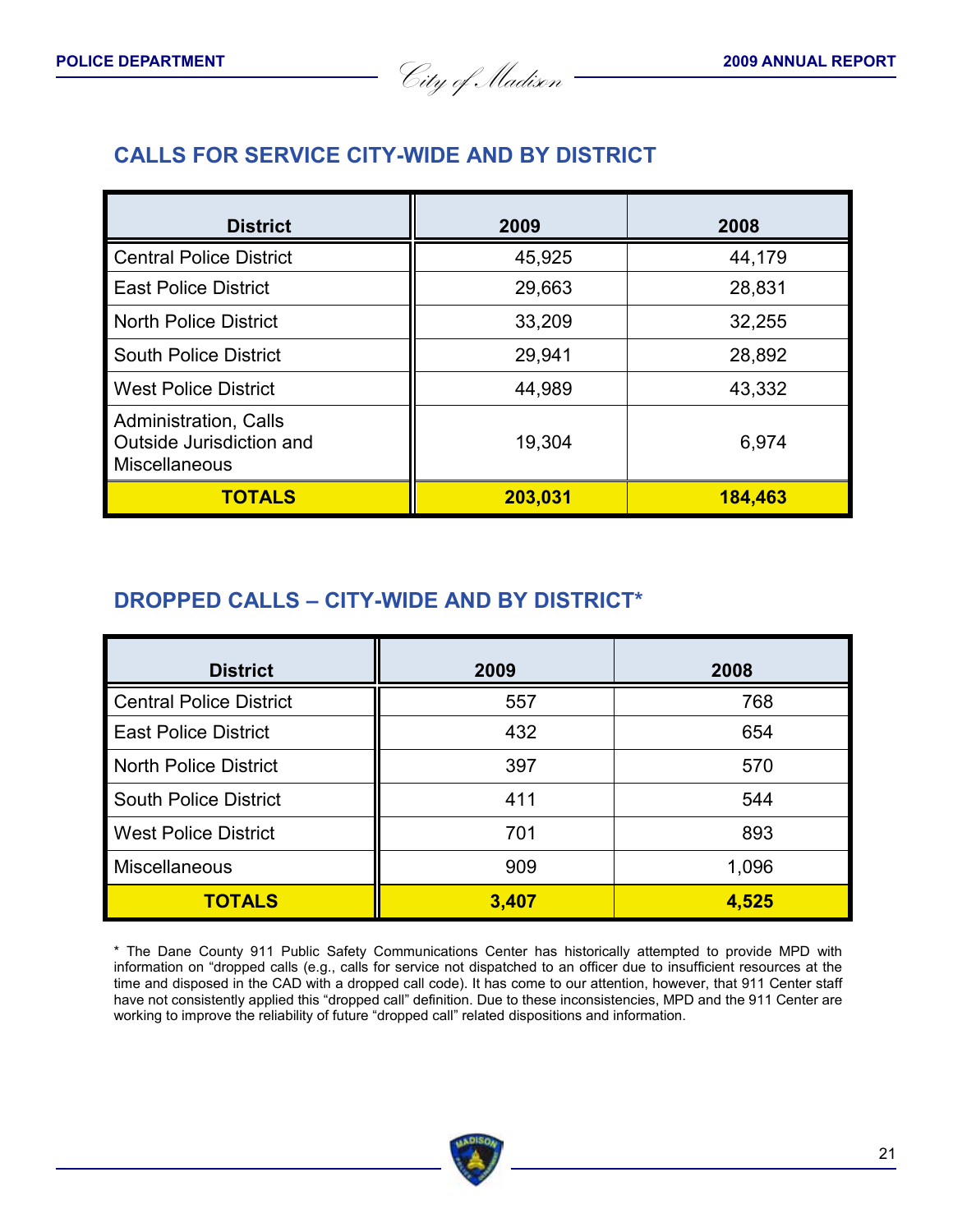**POLICE DEPARTMENT 2009 ANNUAL REPORT** City of Madison **POLICE DEPARTMENT <sup>2009</sup> ANNUAL REPORT** City of Madison

# **PERSONS ARRESTED**

|                                                   | <b>Adults</b> |                | <b>Juveniles</b> |                |               |
|---------------------------------------------------|---------------|----------------|------------------|----------------|---------------|
| <b>Classification of Offenses</b>                 | <b>Males</b>  | <b>Females</b> | <b>Males</b>     | <b>Females</b> | <b>TOTALS</b> |
| Murder and Non-Negligent Homicide                 |               | -              |                  |                |               |
| Manslaughter by Negligence                        |               |                |                  |                |               |
| <b>Forcible Rape</b>                              | 13            |                |                  |                | 13            |
| Robbery                                           | 82            | 6              | 23               | $\overline{2}$ | 113           |
| <b>Aggravated Assault</b>                         | 265           | 34             | 21               | 10             | 330           |
| Burglary - Breaking and Entering                  | 76            | 6              | 47               |                | 130           |
| Larceny - Theft                                   | 687           | 718            | 324              | 435            | 2,164         |
| <b>Motor Vehicle Theft</b>                        | 35            | 6              | 17               | 4              | 62            |
| <b>Other Assaults</b>                             | 599           | 188            | 96               | 72             | 955           |
| Arson                                             |               | 1              | 1                |                | $\mathbf{2}$  |
| <b>Forgery and Counterfeiting</b>                 | 27            | 31             |                  | 1              | 59            |
| Fraud                                             | 35            | 33             | $\overline{2}$   | 1              | 71            |
| Embezzlement                                      |               |                |                  |                |               |
| Stolen Property; Buying, Receiving,<br>Possessing | 12            | 6              | 8                | 2              | 28            |
| Vandalism                                         | 177           | 49             | 64               | 15             | 305           |
| Weapons: Carrying, Possessing, Etc.               | 58            | 6              | 33               | 5              | 102           |
| <b>Prostitution and Commercialized Vice</b>       | 27            | 42             |                  |                | 69            |
| Sex Offenses (Except Rape and<br>Prostitution     | 82            | 6              | 30               | 5              | 123           |
| <b>Drug Abuse Violations</b>                      | 544           | 93             | 73               | 12             | 722           |
| Gambling                                          |               |                |                  |                |               |
| Offenses Against Family and Children              | 3             | 12             | 1                |                | 16            |
| Driving Under the Influence                       | 770           | 200            | 8                |                | 978           |
| Liquor Laws                                       | 1,321         | 616            | 73               | 62             | 2,072         |
| <b>Drunkenness</b>                                |               |                |                  |                |               |
| <b>Disorderly Conduct</b>                         | 2,189         | 827            | 338              | 267            | 3,621         |
| Vagrancy                                          |               |                |                  |                |               |
| All Other Offenses (Except Traffic)               | 2,886         | 739            | 486              | 205            | 4,316         |
| Suspicion                                         |               |                |                  |                |               |
| <b>Curfew/Loitering Law Violations</b>            |               |                | 59               | 21             | 80            |
| Runaways                                          |               |                | 89               | 125            | 214           |
| <b>TOTALS</b>                                     | 9,888         | 3,619          | 1,793            | 1,245          | 16,545        |

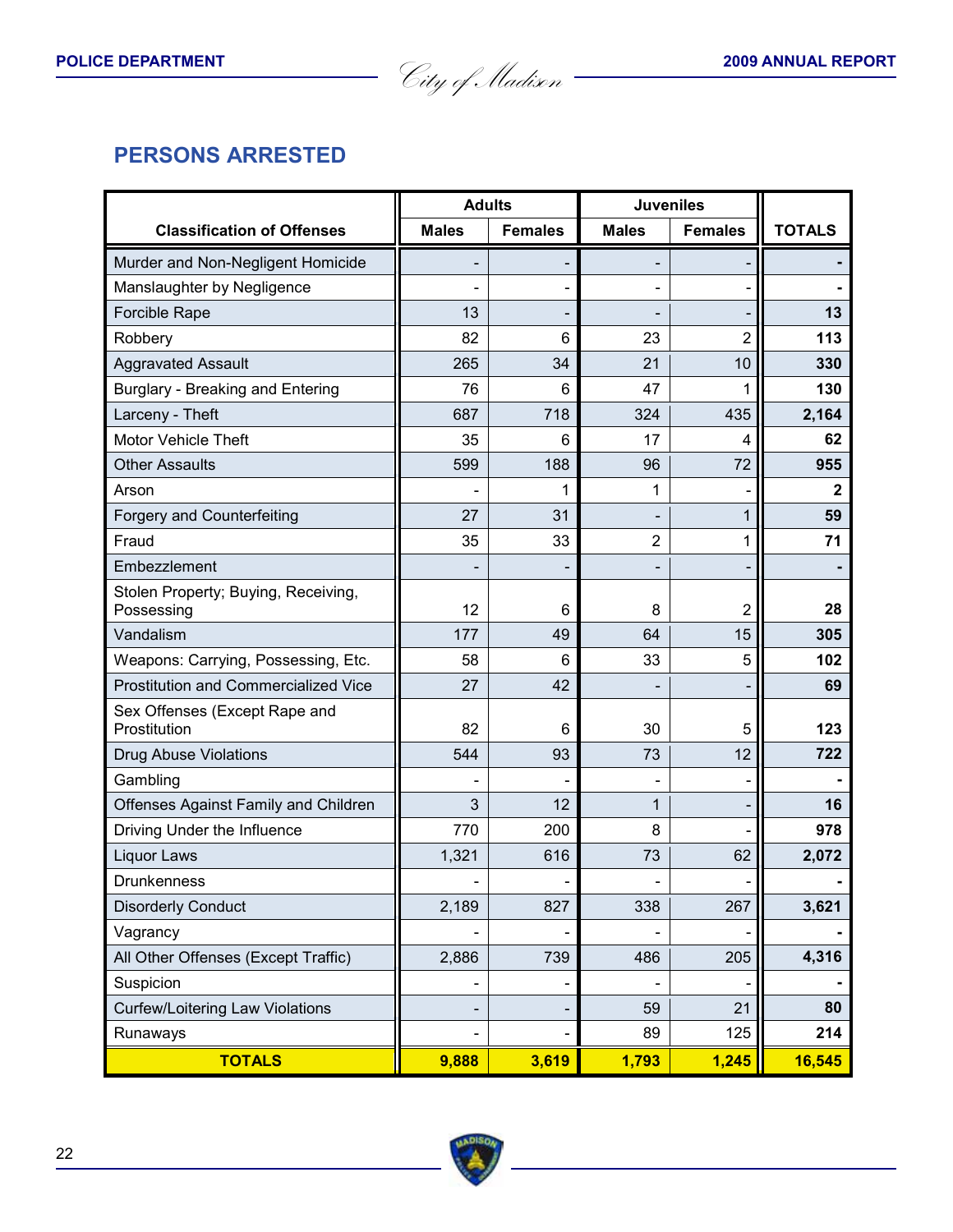

**POLICE DEPARTMENT** 2009 ANNUAL REPORT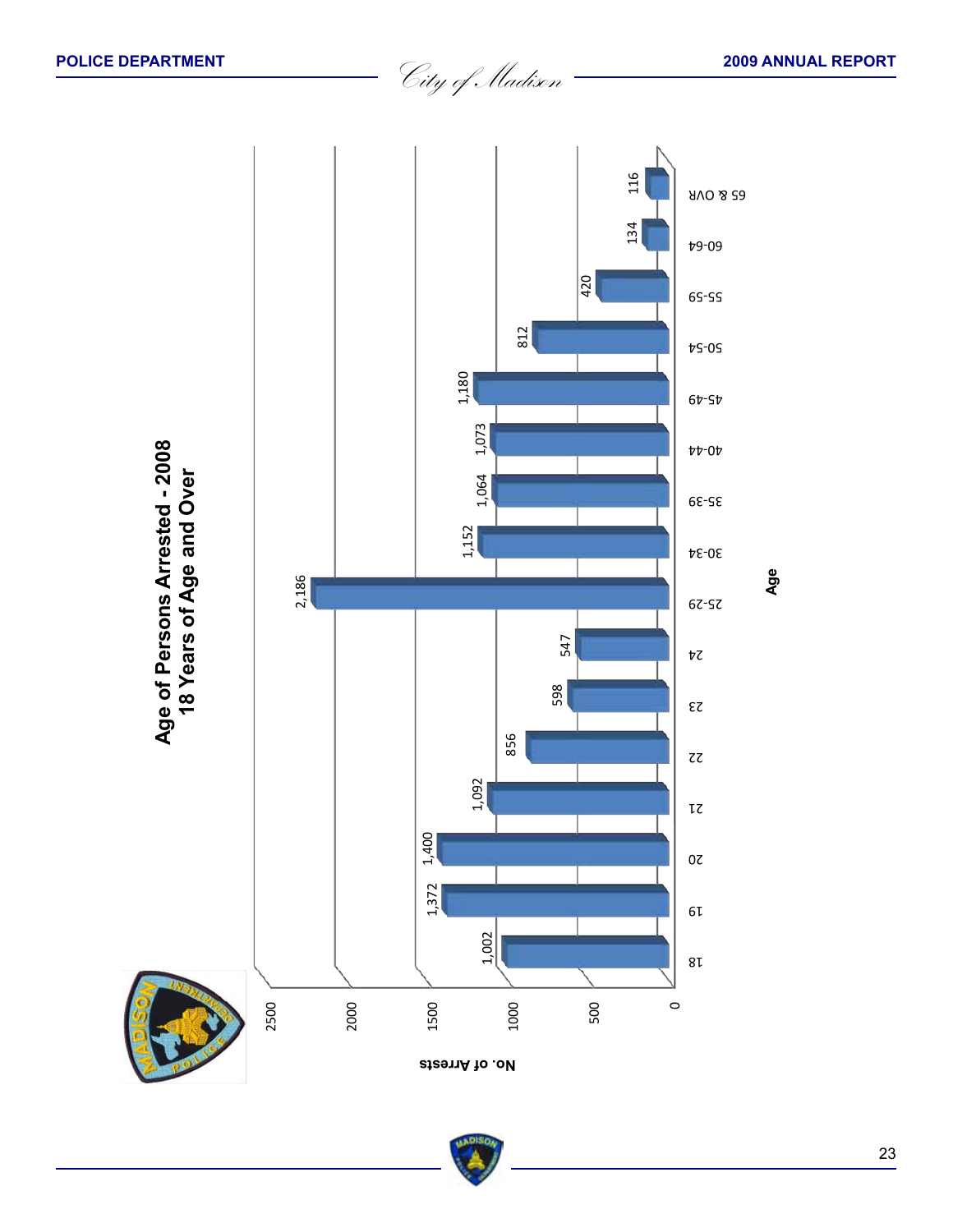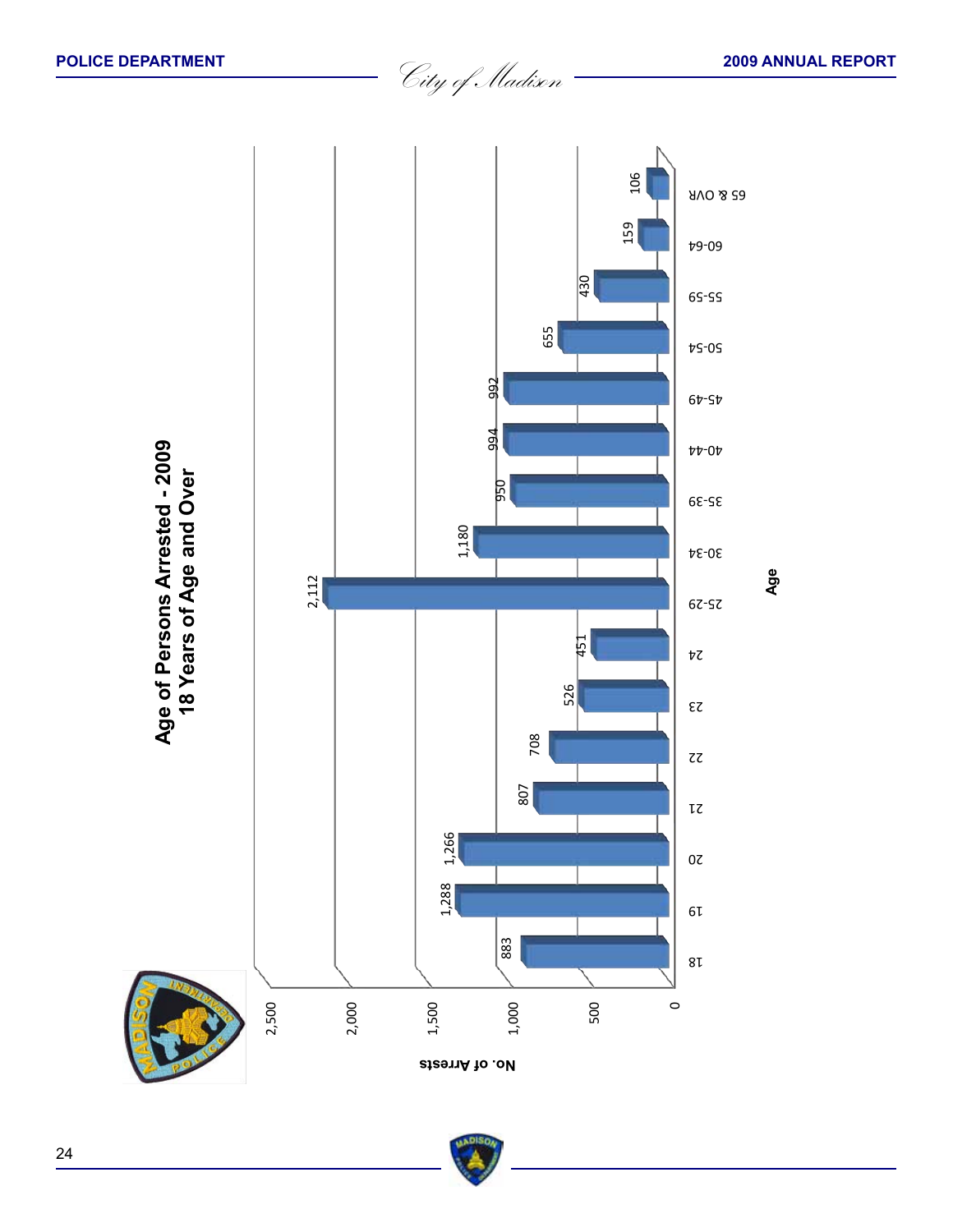**POLICE DEPARTMENT** 2009 ANNUAL REPORT

# **RACE OF PERSONS ARRESTED**

|                                                   |                | <b>Adults</b> |                          |              |       | <b>Juveniles</b> |                     |                  |
|---------------------------------------------------|----------------|---------------|--------------------------|--------------|-------|------------------|---------------------|------------------|
| <b>Classification of Offenses</b>                 | White          | <b>Black</b>  | <b>Naty</b><br>Amer      | <b>Asian</b> | White | <b>Black</b>     | <b>Naty</b><br>Amer | Asian            |
| Murder and Nonnegligent Homicide                  |                |               |                          |              |       |                  |                     |                  |
| Manslaughter by Negligence                        |                |               |                          |              |       |                  |                     |                  |
| Forcible Rape                                     | $\overline{7}$ | 6             |                          |              |       |                  |                     |                  |
| Robbery                                           | 31             | 56            |                          | 1            | 5     | 20               |                     |                  |
| <b>Aggravated Assault</b>                         | 126            | 165           | 2                        | 6            | 8     | 23               |                     |                  |
| Burglary - Breaking and Entering                  | 38             | 43            |                          | 1            | 10    | 37               | 1                   |                  |
| Larceny - Theft                                   | 801            | 565           | 8                        | 31           | 382   | 348              | 4                   | 25               |
| Motor Vehicle Theft                               | 14             | 27            | $\overline{\phantom{0}}$ |              | 8     | 12               |                     | 1                |
| <b>Other Assaults</b>                             | 359            | 405           | 9                        | 14           | 53    | 114              | 1                   |                  |
| Arson                                             | 1              |               | ۰                        |              |       |                  |                     |                  |
| <b>Forgery and Counterfeiting</b>                 | 23             | 34            | -                        | 1            |       | 1                |                     |                  |
| Fraud                                             | 42             | 22            | -                        | 4            | 1     | 2                |                     |                  |
| Embezzlement                                      |                |               |                          |              |       |                  |                     |                  |
| Stolen Property; Buying, Receiving,<br>Possessing | 11             | 7             | ۰                        |              | 4     | 5                |                     | 1                |
| Vandalism                                         | 129            | 91            | 3                        | 3            | 45    | 32               |                     | $\mathbf 2$      |
| Weapons: Carrying, Possessing, Etc.               | 34             | 30            |                          |              | 15    | 22               |                     | 1                |
| <b>Prostitution and Commercialized Vice</b>       | 47             | 20            | -                        | 2            |       |                  |                     |                  |
| Sex Offenses (Except Rape and<br>Prostitution     | 53             | 32            | 1                        | 2            | 11    | 23               |                     | 1                |
| <b>Drug Abuse Violations</b>                      | 328            | 305           | 4                        |              | 42    | 43               |                     |                  |
| Gambling                                          |                |               |                          |              |       |                  |                     |                  |
| Offenses Against Family and Children              | $\overline{7}$ | 8             |                          |              |       | 1                |                     |                  |
| Driving Under the Influence                       | 807            | 141           | 5                        | 17           | 8     |                  |                     |                  |
| Liquor Laws                                       | 1,658          | 251           | $\overline{2}$           | 26           | 105   | 27               | $\overline{2}$      | 1                |
| Drunkenness                                       |                |               | -                        |              |       |                  |                     | -                |
| <b>Disorderly Conduct</b>                         | 1,736          | 1,222         | 22                       | 36           | 174   | 427              |                     | $\overline{4}$   |
| Vagrancy                                          |                |               |                          |              |       |                  |                     | -                |
| All Other Offenses (Except Traffic)               | 1,976          | 1,608         | 19                       | 22           | 284   | 396              | $\mathbf 1$         | 10               |
| Suspicion                                         |                |               |                          |              |       |                  |                     |                  |
| <b>Curfew/Loitering Law Violations</b>            |                |               |                          |              | 45    | 33               |                     | $\boldsymbol{2}$ |
| Runaways                                          |                |               | -                        |              | 92    | 119              |                     | 3                |
| <b>TOTALS</b>                                     | 8,228          | 5,038         | 75                       | 166          | 1,292 | 1,686            | $\overline{9}$      | 51               |

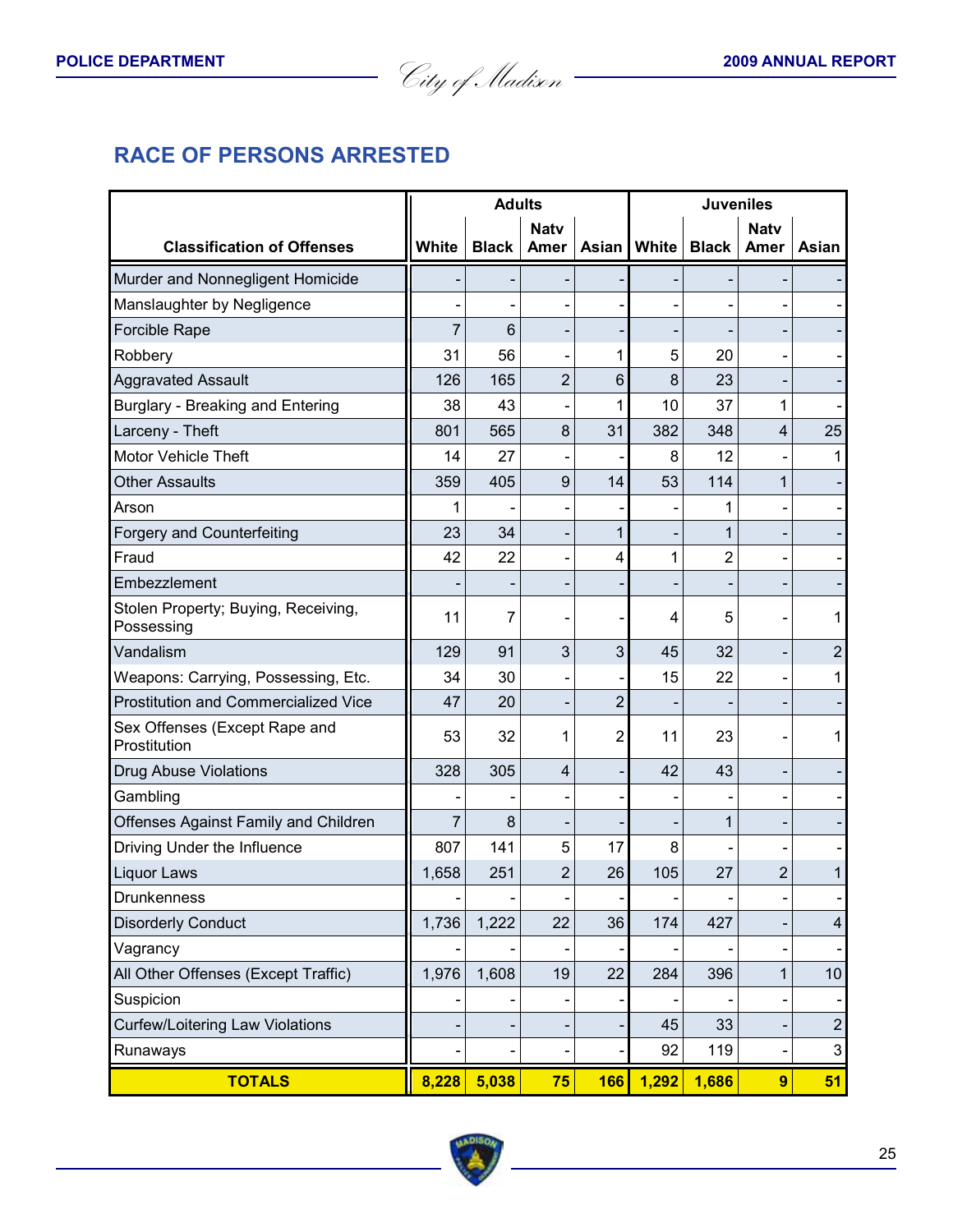|                           |                    | <b>2009 Su</b>       | pport Services (Records) Cash Receipts |             |            |             |            |            |            |                |               |            |
|---------------------------|--------------------|----------------------|----------------------------------------|-------------|------------|-------------|------------|------------|------------|----------------|---------------|------------|
|                           | Jan                | Feb                  | Mar                                    | Ąpr         | Nay        | å           | ξ          | Aug        | Sep        | ŏ              | $\frac{8}{2}$ | Dec        |
| Taxi Count                | 12                 |                      | $\infty$                               | ő           | 82         | 57          | 116        |            |            | చ              | 21            | 10         |
| Taxi Collection           | \$290.00           | 0.00<br>\$100        | \$195.00                               | \$245.00    | \$2,050.00 | \$5,755.00  | \$3,120.00 | \$275.00   | \$420.00   | \$325.00       | \$825.00      | \$120.00   |
| <b>Accident Reports</b>   | \$532.50           | 1.25<br>\$58         | \$363.25                               | \$353.25    | \$544.75   | \$391.00    | \$385.00   | \$247.75   | \$366.00   | \$628.00       | \$281.00      | \$535.25   |
| Officers Reports          | \$523.45           | .95<br><b>S417</b>   | \$664.60                               | \$481.40    | \$561.60   | \$779.35    | \$394.25   | \$345.80   | \$1,015.15 | \$715.00       | \$615.90      | \$426.40   |
| <b>Photos</b>             | \$815.00           | <b>1.50</b><br>\$290 | \$451.25                               | \$674.50    | \$500.00   | \$270.75    | \$918.00   | \$287.00   | \$155.00   | \$473.00       | \$320.00      | \$210.00   |
| <b>MPD Mugs</b>           | \$0.00             | 0.00<br>ē            | \$0.00                                 | \$0.00      | \$0.00     | \$0.00      | \$0.00     | \$0.00     | \$0.00     | \$0.00         | \$0.00        | \$0.00     |
| <b>Street Directories</b> | \$3.80             | 1.90                 | \$7.60                                 | \$9.90      | \$15.20    | \$11.40     | \$9.50     | \$26.60    | \$13.30    | \$9.50         | \$1.90        | \$3.80     |
| <b>Fingerprints</b>       | \$2,201.25         | 0.75<br>\$1,570      | \$2,143.25                             | \$2,498.50  | \$2,530.00 | \$2,160.00  | \$2,188.00 | \$1,540.00 | \$1,520.00 | \$1,540.00     | \$1,330.00    | \$1,360.00 |
| Subpoena Fees             | \$55.00            | .50<br>\$67          | \$0.00                                 | \$0.00      | \$36.00    | \$69.00     | \$45.70    | \$51.00    | \$50.00    | \$112.10       | \$66.00       | \$103.75   |
| Jury duty Fees            | \$0.00             | \$35.00              | \$87.50                                | \$36.90     | \$0.00     | \$0.00      | \$17.50    | \$0.00     | \$0.00     | \$0.00         | \$0.00        | \$0.00     |
| Ammunition                | \$0.00             | 0.00<br>ē            | \$0.00                                 | \$0.00      | \$0.00     | \$0.00      | \$0.00     | \$0.00     | \$0.00     | \$0.00         | \$0.00        | \$0.00     |
| <b>Contact Chks</b>       | \$76.60            | 7.25<br>\$37         | \$25.50                                | \$39.25     | \$40.75    | \$63.50     | \$53.50    | \$23.75    | \$43.25    | \$41.75        | \$11.50       | \$46.75    |
| Records Chks Letters      | \$1,456.00         | \$326.00             | \$1,188.00                             | \$788.00    | \$725.00   | \$633.00    | \$863.00   | \$372.00   | \$605.00   | \$1,383.75     | \$464.00      | \$624.00   |
| Landlord/Tenant           | \$0.00             | \$32.00              | \$16.00                                | \$0.00      | \$16.00    | \$56.00     | \$88.00    | \$0.00     | \$168.00   | \$272.00       | \$96.00       | \$40.00    |
|                           |                    |                      |                                        |             |            |             |            |            |            |                |               |            |
| <b>Monthly Subtotal</b>   | \$5,953.60         | \$3,463.10           | \$5,141.95                             | \$5,126.70  | \$7,019.30 | \$10,189.00 | \$8,082.45 | \$3,168.90 | \$4,355.70 | \$5,500.10     | \$4,011.30    | \$3,469.95 |
| <b>Monthly Sales Tax</b>  | \$0.20             | \$0.10               | \$0.42                                 | \$0.54      | \$0.82     | \$0.63      | \$0.52     | \$1.46     | \$0.73     | \$0.51         | \$0.10        | \$0.21     |
| Monthly Grand Total       | \$5,953.80         | \$3,463.20           | \$5,142.37                             | \$5,127.24  | \$7,020.12 | \$10,189.63 | \$8,082.97 | \$3,170.36 | \$4,356.43 | \$5,500.61     | \$4,011.40    | \$3,470.16 |
|                           |                    |                      |                                        |             |            |             |            |            |            |                |               |            |
| 2009 Quarterly Totals     | <b>1st Quarter</b> | 2d Quarter           | 3rd Quarter                            | 4th Quarter |            |             |            |            |            |                |               |            |
| Quarterly Subtotal        | \$14,558.65        | \$22,335.00          | \$15,607.05                            | \$12,981.35 |            |             |            |            |            |                |               |            |
| Quarterly Sales Tax       | \$0.72             | .99<br>è             | \$2.71                                 | \$0.82      |            |             |            |            |            |                |               |            |
| Quarterly Grand Total     | \$14,559.37        | 3.99<br>\$22,336     | \$15,609.76                            | \$12,982.17 |            |             |            |            |            | $\overline{S}$ |               |            |
| Quarterly Taxi Count      | $\overline{a}$     | 129                  | 144                                    | 39          |            |             |            |            |            |                |               |            |
|                           |                    |                      |                                        |             |            |             |            |            |            |                |               |            |
|                           |                    |                      |                                        |             |            |             |            |            |            |                |               |            |
| Taxi Collection           | \$13,720.00        |                      |                                        |             |            |             |            |            |            |                |               |            |
| <b>Accident Reports</b>   | \$5,212.00         |                      |                                        | COU         |            |             |            |            |            |                |               |            |



|                 |                         |                         |               |          | \$65,482.05               | \$6.24       | \$65,488.29          | 336               |
|-----------------|-------------------------|-------------------------|---------------|----------|---------------------------|--------------|----------------------|-------------------|
|                 |                         |                         |               |          | Subtotal                  | Sales Tax    | <b>Grand Total</b>   | <b>Taxi Count</b> |
| \$13,720.00     | \$5,212.00              | \$6,940.8               | \$5,365.0     | \$0.00   | \$114.40                  | \$22,581.75  | \$656.05             | \$176.90          |
| Taxi Collection | <b>Accident Reports</b> | <b>Officers Reports</b> | <b>Photos</b> | MPD Mugs | <b>Street Directories</b> | Fingerprints | <b>Subpoena Fees</b> | Jury duty Fees    |

**Ammunition \$0.00 Contact Chks \$503.35 Records Chks Letters \$9,427.75 Landlord/Tenant \$784.00**

Ammunition

\$784.00

 $0.06$ 

\$503.3 \$9,427.7

**Contact Chks**<br>Records Chks Letters

Landlord/Tenant

ADISO

**Accident Reports<br>Officers Reports<br>Photos<br>MPD Mugs<br>Street Directories**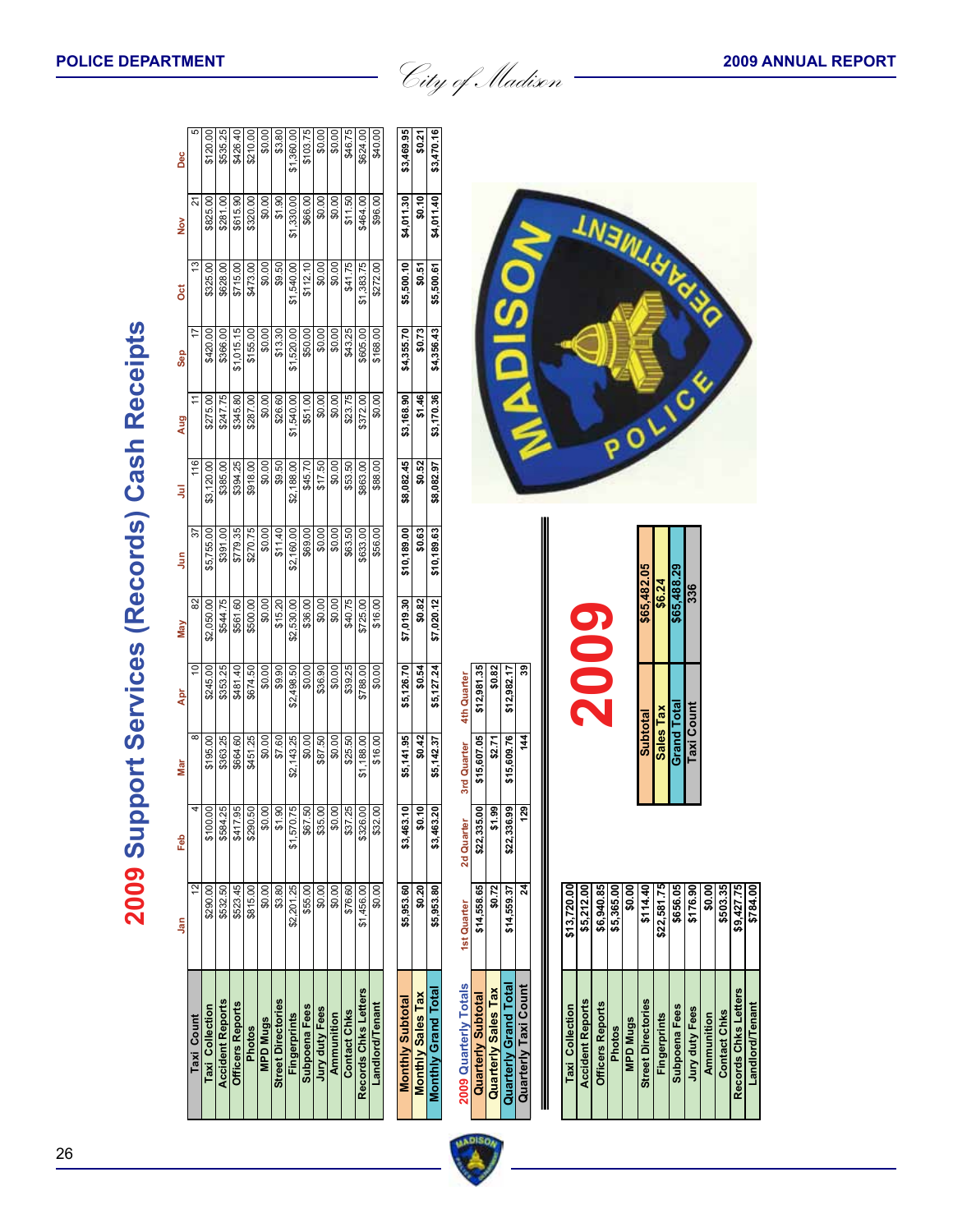**POLICE DEPARTMENT** 2009 ANNUAL REPORT<br> *City of Madison* 

# **CITY ORDINANCE CITATION ARRESTS**

The Court Services Section of the Madison Police Department processes all city ordinance citations issued to those found in violation of Madison General Ordinances. In addition to those citations issued by Madison police officers, the Court Services Section also processes and prepares for Madison Municipal Court city ordinance citations issued by enforcement officers in the Madison Fire Department, Building Inspection Unit, and City-County Public Health Agency. The below graph illustrates the breakdown in citations issued by department/agency.



The tables on the following page reflect the total number of city ordinance citations issued by all of the above agencies. The breakdown by category is consistent with how the Madison Police Department has presented this information on an annual basis in the past. Upon request, the Information Management Section can provide breakdowns by specific city ordinance violations or other groupings.

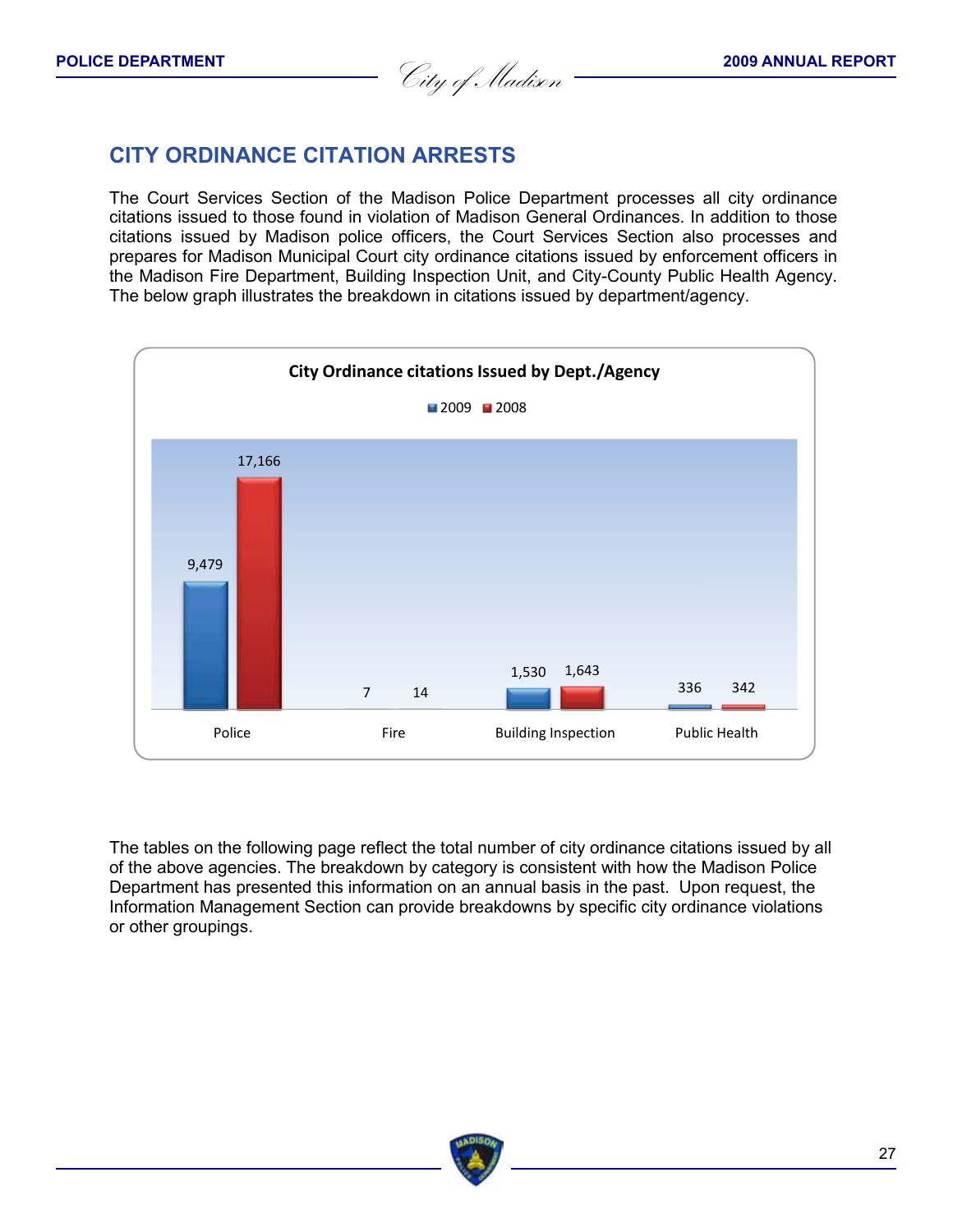**POLICE DEPARTMENT** 2009 ANNUAL REPORT

| Sub Type | <b>Chapter/Ordinance</b>   | <b>Violation</b>                  | <b>Adults</b> | <b>Juveniles</b> | <b>Business</b> | <b>Totals</b> |
|----------|----------------------------|-----------------------------------|---------------|------------------|-----------------|---------------|
| 500      | $5.08(6)$ / 6.05 / 6.10(3) | Alarms                            |               | 0                | 0               |               |
| 3800     | 38                         | <b>Alcohol Violations</b>         | 1,896         | 141              |                 | 2,039         |
| 3600     | 36                         | <b>Broad Band Communications</b>  | 3             | 0                | 0               |               |
| 2900     | 29                         | <b>Building Code Violations</b>   | 11            | 0                |                 | 15            |
| 1900     | 19                         | <b>Electrical Code Violations</b> | 0             | 0                |                 |               |
| 3400     | 34                         | Fire Code/Prev. Violations        | 40            | 5                | 8               | 53            |
| 3200     | 32                         | Landlord/Tenant Violations        | 2             | 0                | 0               |               |
| 900      | 9                          | <b>License-Permits Violations</b> | 61            | 0                | 0               | 61            |
| 1100     | 11                         | License-Taxis (Public Utilities)  | 40            | 14               | 0               | 54            |
| 2700     | 27                         | Minimum Housing                   | 195           | O                | 82              | 277           |
| 2400     | 24                         | Peace and Quiet                   | 1,897         | 423              |                 | 2,321         |
| 700      | 7                          | <b>Public Health</b>              | 284           | 10               |                 | 298           |
| 2600     | 26                         | <b>Public Morals</b>              | 68            | $\Omega$         | 0               | 68            |
| 2300     | 23                         | Public Policy (except 23.07)      | 2,107         | 1,204            |                 | 3,312         |
| 800      | 8                          | <b>Public Property</b>            | 158           | 19               | 0               | 177           |
| 2500     | 25                         | <b>Public Safety</b>              | 43            | 28               | 0               | 71            |
| 500      | 5.06(1)/5.06(2)            | Resisting/Obstruct/Flr to Aid     | 396           | 72               | $\Omega$        | 468           |
| 1000     | 10                         | <b>Streets</b>                    | 795           |                  | 325             | 1,121         |
| 3100     | 31                         | <b>Street Graphics Control</b>    | 9             | 0                | 49              | 58            |
| 2300     | $23.07(1)-(8)$             | <b>Trespass Violations</b>        | 728           | 131              | ი               | 859           |
| 2800     | 28                         | <b>Zoning Code Violations</b>     | 64            | 0                | 25              | 89            |
| 3700     | 37.06                      | <b>Erosion Control</b>            | 3             | 0                | 0               |               |
|          |                            | <b>TOTALS</b>                     | 8,802         | 2,048            | 502             | 11,352        |

# **City Ordinance Citation Arrests**

# **City Ordinance Citation Arrests**

| <b>Sub Type</b> | <b>Chapter/Ordinance</b>   | <b>Violation</b>                  | <b>Adults</b> | <b>Juveniles</b> | <b>Totals</b> |
|-----------------|----------------------------|-----------------------------------|---------------|------------------|---------------|
| 500             | $5.08(6)$ / 6.05 / 6.10(3) | <b>Alarms</b>                     | 6             | 0                | 6             |
| 3800            | 38                         | <b>Alcohol Violations</b>         | 3,039         | 179              | 3,218         |
| 3600            | 36                         | <b>Broad Band Communications</b>  | 0             | $\Omega$         |               |
| 2900            | 29                         | <b>Building Code Violations</b>   | 3             | 0                | 3             |
| 1900            | 19                         | <b>Electrical Code Violations</b> |               | $\mathbf 0$      |               |
| 3400            | 34                         | Fire Code/Prevention Violations   | 51            | 3                | 54            |
| 3200            | 32                         | <b>Landlord/Tenant Violations</b> | 4             | $\Omega$         |               |
| 900             | 9                          | License-Permits Violations        | 51            | $\mathbf 0$      | 51            |
| 1100            | 11                         | License-Taxis (Public Utilities)  | 121           | 13               | 134           |
| 2700            | 27                         | Minimum Housing                   | 201           |                  | 202           |
| 2400            | 24                         | Peace and Quiet                   | 1,944         | 490              | 2,434         |
| 700             | 7                          | <b>Public Health</b>              | 590           | 15               | 605           |
| 2600            | 26                         | <b>Public Morals</b>              | 45            | 3                | 48            |
| 2300            | 23                         | Public Policy (except 23.07)      | 5,519         | 3,700            | 9,219         |
| 800             | 8                          | <b>Public Property</b>            | 176           | 12               | 188           |
| 2500            | 25                         | <b>Public Safety</b>              | 60            | 35               | 95            |
| 500             | 5.06(1) / 5.06(2)          | Resisting/Obstructing/Flr to Aid  | 385           | 101              | 486           |
| 1000            | 10                         | <b>Streets</b>                    | 1,304         |                  | 1,305         |
| 3100            | 31                         | <b>Street Graphic Controls</b>    | 5             | $\Omega$         | 5             |
| 2300            | $23.07(1)-(8)$             | <b>Trespass Violations</b>        | 900           | 159              | 1,059         |
| 2800            | 28                         | <b>Zoning Code Violations</b>     | 48            | 0                | 48            |
| 3700            | 37.06                      | <b>Erosion Control</b>            |               | 0                | 0             |
|                 |                            | <b>TOTALS</b>                     | 14,453        | 4,712            | 19,165        |

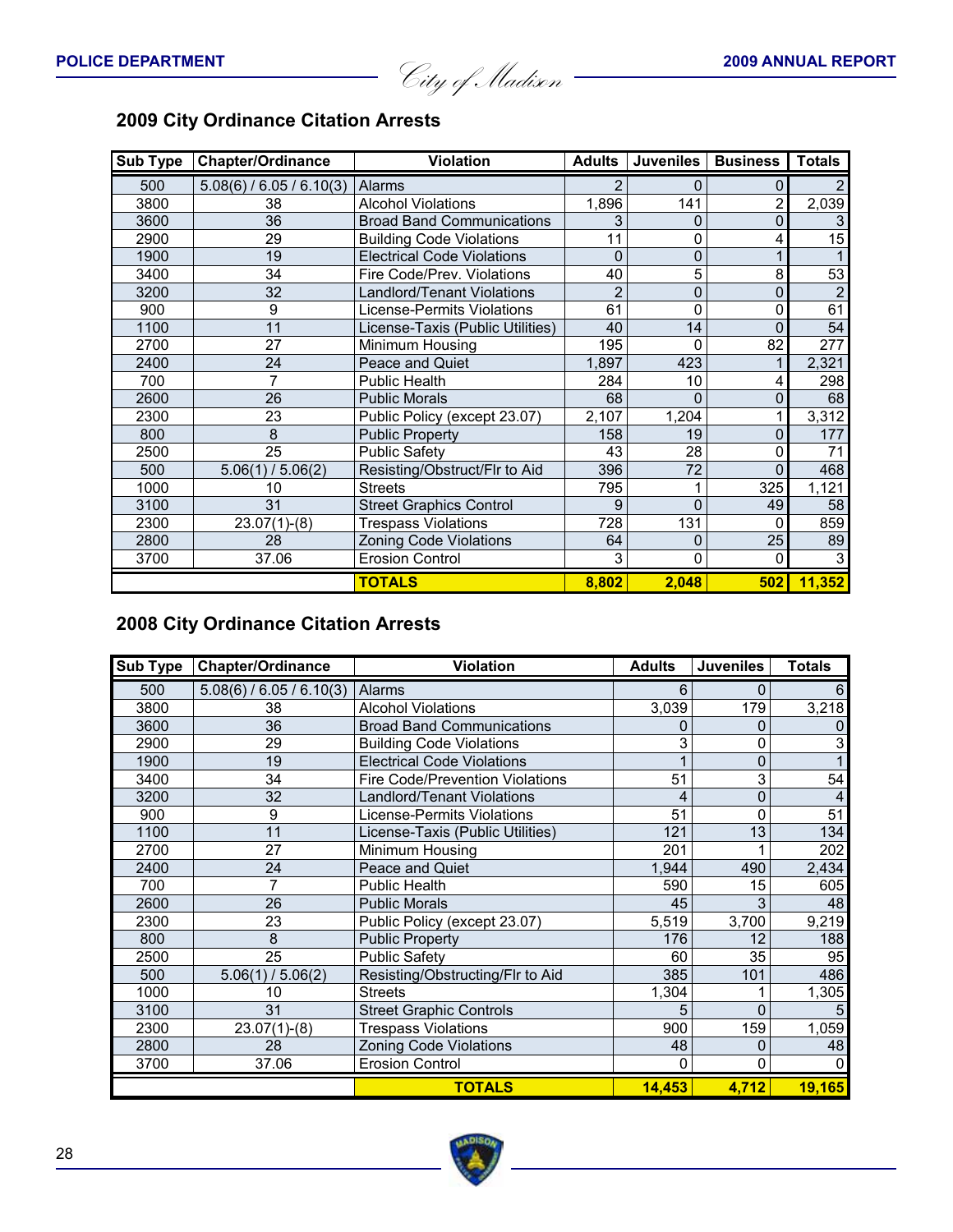**POLICE DEPARTMENT** 2009 ANNUAL REPORT

# **PARKING TICKET MONEY ACTIVITY**

|                                                           |    | 2009         | 2008               |  |
|-----------------------------------------------------------|----|--------------|--------------------|--|
| TOTAL AMOUNT COLLECTED BY COURT<br><b>SERVICES</b>        | \$ | 922,695.94   | 1,034,034.27<br>\$ |  |
| Amount received directly by mail in section               |    | 53,364.76    | 64,463.00          |  |
| Amount forwarded by City Treasurer                        |    | 102,672.18   | 108,177.52         |  |
| Amount collected by personal appearance                   |    | 766,659.00   | 861,393.75         |  |
|                                                           |    |              |                    |  |
| <b>TOTAL AMOUNT COLLECTED BY CITY</b><br><b>TREASURER</b> | \$ | 1,840,725.06 | 1,796,121.73<br>S  |  |
|                                                           |    |              |                    |  |
| <b>AMOUNT COLLECTED BY ONLINE PAYMENTS</b>                | \$ | 2,336,731.00 | 2,122,068.00<br>S  |  |
|                                                           |    |              |                    |  |
| <b>GRAND TOTAL</b>                                        | \$ | 5,100,152.00 | S.<br>4,952,224.00 |  |

# **STOLEN AND RECOVERED PROPERTY**

# **Property by Type and Value**

| <b>Type of Property</b>              | 2009           | 2008          | $\%$<br>Change |          | <b>Value</b><br><b>Recovered</b> | $\%$<br><b>Recovered</b> |
|--------------------------------------|----------------|---------------|----------------|----------|----------------------------------|--------------------------|
| Currency, Notes, etc.                | \$<br>568,688  | \$<br>743,494 | $-23.5%$       | \$       | 1,766                            | 0.3%                     |
| Jewelry & Precious Metals            | 548,607        | 661,321       | $-17.0%$       |          | 17,669                           | 3.2%                     |
| Clothing & Furs                      | 187,921        | 247,147       | $-24.0%$       |          | 73,301                           | 39.0%                    |
| <b>Locally Stolen Motor Vehicles</b> | 1,972,212      | 3,007,239     | $-34.4%$       |          | 1,674,413                        | 84.9%                    |
| <b>Office Equipment</b>              | 792,523        | 810,989       | $-2.3%$        |          | 26,607                           | 3.4%                     |
| Television, Radios, Stereo, etc.     | 1,037,153      | 1,068,020     | $-2.9%$        |          | 50,833                           | 4.9%                     |
| Firearms                             | 19,080         | 14,959        | 27.5%          |          | 600                              | 3.1%                     |
| <b>Household Goods</b>               | 57,477         | 35,577        | 61.6%          |          | 2,254                            | 3.9%                     |
| <b>Consumable Goods</b>              | 127,001        | 134,138       | $-5.3%$        |          | 24,612                           | 19.4%                    |
| Livestock                            | 600            |               |                |          |                                  | 0.0%                     |
| <b>Miscellaneous</b>                 | 1,038,512      | 1,625,412     | $-36.1%$       |          | 112,857                          | 10.9%                    |
| <b>TOTALS</b>                        | $6,349,774$ \$ | 8,348,296     | 23.9%          | <b>S</b> | 1,984,912                        | 31.3%                    |

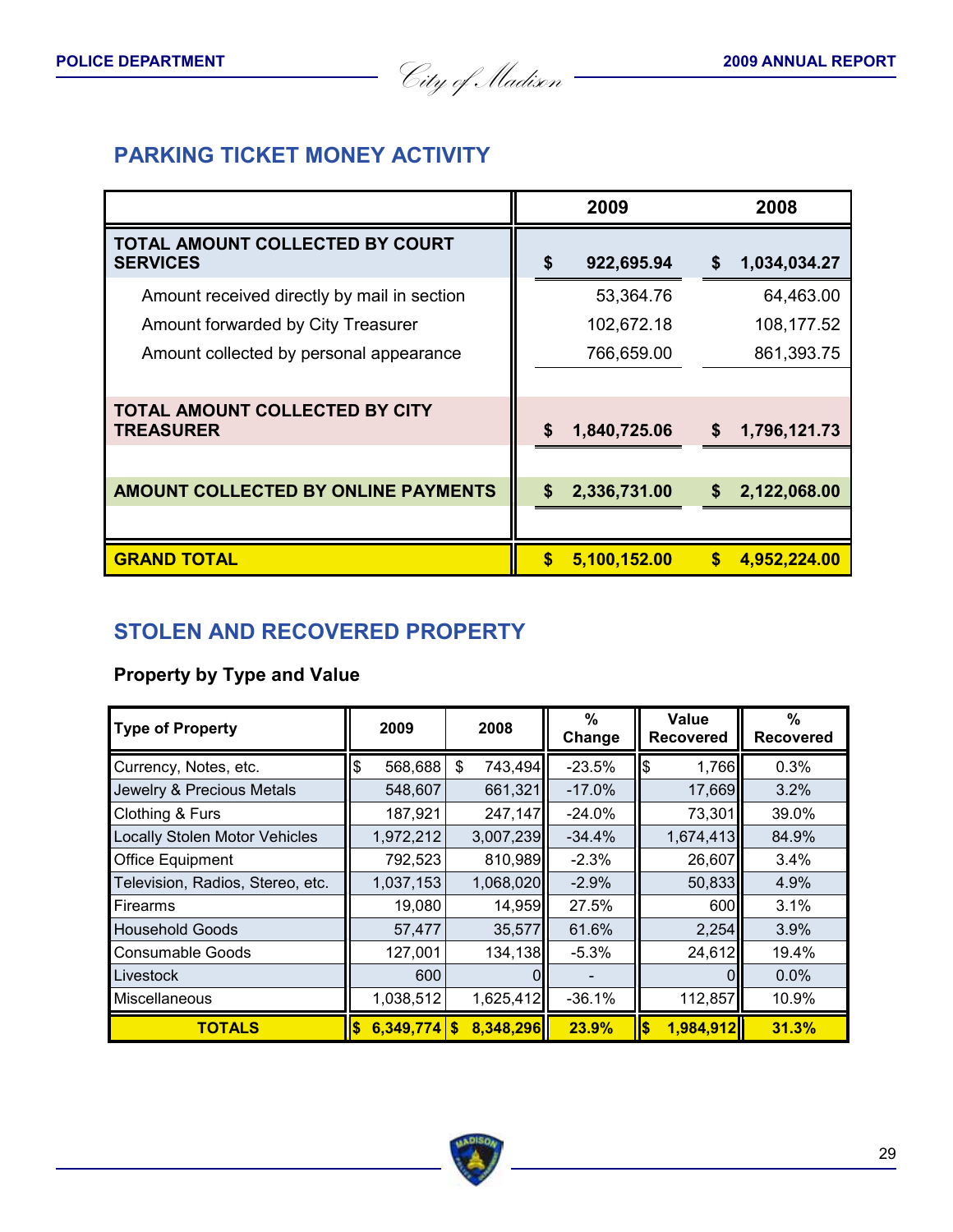**POLICE DEPARTMENT 2009 ANNUAL REPORT** City of Madison **POLICE DEPARTMENT <sup>2009</sup> ANNUAL REPORT** City of Madison

# **TRAFFIC ENFORCEMENT ACTIVITY**

| <b>Hazardous Violations</b>                        | 2009           | 2008           |
|----------------------------------------------------|----------------|----------------|
| Operation of a Motor Vehicle While Intoxicated (A) | 718            | 771            |
| Operation of a Motor Vehicle While Intoxicated (B) | 542            | 578            |
| Reckless Use of a Motor Vehicle                    | 75             | 93             |
| Speeding                                           | 9,476          | 6,724          |
| Stop & Go                                          | 1,349          | 1,387          |
| <b>Arterial</b>                                    | 563            | 615            |
| Passing/Turning Movement                           | 628            | 647            |
| Deviating                                          | 290            | 255            |
| <b>Wrong Way</b>                                   | 456            | 300            |
| <b>All Others</b>                                  | 274            | 261            |
| Right of Way (Motor Vehicle)                       | 1,103          | 1,078          |
| Right of Way (Pedestrian)                          | 258            | 167            |
| <b>Failure to Control</b>                          | 489            | 574            |
| <b>Following Too Close</b>                         | 861            | 691            |
| <b>Inattentive Driving</b>                         | 693            | 695            |
| <b>Unsafe Backing</b>                              | 108            | 109            |
| <b>Drivers Signal</b>                              | $\overline{2}$ | $\overline{2}$ |
| <b>Bike/Pedestrian</b>                             | 80             | 111            |
| <b>TOTAL HAZARDOUS</b>                             | 17,965         | 15,058         |

| <b>Non-Hazardous Violations</b>             |       |       |
|---------------------------------------------|-------|-------|
| <b>Drivers License/Vehicle Registration</b> | 5,555 | 4,784 |
| <b>Vehicle Equipment</b>                    | 965   | 506   |
| Hit and Run                                 | 288   | 290   |
| <b>All Others</b>                           | 72    | 109   |
| <b>TOTAL NON-HAZARDOUS</b>                  | 6,880 | 5,689 |

| <b>TOTAL VIOLATIONS</b> | 845<br>74 | N 717<br>70 |
|-------------------------|-----------|-------------|
|-------------------------|-----------|-------------|

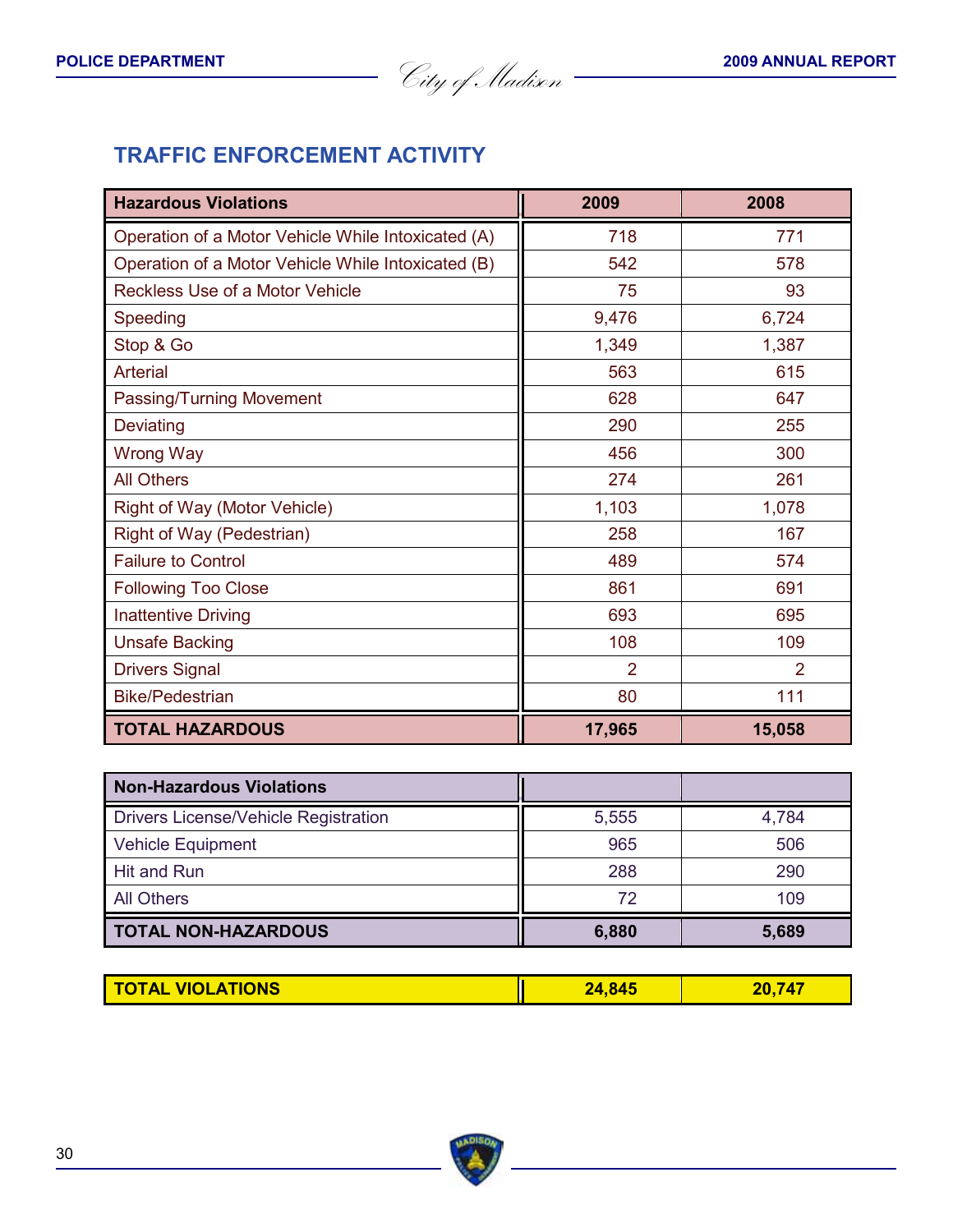l

**POLICE DEPARTMENT 2009 ANNUAL REPORT** City of Madison **POLICE DEPARTMENT <sup>2009</sup> ANNUAL REPORT** City of Madison

| <b>INTERSECTION CRASHES</b> |
|-----------------------------|
|-----------------------------|

| Location                             | 2004 | 2005 | 2006 | 2007 | 2008 | 2009 |
|--------------------------------------|------|------|------|------|------|------|
| S. Stoughton Rd. at Buckeye Rd.      | 100  | 84   | 96   | 75   | 73   | 75   |
| E. Washington Ave./ N. Stoughton Rd. | 61   | 65   | 46   | 54   | 50   | 56   |
| Stoughton Rd. at State Highway 30    | 65   | 56   | 69   | 55   | 65   | 61   |
| S. Park Street at W. Badger Rd.      | 30   | 52   | 31   | 34   | 47   | 40   |
| Gammon Rd. at Mineral Point Rd.      | 43   | 46   | 43   | 45   | 26   | 20   |
| John Nolen Drive at North Shore      | 28   | 41   | 24   | 21   | 34   | 48   |
| Whitney Way at Odana Rd.             | 39   | 40   | 22   | 29   | 29   | 24   |
| Portage/ E. Washington Ave./ Thierer | 24   | 35   | 17   | 35   | 26   | 24   |
| Park Street at Regent Street         | 42   | 32   | 35   | 41   | 30   | 29   |
| E. Washington Ave. at First St.      | 42   | 31   | 42   | 36   | 33   | 32   |

Certain intersections continue to experience a significant number of crashes each year (listed above). A number of agencies track intersection crashes. The number of crashes and intersections identified by each agency vary. This is a result of each agency having a separate role and focus in tracking intersection crashes. Traffic Engineering reports the most serious crashes to WisDOT in accordance with that agency's criteria. In contrast, data monitored by the Police Department reflect all calls for service related to intersection crashes and typically capture a greater number of incidences.<sup>\*</sup>

<sup>∗</sup> Data provided through Madison Police Department records and are approximate values.

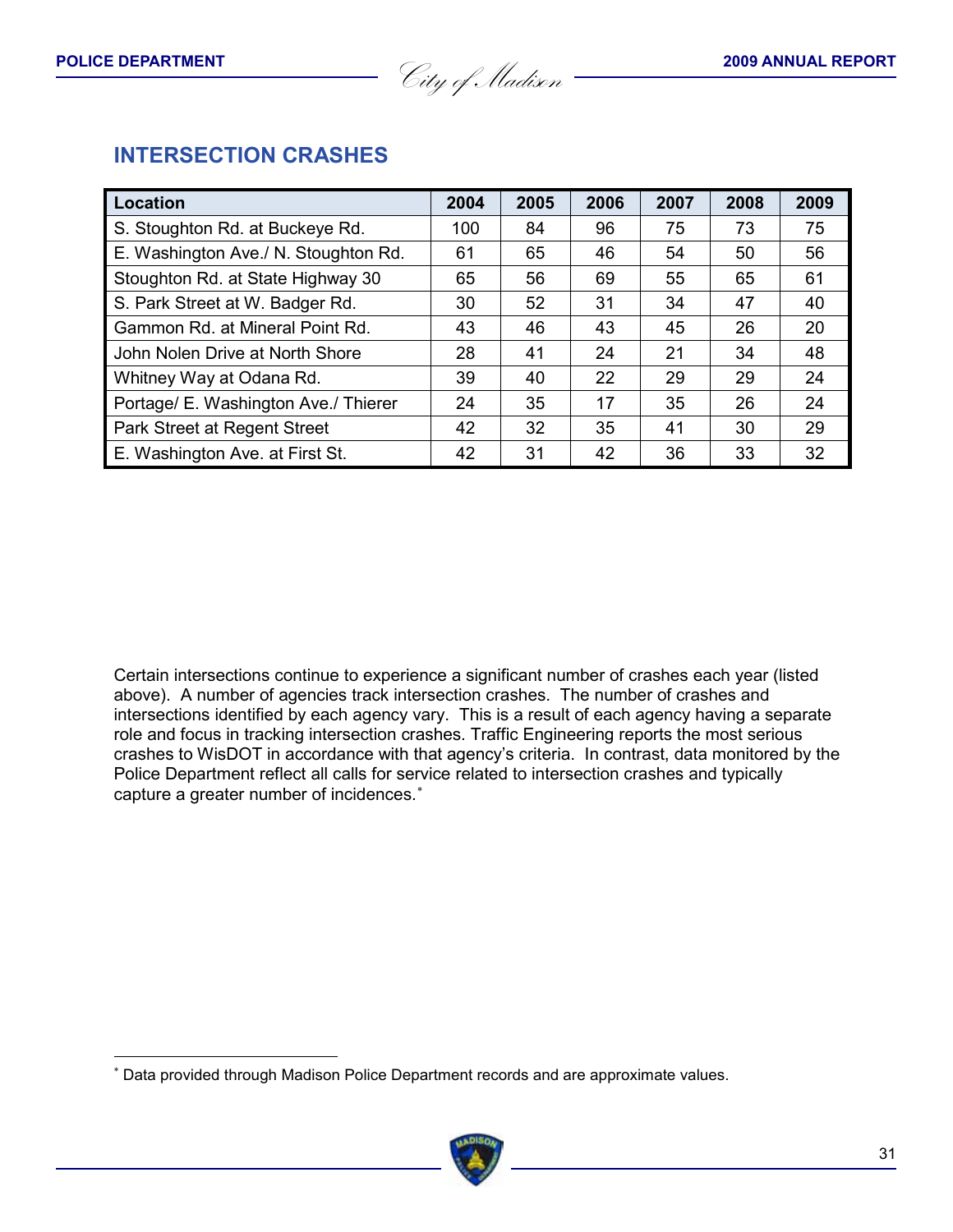**POLICE DEPARTMENT 2009 ANNUAL REPORT** City of Madison **POLICE DEPARTMENT <sup>2009</sup> ANNUAL REPORT** City of Madison

# **TRAFFIC STOPS**

## **Citation Issued**



## **No Citation Issued**



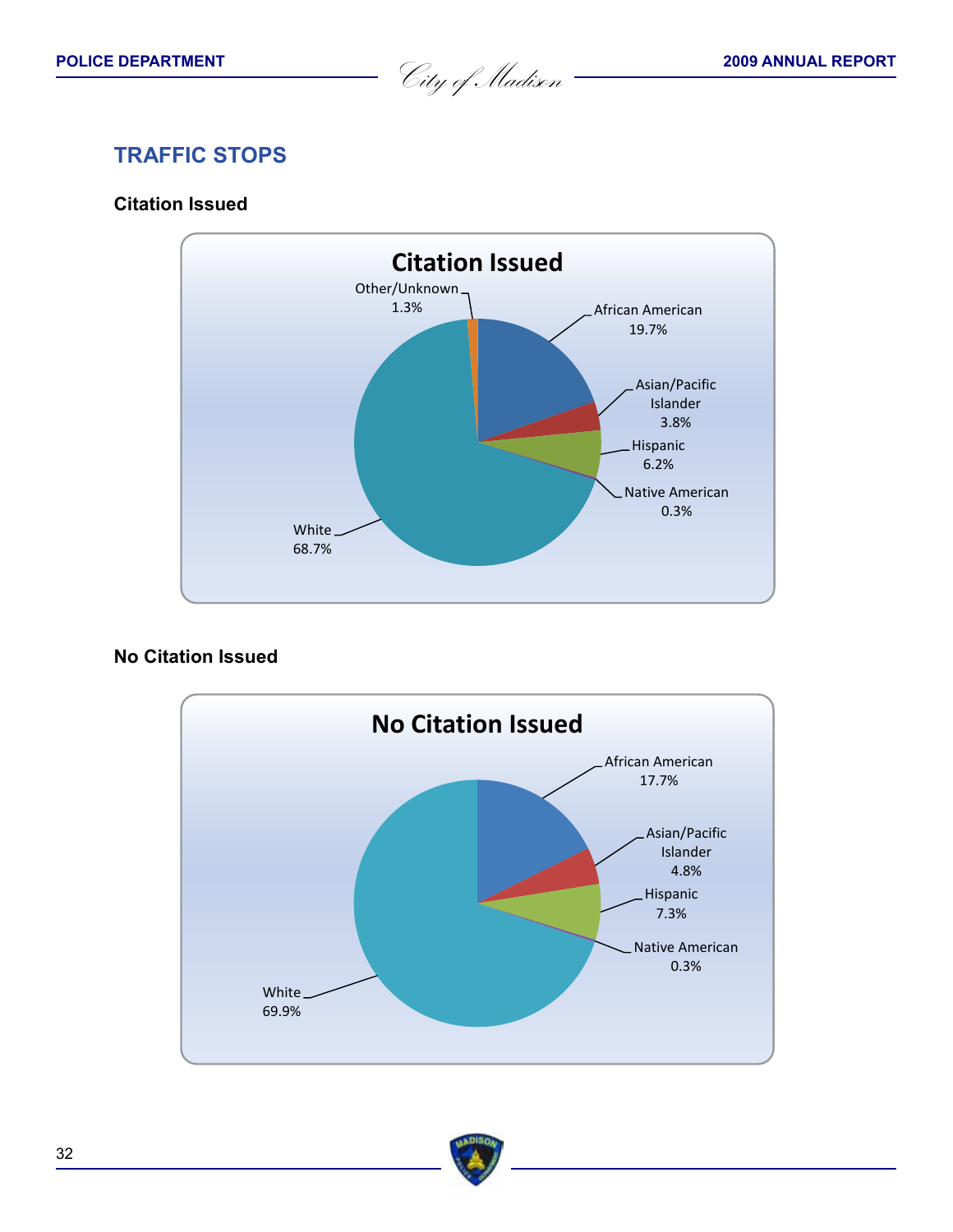**POLICE DEPARTMENT** 2009 ANNUAL REPORT

# **PERSONNEL CHANGES - 2009**

### **NEWLY HIRED**

#### **Commissioned Personnel**

#### **Name Rank Date of Hire Rank Date of Hire**

| Anderson, Lynn E.                | <b>Police Officer</b> | 05/26/2009 |
|----------------------------------|-----------------------|------------|
| Aures, Matthew J.                | Police Officer        | 05/26/2009 |
| Bailey, Justin T.                | Police Officer        | 05/26/2009 |
| Barcheski, Michael J.            | <b>Police Officer</b> | 05/26/2009 |
| Bare, Travis J.                  | Police Officer        | 05/26/2009 |
| Drescher, Stephanie B.           | Police Officer        | 05/26/2009 |
| Franco, Zulma J.                 | Police Officer        | 05/26/2009 |
| Garcia, Justin L.                | Police Officer        | 05/26/2009 |
| Grigg, Tyler J.                  | Police Officer        | 05/26/2009 |
| Huber, Derek C.                  | <b>Police Officer</b> | 05/26/2009 |
| Kastenholz, Adam X.              | Police Officer        | 05/26/2009 |
| Mackesey, Stephen J.             | Police Officer        | 05/26/2009 |
| Mertz, David J.                  | Police Officer        | 05/26/2009 |
| Palmer, Alyssa J.                | Police Officer        | 05/26/2009 |
| Preston, Jane C.                 | Police Officer        | 05/26/2009 |
| Saffold, Corey                   | Police Officer        | 05/26/2009 |
| Schwarz, Benjamin D.             | Police Officer        | 05/26/2009 |
| Smith, Cornelius J.              | Police Officer        | 05/26/2009 |
| Straka, Angela M.                | Police Officer        | 05/26/2009 |
| Sunquist (Griffith), Nichelle L. | Police Officer        | 05/26/2009 |
| Van Hove, Christopher J.         | Police Officer        | 05/26/2009 |
| Walsh, Daniel B.                 | Police Officer        | 05/26/2009 |
| Wipperfurth, Richard D.          | Police Officer        | 05/26/2009 |
| Woehrle, Eugene C.               | Police Officer        | 05/26/2009 |
|                                  |                       |            |

#### **Non-Commissioned Personnel**

#### **Name Position Position Date of Hire**

Kelso, Nancy J. Clerk Typist 1 02/08/2009 Rogers, Charles A. Parking Enforcement Officer 02/23/2009 Powers, Jake M. Parking Enforcement Officer 02/23/2009 Fitchtel, Suzanne M. Police Records Section Supervisor 05/04/2009 Bondehagen, Megan E. Police Report Typist 05/11/2009 Police Report Typist 05/18/2009 Resenhoeft, Matthew W. **Analyst Analyst 1888 1888 1888 1888 1888 1888 1888 1888 1888 1888 1888 1888 1888 1888 1888 1888 1888 1888 1888 1888 1888 1888 1888 1888 1888 18** Haueter, Daniel J. Analyst 06/01/2009 McElroy, Stewart Account Tech 2 07/27/2009 Parking Enforcement Officer 08/10/2009 Metz, Timothy P. **Parking Enforcement Officer** 08/10/2009 Sprague, Angela M. Parking Enforcement Officer 08/10/2009 Smith, James D. Parking Enforcement Officer 08/10/2009

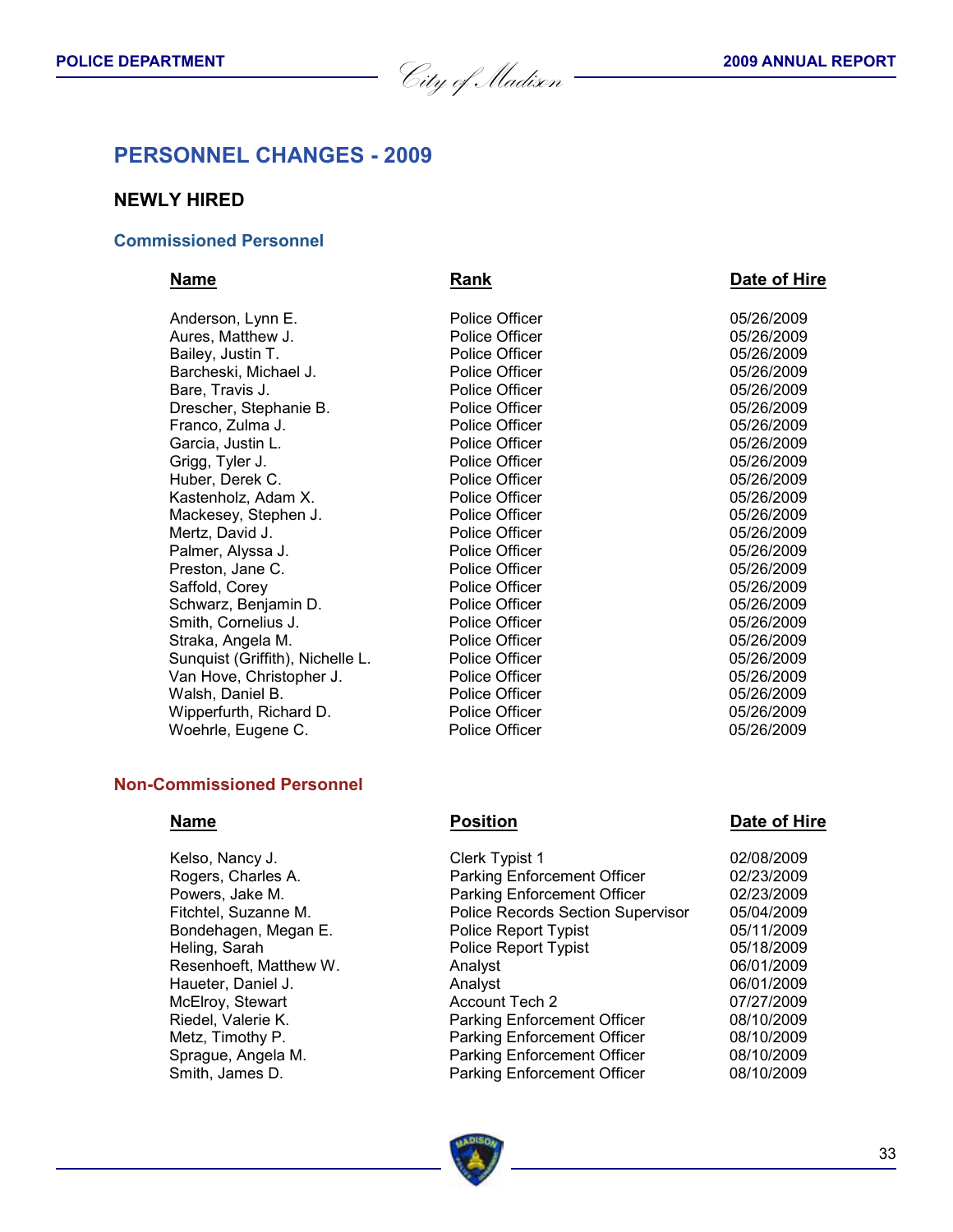**POLICE DEPARTMENT** 2009 ANNUAL REPORT

## **NEWLY HIRED**

### **Non-Commissioned Personnel (continued)**

| <b>Name</b>         | <b>Position</b>             | Date of Hire |  |
|---------------------|-----------------------------|--------------|--|
| Powell, James (LTE) | Grants Administrator        | 09/10/2009   |  |
| Nestler, Briana     | <b>Police Report Typist</b> | 10/05/2009   |  |
| Johnson, Bryan      | Police Report Typist        | 10/05/2009   |  |

## **DEPARTURES**

#### **Commissioned Personnel**

| <b>Name</b>        | <b>Reason for Leaving</b> | <b>Date</b> |
|--------------------|---------------------------|-------------|
| Armagost, Sue      | Retired                   | 01/02/2009  |
| Barone, Anthony    | Retired                   | 01/02/2009  |
| Klubertanz, Jilene | Retired                   | 01/02/2009  |
| Colby, Thomas      | Retired                   | 01/02/2009  |
| Leiterman, Carl    | Retired                   | 01/02/2009  |
| Theune, Sandra     | Retired                   | 01/02/2009  |
| Acton, Mary        | Resigned                  | 01/12/2009  |
| Tomczak, Jerry     | Retired                   | 01/16/2009  |
| Hughes, Jeffrey    | Resigned                  | 02/06/2009  |
| Riley, Kenneth     | Terminated                | 02/17/2009  |
| Kinney, Bart       | Retired                   | 03/08/2009  |
| McPike, Jeffrey    | Resigned                  | 04/30/2009  |
| Overland, Becky    | Resigned                  | 06/02/2009  |
| Madsen, Kimberly   | Resigned                  | 06/03/2009  |
| Bielski, David     | Resigned                  | 07/11/2009  |
| Breunig, Rick      | Resigned                  | 08/22/2009  |
| Hetland, Mark      | Retired                   | 12/30/2009  |
|                    |                           |             |

## **Non-Commissioned Personnel**

| <b>Name</b>      | <b>Reason for Leaving</b> | <b>Date</b> |  |
|------------------|---------------------------|-------------|--|
| Perrett, Anita   | Retired                   | 01/02/2009  |  |
| Sacia, Thomas    | Resigned                  | 01/20/2009  |  |
| Kaltenberg, Kay  | Retired                   | 02/24/2009  |  |
| McIntosh, Paula  | Retired                   | 04/02/2009  |  |
| Kehres, Brian    | Resigned                  | 05/04/2009  |  |
| Arpke, Diana     | Terminated                | 06/02/2009  |  |
| Heling, Sarah    | Resigned                  | 07/16/2009  |  |
| Mueller, Cynthia | Terminated                | 11/30/2009  |  |
| Sprague, Angela  | Terminated                | 12/04/2009  |  |
|                  |                           |             |  |

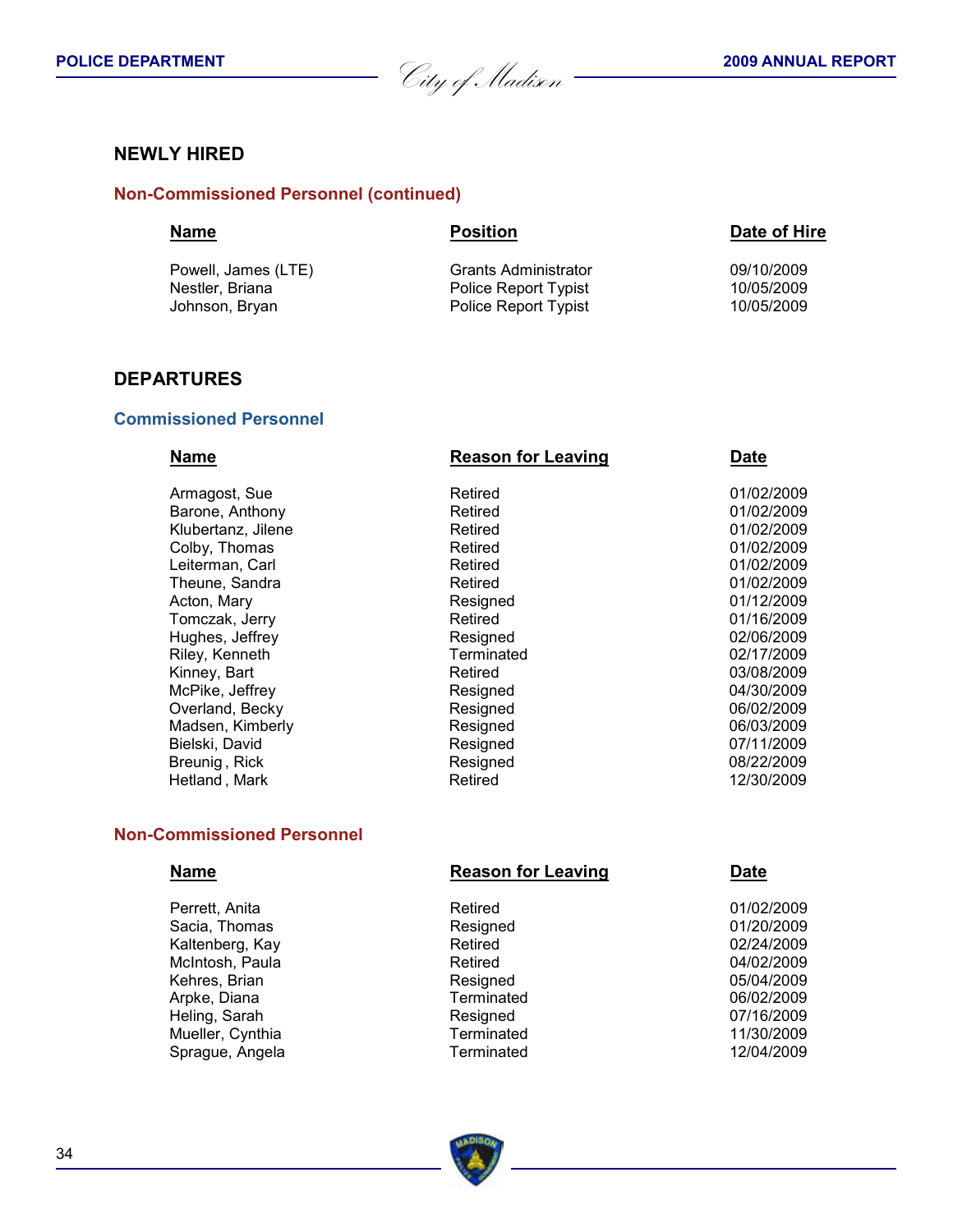**POLICE DEPARTMENT 2009 ANNUAL REPORT** City of Madison **POLICE DEPARTMENT <sup>2009</sup> ANNUAL REPORT** City of Madison

# **BUDGETED EXPENSES - 2009**

| Description                            | <b>Budget</b>    | % of Total |
|----------------------------------------|------------------|------------|
| Wages & Benefits                       | \$<br>49,776,054 | 85%        |
| <b>Other Agency Costs</b>              | \$<br>3,802,187  | 6%         |
| Overtime & Benefits                    | \$<br>2,779,789  | 5%         |
| <b>Purchased Services &amp; Towing</b> | \$<br>1,441,475  | 2%         |
| <b>Required by Contract</b>            | \$<br>413,715    | 1%         |
| Supplies & Fixed Assets                | \$<br>696.760    | 1%         |
|                                        |                  |            |
| TOTAL                                  | \$<br>58,909,980 |            |

*Wages & Benefits*, *Other Agency Costs* and *Required by Contract* are all non-negotiable expenses set by either labor contracts, the City budget process or other mandates from outside of the Police Department. *These total 92% of MPD budgeted expenses.*

Although Overtime is considered a variable expense, in the past three years overtime costs determined by contract (such as briefing time, holiday day in future, etc.) on average accounted for 41% of regular overtime costs for the year.

#### **Explanation of categories:**

*Wages & Benefits*: Permanent and hourly wages and all benefits

*Other Agency Costs*: CCB Use, Workers Comp, Insurance, Motor Equipment, City Attorney, etc.

*Purchased Services*: Utilities for district stations, phone costs, service agreements on equipment, training, the pre-service academy, prisoner costs for use of the Dane County Jail, costs for the sexual assault nurse, etc. In addition, Towing costs, which previously had been significant enough to result in a specific category, have now decreased to the point that they are included with Purchased Services.

*Required by Contract*: Uniforms, clothing allowance, tuition reimbursement, etc.